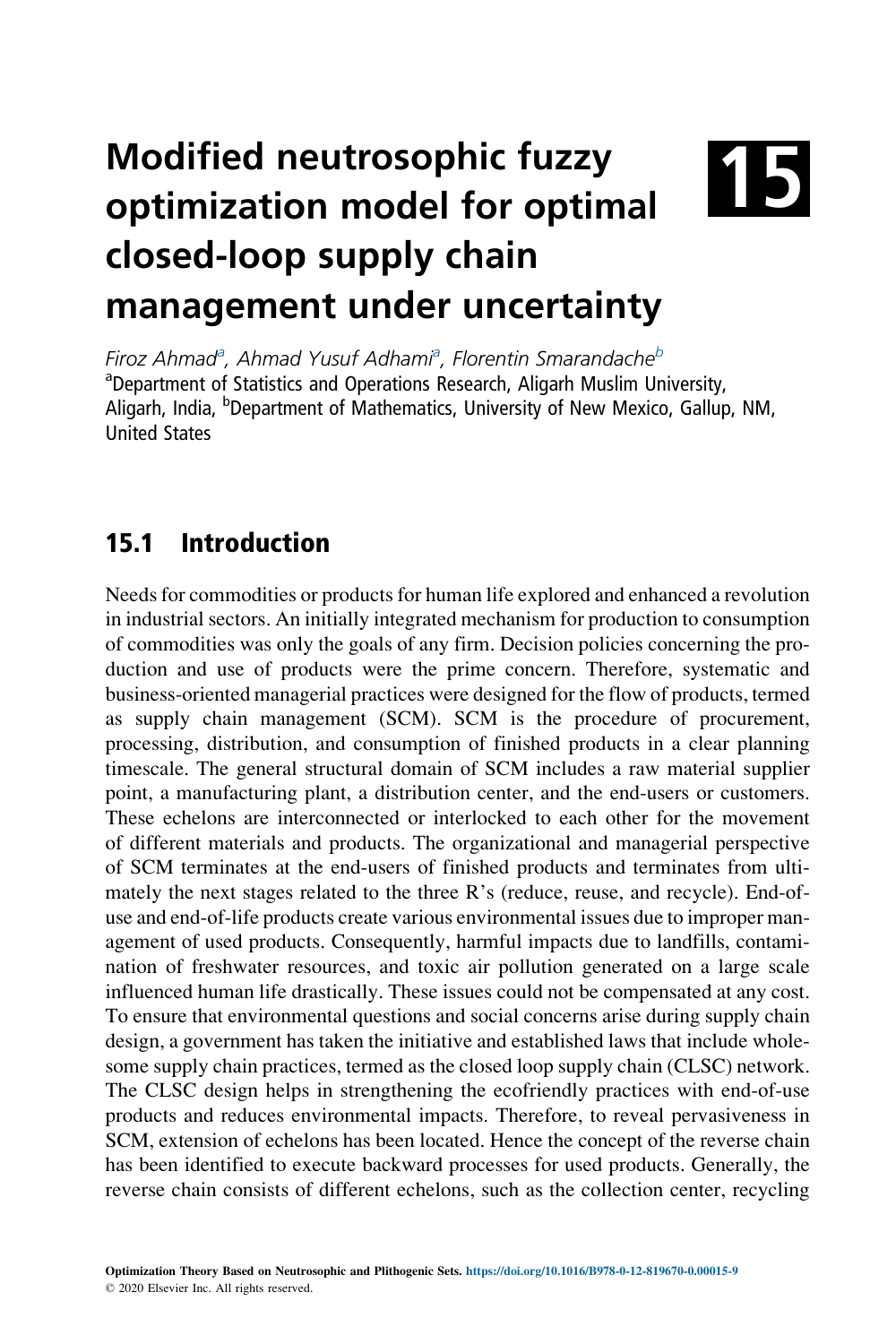point, and disposal sites. The CLSC design contemplates the flow of different materials, products, and parts of the used commodity in a well-defined interconnected path. Various facility centers in the reverse chain reduce the environmental impacts and substantiates ecofriendly production-consumption planning scenarios. For successful completion of sustainable trade practices, the significant role of the CLSC design network would be crucial or at least prominent. Ultimate destinations for end-of-use and end-of-life products would be more rigorously depicted in CLSC design. Refurbishing and recycling centers inevitably provide services to the used products and parts to transform into their useful life. The marginal reduction in different kinds of costs and a significant increase in revenues are the counterpart for enhancement in net profit throughout the CLSC planning network.

Consumerism has been a considerable part of the sustainability problem for years by imposing a burden with harmful waste through flooding and landfill issues. The CLSC business model implements highly efficient management of materials and waste minimization strategies that lead to zero-waste generation. The CLSC management network includes either putting all outputs back into the system or incineration. A combination of forwarding and reverse material flows to reuse and recycle all metals and transform waste into energy. The CLSC can enable manufacturers to take a proactive stance toward and ensure easy compliance with electronic waste regulations. Environmental value is the ease of agreement to be more conscious about the environment. A CLSC can allow the business to respond to ecological concerns by saving energy and decreasing the input of new materials. Consumer value can be achieved by a well-organized customer product returns system that can help ensure hassle-free warranties and improve customer loyalty. Improved parts management helps the business deliver extended warranties and service agreements that can boost customer satisfaction. The acquisition process in CLSC management provides valuable data on common production issues, supply defects, failure rates, product lifecycle, consumer complaints, and consumer usage patterns. This information can be used to improve product design and development. Minimize wastewater and industrial sludge production by reducing the amount of water needed for the manufacturing process. Procure raw material in bulk (where possible) to reduce the amount of packaging material that enters the waste stream. Assure precautions to avoid the process that causes hazardous waste to be mixed with nonhazardous waste, minimizing the amount of dangerous waste that must be stored, treated, and disposed of. Practice quality control strategies like ISI 14001 and Six Sigma to help minimize product defects.

The implicitness of uncertainty is trivial in real-life scenarios. Inconsistent, incomplete, inappropriate, inexact, and improper information about various input parameters such as costs, capacity, and demand in the CLSC design network lead to the existence of uncertainty theory. Several aspects inherently affect the modeling and optimizing procedure of real-life optimization problem. Abrupt changes in the prices of raw materials, hike in fuel rates, increases in required facility locations, behavior of fluctuating markets, competition among different companies' policies for customer satisfaction, environmental conditions, failing in timely shipment of ordered products,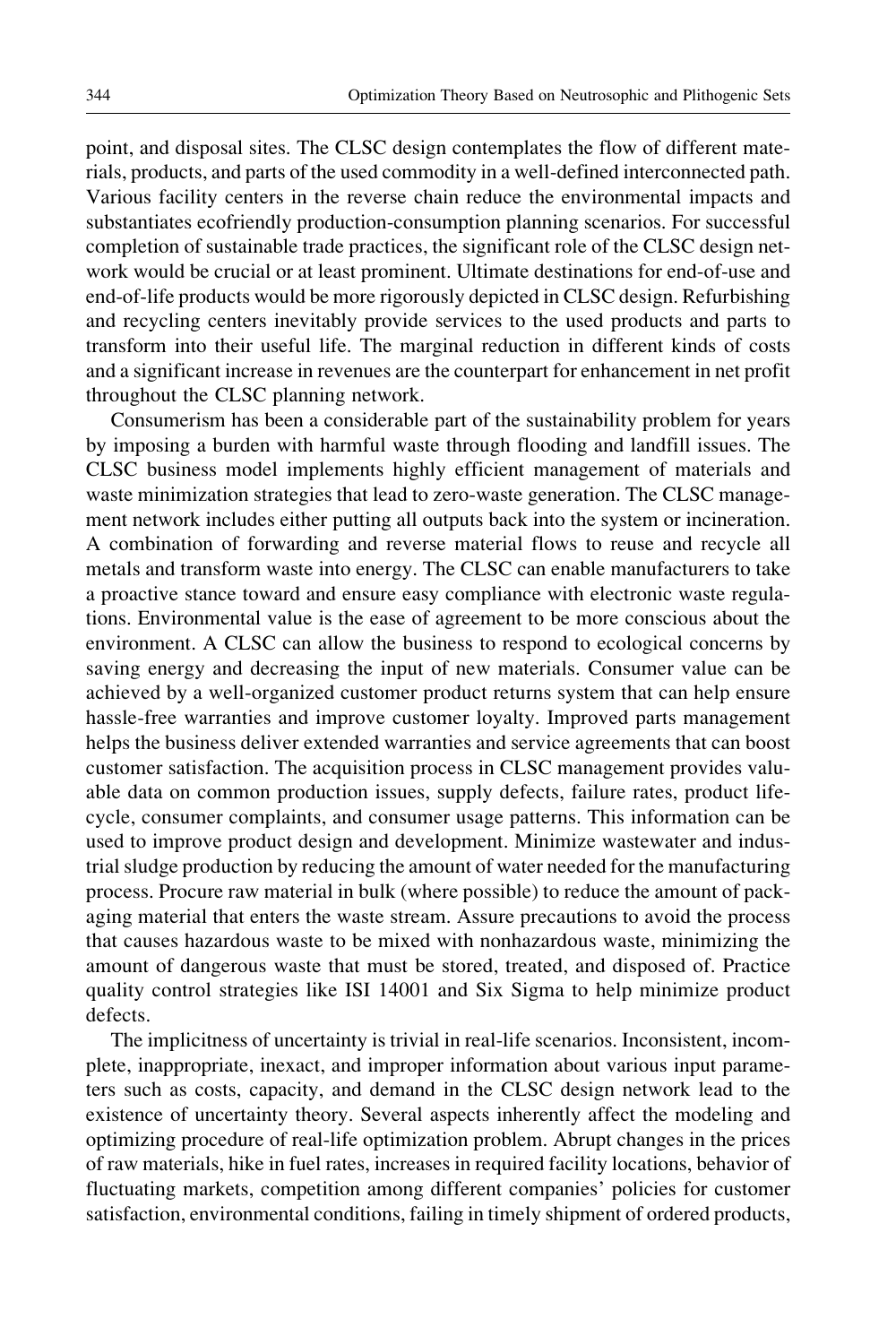political and governmental policies regarding various taxes over procurement, production, distribution, and management of end-of-use products are the most dominating factors for causing uncertainty in modeling approaches. Impreciseness may be represented in different forms. The difficulty involved in parameters due to vague information can be dealt with by different fuzzy techniques. Fuzziness among parameters most frequently encounters and results in uncertainty modeling. To reflect the most common aspect of uncertainty, we have assumed that all the input parameters are a triangular and trapezoidal fuzzy number rather than stochastic random variables. Defuzzification or the ranking function executes the process of obtaining the crisp or deterministic version of a fuzzy number. A robust technique has been used, which covers an extensive range of feasibility degrees. Most of the conventional methods are limited to fuzzy-based solution schemes by defining the marginal evaluation of each objective using the membership function. Apart from metaheuristic techniques, a tremendous number of research papers have investigated and implemented the different fuzzy optimization techniques to obtain the global compromise solution of the CLSC planning problems. A detailed list of such fuzzy approaches can be found in Govindan et al. [[1\]](#page-58-0) and Govindan and Bouzon [[2\]](#page-58-0). Here in this study, a neutrosophic fuzzy programming approach (NFPA) based on the neutrosophic decision has been suggested to solve the proposed CLSC design problem. Intuitionistic fuzzy imprecise preference relations among different objectives have also been investigated and successfully incorporated with an NFPA which is together termed as modified NFPA with intuitionistic fuzzy importance relations.

The rest part of this chapter is as follows: In Section 15.2, a literature review related to the CLSC network is presented whereas Section 15.3 highlights the significant research contribution. [Section 15.4](#page-6-0) discusses the modeling CLSC design network under uncertainty while [Section 15.5](#page-20-0) represents the solution methodology to solve the final model. A real-life case study based on a laptop manufacturing firm is examined in [Section 15.6](#page-35-0), which shows the applicability and validity of the proposed approach efficiently. Finally, conclusions are highlighted based on the present work in [Section 15.7](#page-57-0).

## 15.2 Literature review

The CLSC planning problem has rapidly gained popularity among many researchers. The complex and challenging situation during the flow of goods and products from different sources to destination points has immensely attracted attention toward emerging research scope for the optimal policy implementation or decision-making processes to CLSC planning problems. Consequently, different approaches to solve the CLSC planning model have been introduced, along with their promising features in the context of optimality and applicability under different environments. Thus, here we review some existing CLSC models under different uncertainty and discuss the approaches adopted to solve them.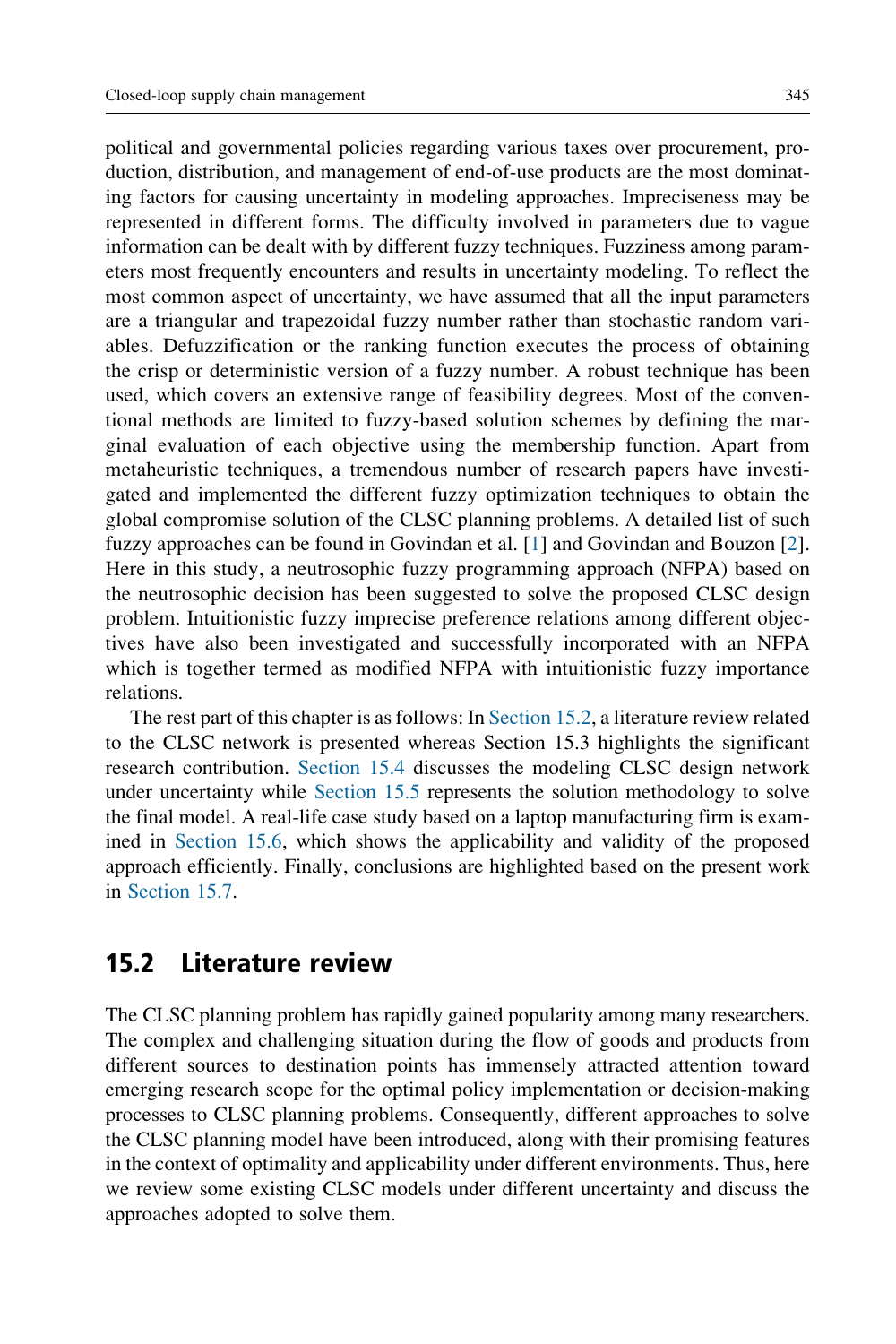A well-defined set of the interconnected network for the flow of multiple products has also created a very complex configuration of multiechelon CLSC design. Most of the existing studies have been presented on multiproduct and multiechelon CLSC planning problems. Gupta and Evans [\[3](#page-58-0)] have addressed multiple-echelon CLSC frameworks for electrical and electronic gadget scrap products. They designed a weighted nonprimitive goal programming model for the CLSC model and solved the proposed model with the aid of a discrete weighting scheme to the corresponding goal preference. Pishvaee et al. [[4](#page-58-0)] designed a robust optimization model for CLSC configuration under randomly distributed parameters. The developed modeling approach then turned into the deterministic mixed-integer linear programming model and they solved this using a robust optimization technique. Özceylan and Paksoy [[5\]](#page-58-0) also presented a mixed-integer fuzzy mathematical model for CLSC under uncertainty with multiparts and multiperiods. The fuzzy solution approach has been applied for both fuzzy objectives and parameters with the help of a linear membership function. Özkır and Başlıgil [\[6](#page-58-0)] developed a multiobjective CLSC model with particular emphasis on the satisfaction level of trade, customer, and net profit incurred over the current product's lifetime in the supply chain network. They adopted a fuzzy set (FS) theorybased solution method to deal with the proposed CLSC model. Yin and Nishi [\[7](#page-58-0)] also discussed an SCM problem with a quantity discount and uncertain demand at each echelon. The constructed SCM model resulted in the form of a mixed-integer nonlinear programming problem (MINLPP) with integral functions. An outerapproximation method has been suggested to solve the MINLPP. An improvement in efficiency performance has been achieved by reconstructing the MINLPP model into a stochastic programming model with the replacement of integral functions by incorporating the normalization method. Özceylan and Paksoy [[8](#page-58-0)] addressed the CLSC planning model under tactical and strategic decision scenarios. The developed CLSC planning model has emerged as an MINLPP. They applied a fuzzy interactive solution approach to solve the propounded CLSC network design. Garg et al. [\[9](#page-58-0)] also designed a sustainable CLSC network with the core emphasis on environmental issues raised after the end of use and end of life of the used products. They formulated a biobjective integer nonlinear programming problem for the proposed CLSC network. The solution scheme has been adopted and applied by balancing the trade-off between socioeconomic and environmental aspects. The interactive multiobjective programming approach has been used to obtain the optimal allocation of different products. Alshamsi and Diabat [\[10](#page-58-0)] presented the reverse logistic (RL) system in the CLSC design network. The proposed RL texture initiates at the customer level and terminates at remanufacturing facilities in the reverse supply chain. The presented study was found to be limited to the RLs system. They modeled the deterministic mixed-integer linear programming problem with a single objective. A sustainable supply chain network has been designed by Arampantzi and Minis [[11\]](#page-58-0) and incorporates various factors, such as social, capital investment, environmental, political, etc., that affect the supply chain network directly and indirectly. They formulated a multiobjective mixed-integer linear programming problem and solved it by using two different conventional techniques: the goal programming method and the  $\epsilon$ -constrained method.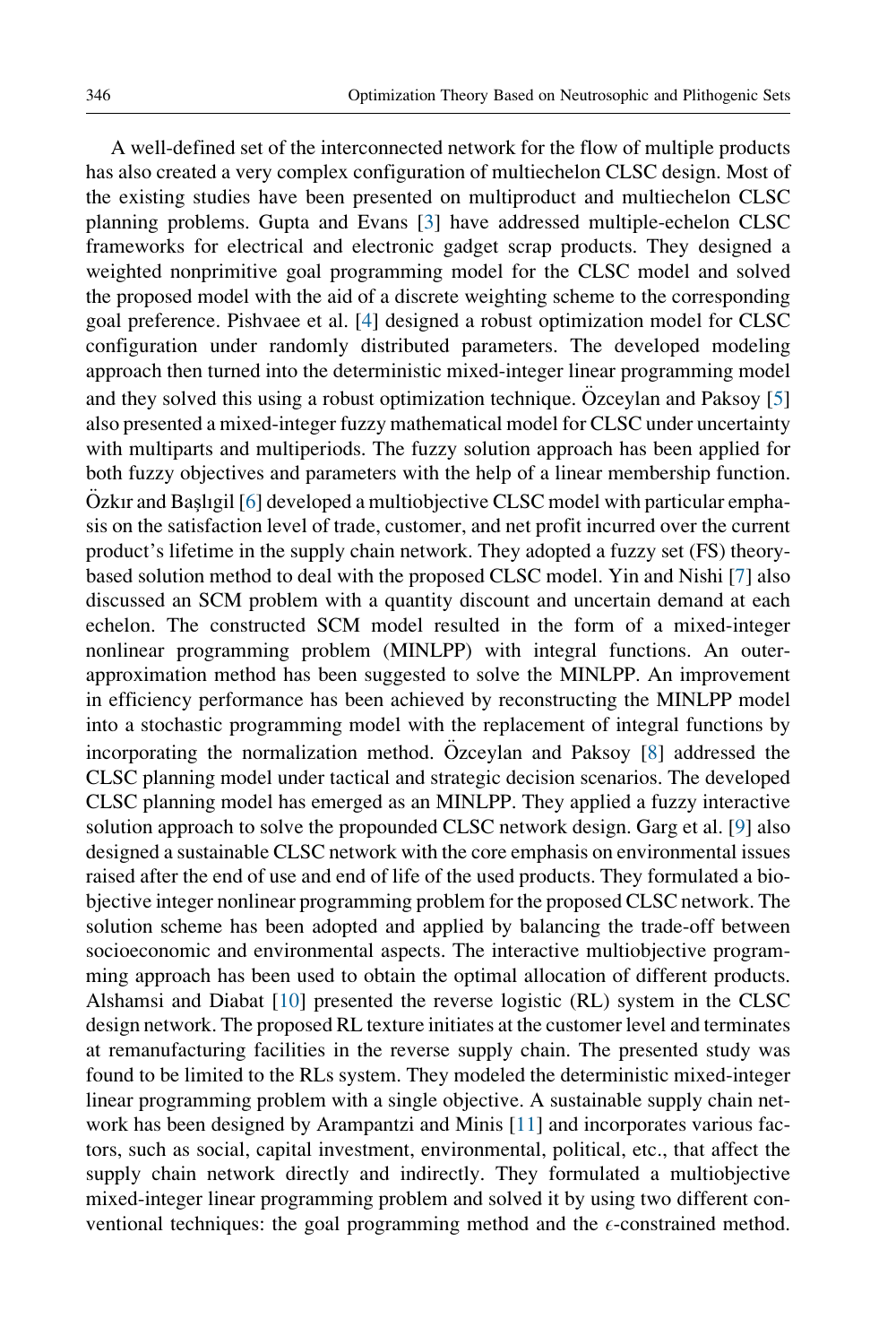Ma and Li [\[12](#page-58-0)] discussed a CLSC model for hazardous products under different uncertain parameters. The motive was to determine the optimal quantity of a shipment under a probabilistic environment. To address the scenario efficiently, the proposed model has been reformulated as a two-stage stochastic programming model along with risk and reward constraints. The two solution approaches, the Parallel Enumeration Method and the Genetic Algorithm (GA), have been applied to solve the designed CLSC model.

Fard and Hajaghaei-Keshteli [[13\]](#page-58-0) also addressed a tri-level location-allocation planning problem for a CLSC network. The modeling study undertaken comprises three echelons: distribution center, customer zone, and recovery facility. The propounded tri-level CLSC planning model has been solved by using a Variable Neighborhood Search, Tabu Search (TS), and Particle Swarm Optimization in addition to these approaches; Fard and Hajaghaei-Keshteli further applied two recent metaheuristic algorithms, the Keshtel Algorithm and Water Wave Optimization, to obtain a feasible solution to the location-allocation problem. Zhen et al. [\[14](#page-58-0)] also designed a CLSC model with the capacitated allocation of products under uncertain demand for new and returned merchandise. The proposed decision-making model turned into a two-stage stochastic mixed-integer nonlinear programming problem (SMINLPP). Thus, the transformed model resulted in the deterministic demand and capacities parameters involved in the designed CLSC model. They also implemented the TS algorithm to solve the SMINLPP. Tsao et al. [[15\]](#page-58-0) formulated a sustainable supply chain design under economic and environmental objectives. The proposed supply chain model has taken the form of a multiobjective mathematical programming problem under stochastic demand and fuzzy costs. An interactive two-phase fuzzy probabilistic multiobjective programming problem has been introduced to deal with both sorts of uncertainty. Hasanov et al. [\[16](#page-58-0)] addressed the optimal quantity of products under four-level CLSC with a hybrid remanufacturing facility. The reverse chain includes the recovered process, which ensures the reuse of used products at a different level. The mathematical modeling framework has been carried out with a particular emphasis on remanufactured or returned products, or both. The developed modeling approach is aiming to minimize the overall cost incurred over the policies implemented during a single time horizon. Fakhrzad et al. [\[17](#page-58-0)] presented multiple products, periods, levels, and indices in the green CLSC planning model under uncertainty. The propounded model was then transformed into the multiobjective mixedinteger linear programming problem. Since the proposed model was NP-hard, to deal with it Nondominated Sorting Genetic Algorithm-II (NSGA-II) has been adopted to solve the proposed green CLSC network. Singh and Goh [\[18](#page-58-0)] also discussed the multiobjective mixed-integer linear programming problem under intuitionistic fuzzy parameters. Further, they transformed the multiobjective optimization problem into a single objective to solve the model. To achieve an acceptable satisfaction degree, different scalarization techniques such as the γ-connective approach and minimum sum bounded operator have been used. The proposed solution scheme has also been implemented to solve the pharmaceutical SCM model. Fathollahi-Fard et al. [\[19](#page-58-0)] designed a multiobjective stochastic CLSC model with an exclusive focus on the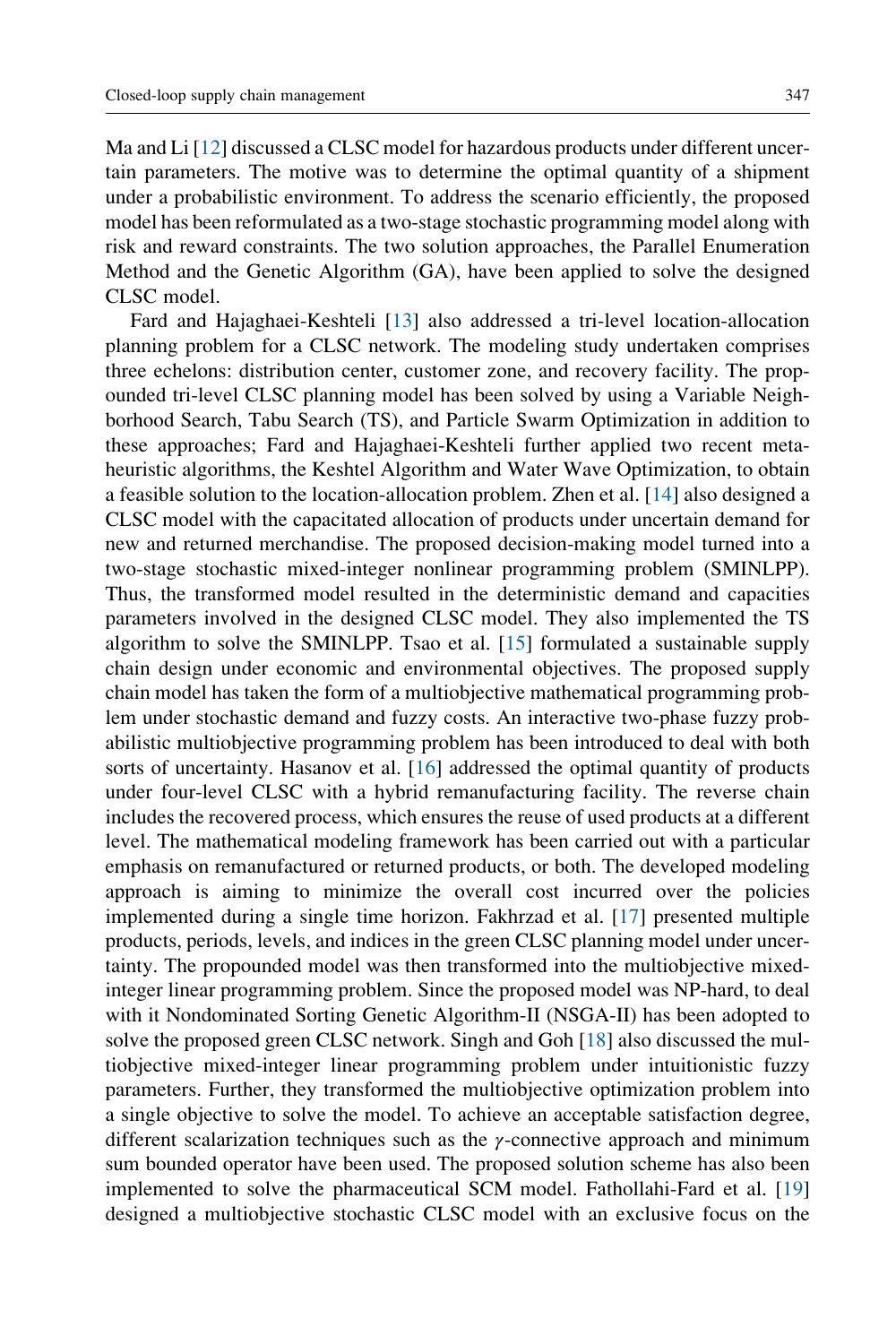social issues associated with individual requirement and responsibility (such as job opportunity). The addressed stochastic CLSC model has been solved by using a couple of different nature-inspired algorithms and hybridized into the benefits of both, that is, social and environmental domains. Liao [[20\]](#page-59-0) presented a reverse logistics network design (RLND) for product recovery and remanufacturing processes. The proposed model emerged into a conventional mixed-integer nonlinear programming model for RLND under multiple echelons. The GA has been adopted as the solution method of the proposed RLND model. The formulated modeling structure has been validated and implemented with the help of the recycling bulk waste example in Taiwan. Zarbakhshnia et al. [[21\]](#page-59-0) have also discussed the green closed loop logistics network model as the mixed-integer linear programming problem. The undertaken study has mainly been concerned with the multiple stages, products, and objectives in the proposed model. A solution scheme, the  $\epsilon$ -constraint method, has been chosen to solve numerous targets. Dominguez et al. [\[22\]](#page-59-0) also investigated the role of manufactured and remanufactured products in the CLSC with capacitated constraints. The research background explicitly reveals the four relevant uncertain factors to determine the efficiency of executed policies in the system. A managerial insight has been propounded that could contribute to understanding decision-making processes. Eskandarpour et al. [[23\]](#page-59-0) presented a study on the literature review of approximately 80 research papers in the field of CLSC planning problems. The chosen study area has been classified based on four questions: (i) What kind of socioeconomic and environmental issues have been included? (ii) How the problems related to the matters discussed have been unified or integrated in the supply chain model? (iii) What sort of solution schemes have been applied to solve the modeling problem? and (iv) Which numerical illustrations or computational studies have been taken from real-life applications? Furthermore, the shortcomings and drawbacks of different models have been pointed out, and consequently, the scope for future research has also been intimated. The interested reader may refer to the recent publications by Govindan et al. [\[1](#page-58-0)] and Govindan and Bouzon [\[2](#page-58-0)], based on reviewed work in the reverse logistic barriers and drivers.

# 15.3 Research contribution

A tremendous amount of work has been developed and applied successfully on the CLSC network in the last few decades. Only a few research works are available that have included the testing center as a facility location for the dissembled parts/components [\[3](#page-58-0), [9\]](#page-58-0). Therefore, this chapter has put more emphasis on the reverse chain and is mainly concerned with end-of-use products and end-of-life. The modified neutrosophic fuzzy optimization techniques have been used for the first time in the field of SCM.

The following are the significant and remarkable contributions to this presented research work.

The proposed CLSC planning model has been designed for multidimensional echelons, in which five multiple echelons have been included in the forwarding chain, whereas six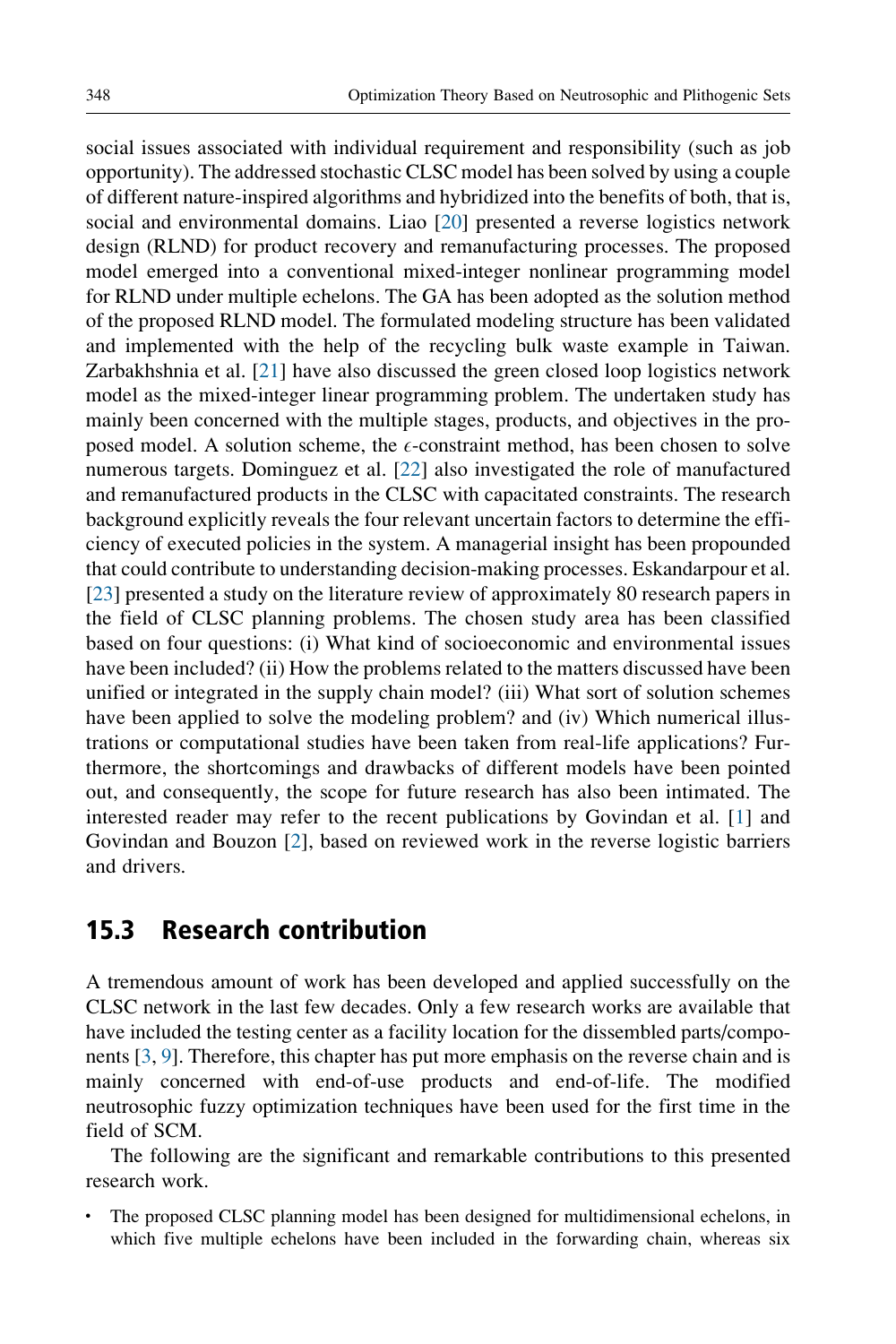<span id="page-6-0"></span>various echelons have been integrated into the reverse chain which shows the great concern or influence regarding the end-of-use and end-of-life products. The different facility centers in the reverse chain ensure that the CLSC planning model is socioeconomic and environmentally friendly.

- The different objective functions have been presented to analyze the shares in total capital investment over the raw materials and products in the forward and reverse chain individually. A new preference scheme has been investigated to achieve better outcomes for the preferred objective functions.
- The uncertainty among parameters has been represented with fuzzy numbers and dealt with the expected interval and expected values of the involved parameters. Three constraints have been depicted with fuzzy equality in restrictions, which reveals the reality more closely. The fuzzy equality constraints are then efficiently transformed into two subconstraints.
- <sup>l</sup> The NFPA has been developed to solve the proposed CLSC designed model. The proposed solution approach has been inspired by the indeterminacy degree that emerged in decisionmaking processes. Indeterminacy/neutral thoughts are the region of negligence for propositions' values, between the degree of acceptance and rejection. It is the first time that the NFPA has been applied to solve the CLSC planning model.
- A novel intuitionistic fuzzy linguistic preference scheme has been investigated to assign weight/preference to the most preferred objective functions. The intuitionistic fuzzy linguistic preference relations have been efficiently integrated with an NFPA and termed as a modified NFPA.
- The proposed CLSC designed model has been implemented on real case study data to show the validity and applicability of the proposed solution methods. A variety of different solutions sets has been generated and summarized under the optimal choices of quantity allocation.
- <sup>l</sup> The sensitivity analysis has also been performed on the obtained solution results based on the feasibility degree  $\beta$  and crisp weight parameter  $\alpha$  by tuning them at different values between 0 and 1.
- The significance of the obtained results has been analyzed along with the remarkable findings. Conclusions and future research scope have been set out based on the present study.

# 15.4 Description of CLSC network

A well-organized systematic and interconnected network for the flow of materials, products, and parts is much needed to survive in the competitive market. Production processes explicitly adhere to the different perspectives of the finished products. The conventional supply chain design initiates with the availability of raw resources to finished goods and terminates at the consumption points. The globalization of markets, governmental legislation, and environmental practices creates many concerns for the used products and leads to the existence of a CLSC that inherently ensures the best management of end-of-use and end-of-life products. The efficiently expanded texture of the supply chain network designed has been widely adopted by the decision maker(s) with the inclusion of the reverse chain. Therefore, the CLSC network consists of two phases: forward chain and reverse chain for the flow of material, products, and used parts. In this study, a CLSC design is presented, which consists of five echelons in the forward chain and six echelons in the reverse chain, which is shown in [Fig. 15.1.](#page-7-0)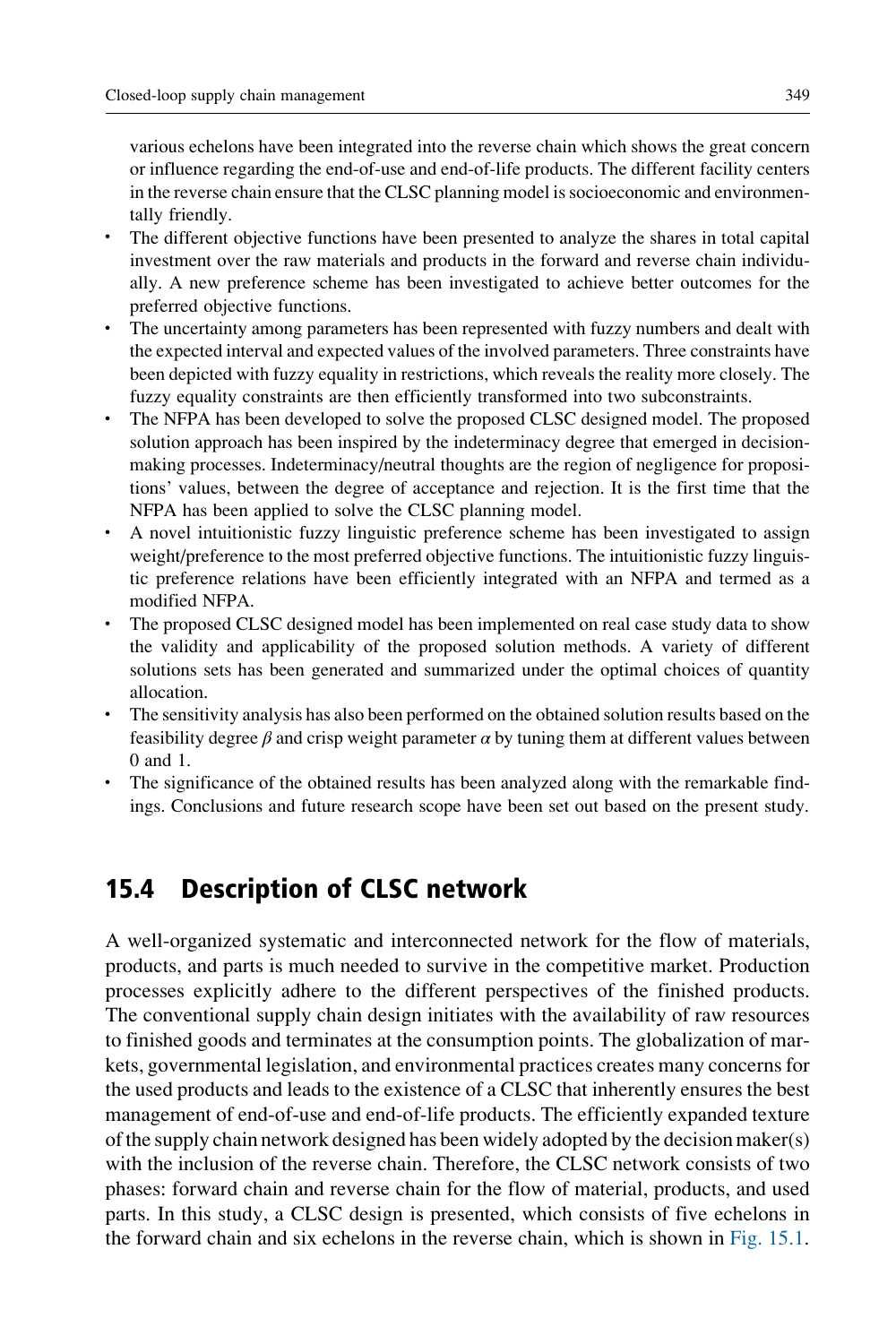<span id="page-7-0"></span>

Fig. 15.1 Proposed closed loop supply chain network design.

The initialization of production processes starts with the procurement of raw materials from the storage center to the supplier point, which in turn supplies the relevant raw materials to the manufacturing plant for the production of new products. Afterward, the finished products are delivered to the distribution center to fulfill the demand of customers or markets. Unlike the forward logistics flow, the reverse logistics flow consists of a few more steps. The first step involves collecting defective products from customers at the collection center. The end-of-use products are outsourced from different customers, either directly or via markets. Collection of used products initiates the sustainable reverse chain, and collecting the used products maintains the flow cycle of products into a different facility phase. The collection center is responsible for the optimal distribution of used products for further required services. In most cases, returns processors collect fewer defective products, undertake repairs at refurbishing centers, and return them to the buyers. At this point, it is worth noting that returns processors may remanufacture defective products and ship them back to retailers and distributors, who in turn sell them to end users. Alternatively, returns processors may recycle defective products to extract materials and parts that can be reused in the production process by sending them to a disassembling center. Further, the parts and materials are taken to a testing point for the inspection of their further utility, and from there the elements that can be used to make new goods are sent back to the hybrid manufacturing plant. On the other hand, only the parts that are recyclable are shipped to the recycling point, and move forward through the supply chain until they reach the end users. The final step involves any materials or parts that are not utilized throughout the steps discussed earlier, which reach the disposal center for incineration or dumping purposes.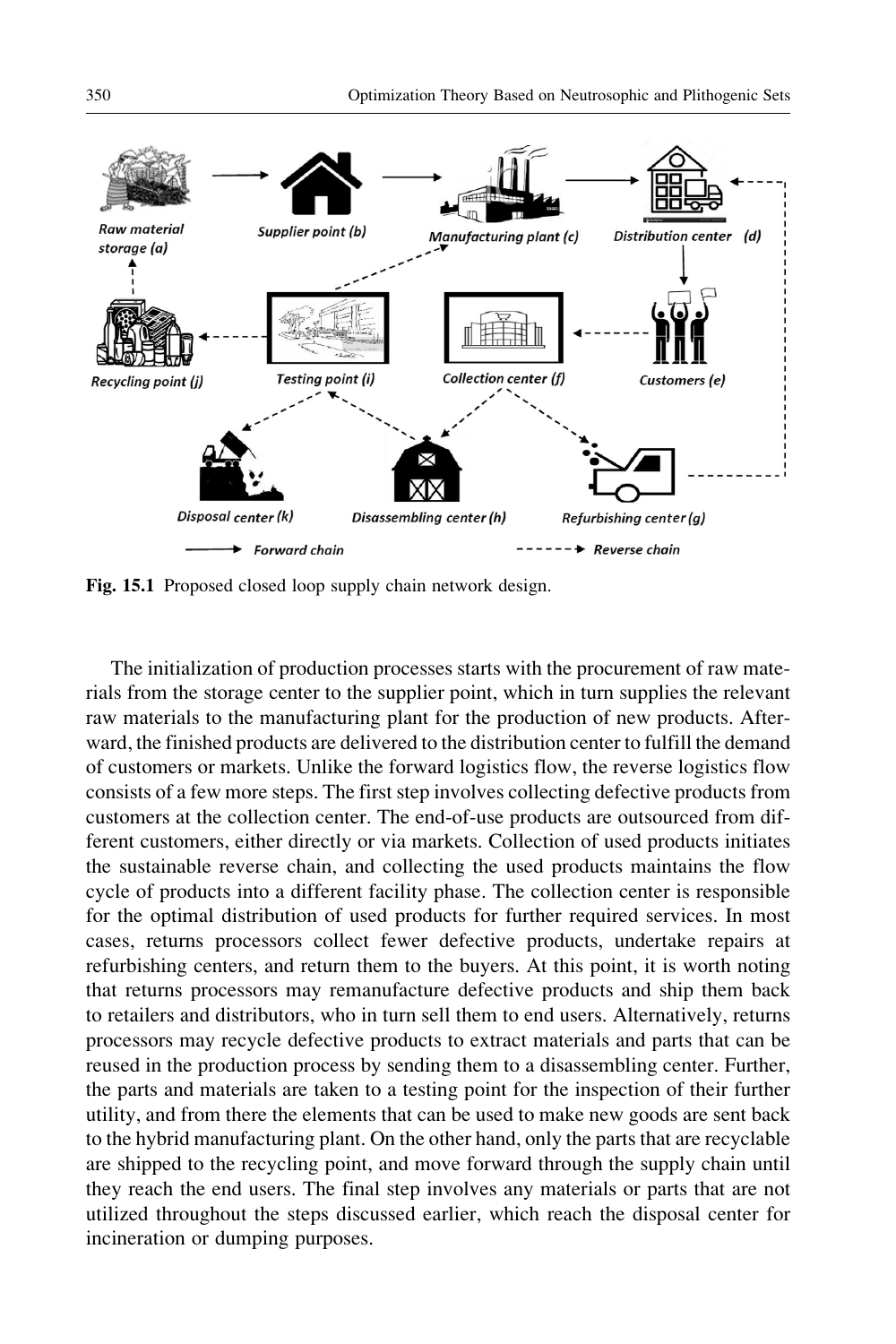To and fro movement of materials, products, and parts throughout the CLSC network contemplates over multifarious objectives associated with the entire phenomenon. Procurement, processing, distribution, and transportation processes turn into a significant investment in costs which should be optimized under optimal allocation of the commodity. The cost of purchasing raw materials and used products is also a measure of great concern. Delivery time of the finished products to the customers must be reduced to overcome cancelations of ordered products. Revenues from sales of new products and recyclable parts encourage the enhancement of shares in the net profit. Hence the proposed CLSC model comprises multiple conflicting objectives such as minimization of processing, purchasing, and transportation costs, minimization of expected product delivery time, and maximization revenue from the selling of the products.

The propounded CLSC planning network configuration is based on the following postulated assumptions:

- The propounded CLSC network has been designed for multiple raw materials/parts multiproducts, and multiechelons along with single time horizons. Each facility location is well established and functional for the associated services over the stipulated period.
- <sup>l</sup> Movement of new products initiates from manufacturing plants to customers, and the flow of used products starts from customers to the disassembling center. Meanwhile, the recovered products are also shipped after renovation to the distribution center. Therefore, the demand for new and refurbished products is met through the distribution center only.
- Set-up costs associated with different echelons are assumed to be included in the processing costs. Revenues are only derived from the selling prices of new products and recyclable products, which turn into a contribution to the net profit.
- The disposal facility is the only route to remove the scrap parts/components from the proposed CLSC planning model. The rest of the quantity is assumed to remain in its useful life.
- Uncertainty among different parameters has been considered as fuzzy numbers. The fuzzy linguistic term has assigned the preference among different objective functions.

| <b>Indices</b>      | <b>Descriptions</b>                                                                     |
|---------------------|-----------------------------------------------------------------------------------------|
| a                   | The number of raw materials/parts/components storage points ( $a = 1, 2,$<br>$\dots$ A) |
| $\boldsymbol{b}$    | The number of supplier points $(b = 1, 2, , B)$                                         |
| $\mathcal{C}$       | The number of manufacturing/remanufacturing plants ( $c = 1, 2, , C$ )                  |
| d                   | The number of distribution center $(d = 1, 2, , D)$                                     |
|                     | The number of customers/markets ( $e = 1, 2, , E$ )                                     |
| $\int f$            | The number of collection center $(f = 1, 2, , F)$                                       |
| $\boldsymbol{g}$    | The number of refurbishing/repairing center $(g = 1, 2, , G)$                           |
| $\lfloor h \rfloor$ | The number of disassembling center $(h = 1, 2, , H)$                                    |
| $\overline{i}$      | The number of raw materials/parts/components testing points                             |
|                     | $(i = 1, 2, , I)$                                                                       |
| $\int$              | The number of recycling points ( $i = 1, 2, , J$ )                                      |
| $\mathbf{k}$        | The number of disposal centers $(k = 1, 2, , K)$                                        |
|                     | The number of different products $(l = 1, 2, , L)$                                      |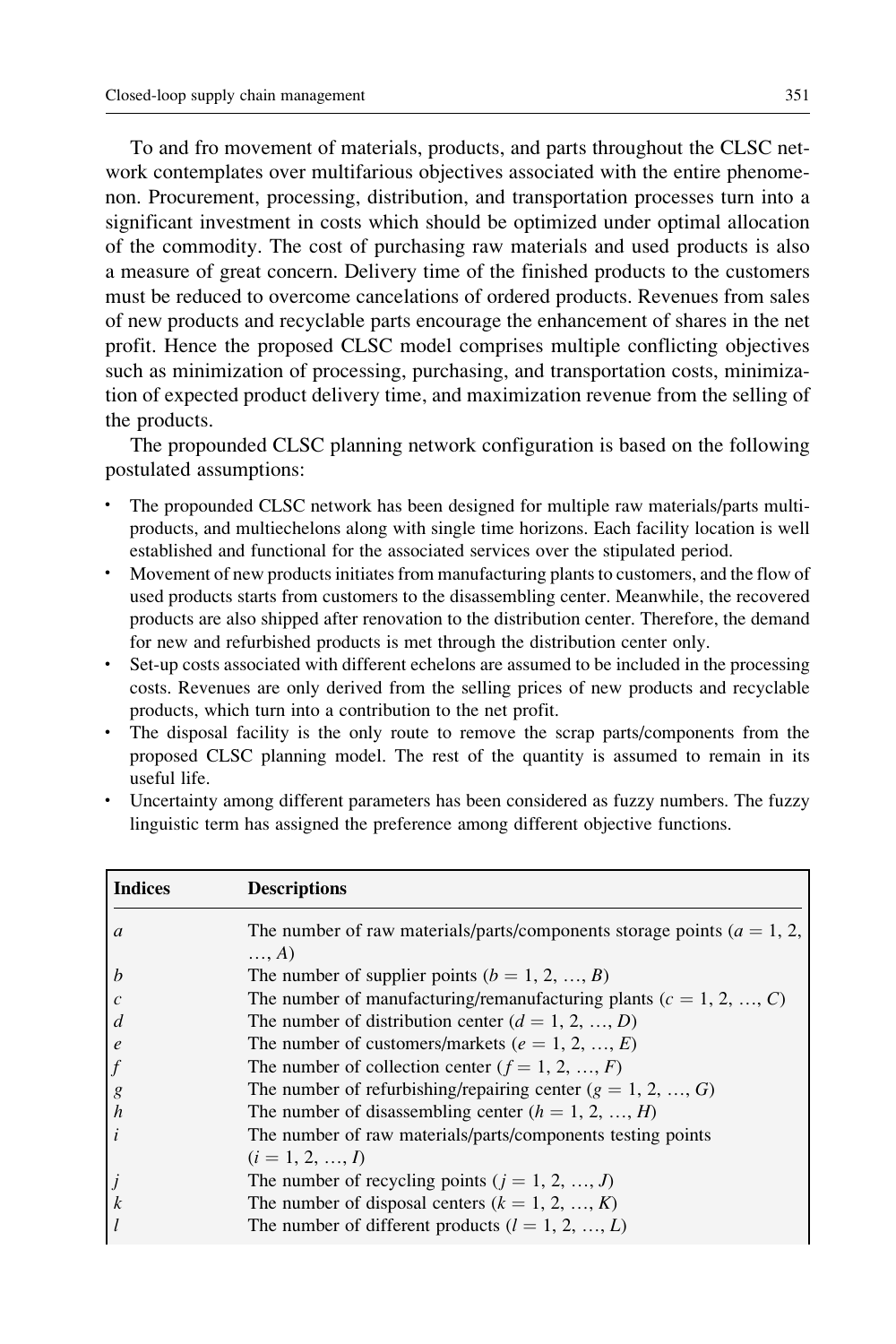| $\boldsymbol{m}$ | The number of raw materials/parts/components storage points<br>$(m = 1, 2, , M)$                                              |
|------------------|-------------------------------------------------------------------------------------------------------------------------------|
| Decision         | Descriptions                                                                                                                  |
| variables        |                                                                                                                               |
| $X1_{m,a,b}$     | The quantity of raw material $m$ shipped from raw material storage point $a$ to<br>supplier point $b$                         |
| $X2_{m,b,c}$     | The quantity of raw material $m$ shipped from supplier point $b$ to<br>manufacturing plant c                                  |
| $X3_{l,c,d}$     | The quantity of different products $l$ shipped from manufacturing plant $c$ to<br>different distribution center d             |
| $X4_{l,d,e}$     | The quantity of different products $l$ shipped from different distribution<br>center $d$ to different customers/markets $e$   |
| $X5_{l,e,f}$     | The quantity of different used products l shipped from different customers/<br>markets $e$ to collection center $f$           |
| $X6_{l,f,g}$     | The quantity of different repairable products $l$ shipped from collection<br>center $f$ to refurbishing center $g$            |
| $X7_{l,g,d}$     | The quantity of different recovered products $l$ shipped from refurbishing<br>center $g$ to different distribution center $d$ |
| $X8_{l,f,h}$     | The quantity of different unrepairable products $l$ shipped from collection<br>center $f$ to disassembling center $h$         |
| $X9_{m,h,i}$     | The quantity of parts/components $m$ shipped from disassembling center $h$ to<br>testing point $i$                            |
| $X10_{m,i,c}$    | The quantity of raw material $m$ shipped from testing point $i$ to<br>manufacturing plant c                                   |
| $X11_{m,i,j}$    | The quantity of recyclable parts/components $m$ shipped from testing point $i$<br>to recycling point $j$                      |
| $X12_{m,i,k}$    | The quantity of scrap parts/components $m$ shipped from testing point $i$ to<br>disposal center $k$                           |
| $X13_{m,j,a}$    | The quantity of recovered parts/components $m$ shipped from recycling<br>point $j$ to raw materials storage point $a$         |
| Parameters       | Descriptions                                                                                                                  |
| $rf_l$           | Recovery rate of used products $l$ at refurbishing center                                                                     |
| $rc_{l,e}$       | Collection rate of used products $l$ from customer or market $e$                                                              |
| $rt_m$           | Testing rate of different parts/components $m$ at testing center                                                              |
| $rm_m$           | Reuse rate of different tested parts/components $m$ at manufacturing plant                                                    |
| $rr_m$           | Recycling rate of different recyclable parts/components $m$ at recycling<br>center                                            |
| $rd_m$           | Disposal rate of raw materials/parts/components $m$ at disposal center                                                        |

| <b>Parameters</b> | <b>Descriptions</b>                                                                 |
|-------------------|-------------------------------------------------------------------------------------|
| $PC1_{m,a}$       | Unit storage cost incurred over raw material $m$ at raw material storage center $a$ |
| $PC2_{m,b}$       | Unit safety cost incurred over raw material $m$ at supplier point $b$               |
| $PC3_{l,c}$       | Unit production cost levied over product $l$ at manufacturing plant $c$             |
| $PC4_{l,d}$       | Unit inventory holding cost levied over product $l$ at distribution center $d$      |
| $PC5_{l,f}$       | Unit collection facility cost levied over product $l$ at collection center $f$      |
| $PC6_{l,q}$       | Unit refurbishing cost levied over product $l$ at refurbishing center $g$           |
| $PC7_{l,h}$       | Unit disassembling cost levied over product $l$ at disassembling center $h$         |
| $PC8_{m i}$       | Unit testing cost levied over each component $m$ at testing center $i$              |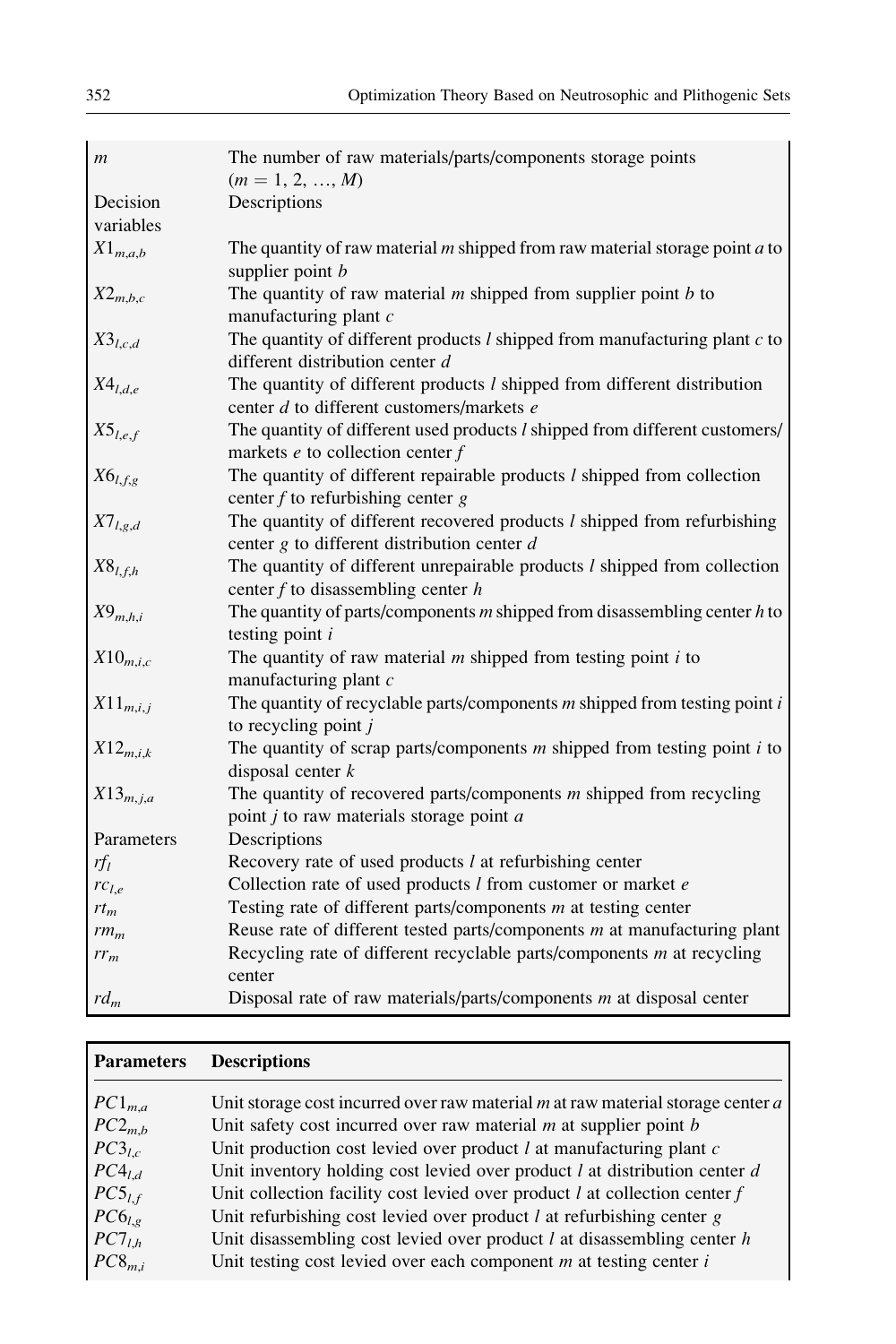| $PC9_{m,j}$      | Unit recycling cost levied over raw material $m$ at recycling point $j$                                                      |
|------------------|------------------------------------------------------------------------------------------------------------------------------|
| $PC10_{m,k}$     | Unit disposal cost levied over each component $m$ at disposal center $k$                                                     |
| $TC1_{m,a,b}$    | Unit transportation cost of raw material $m$ shipped from raw material storage                                               |
|                  | point <i>a</i> to supplier point <i>b</i>                                                                                    |
| $TC2_{m,b,c}$    | Unit transportation cost of raw material $m$ shipped from supplier point $b$ to                                              |
|                  | manufacturing plant c                                                                                                        |
| $TC3_{l,c,d}$    | Unit transportation cost of different products $l$ shipped from manufacturing                                                |
|                  | plant $c$ to different distribution center $d$                                                                               |
| $TC4_{l,d,e}$    | Unit transportation cost of different products l shipped from different                                                      |
|                  | distribution center $d$ to different customer/market $e$                                                                     |
| $TC5_{l,e,f}$    | Unit transportation cost of different used products $l$ shipped from different                                               |
|                  | customers/markets $e$ to collection center $f$<br>Unit transportation cost of different repairable products $l$ shipped from |
| $TC6_{l,f,g}$    | collection center $f$ to refurbishing center $g$                                                                             |
| $TC7_{l,g,d}$    | Unit transportation cost of different recovered products l shipped from                                                      |
|                  | refurbishing center $g$ to different distribution center $d$                                                                 |
| $TC8_{l,f,h}$    | Unit transportation cost of different unrepairable products l shipped from                                                   |
|                  | collection center $f$ to disassembling center $h$                                                                            |
| $TC9_{m,h,i}$    | Unit transportation cost of parts/components $m$ shipped from disassembling                                                  |
|                  | center $h$ to testing point $i$                                                                                              |
| $TC10_{m,i,c}$   | Unit transportation cost of parts/components $m$ shipped from testing point $i$ to                                           |
|                  | manufacturing plant c                                                                                                        |
| $TC11_{m,i,j}$   | Unit transportation cost of different recyclable parts/components m shipped                                                  |
|                  | from testing point $i$ to recycling point $j$                                                                                |
| $TC12_{m,i,k}$   | Unit transportation cost of disposable parts/components m shipped from                                                       |
|                  | testing point $i$ to disposal center $k$                                                                                     |
| $TC13_{m,j,a}$   | Unit transportation cost of recovered parts/components $m$ shipped from                                                      |
|                  | recycling point $j$ to raw materials storage point $a$                                                                       |
| $T_{l,d,e}$      | Unit transportation time required to ship different products $l$ from distribution                                           |
|                  | center $d$ to different customers/markets $e$                                                                                |
| PU1 <sub>m</sub> | Unit purchasing cost of raw materials/parts/components m                                                                     |
| PU2 <sub>l</sub> | Unit purchasing cost of different used products l                                                                            |
| SP1 <sub>m</sub> | Unit selling price of different recyclable parts/components $m$                                                              |
| SP2 <sub>l</sub> | Unit selling price of different new products l                                                                               |
| $MC1_{m,a}$      | Maximum available quantity of raw material $m$ at raw material storage                                                       |
|                  | center a                                                                                                                     |
| $MC2_{m,b}$      | Maximum available quantity of raw material $m$ at supplier $b$                                                               |
| $MC3_{m,c}$      | Minimum required quantity of raw material $m$ at manufacturing plant $c$                                                     |
| $MC4_{l,d}$      | Maximum available quantity of new products $l$ at distribution center $d$                                                    |
| $MC5_{l,e}$      | Minimum demand quantity of different new products $l$ by customers or at                                                     |
|                  | markets e                                                                                                                    |
| $MC6_{l,f}$      | Maximum collection capacity of different used products $l$ at collection                                                     |
|                  | center $f$                                                                                                                   |
| $MC7_{l,g}$      | Maximum refurbishing capacity of different repairable products l at                                                          |
|                  | refurbishing center g                                                                                                        |
| $MC8_{m,h}$      | Maximum disassembling capacity of different parts/components $m$ at                                                          |
|                  | disassembling center $h$                                                                                                     |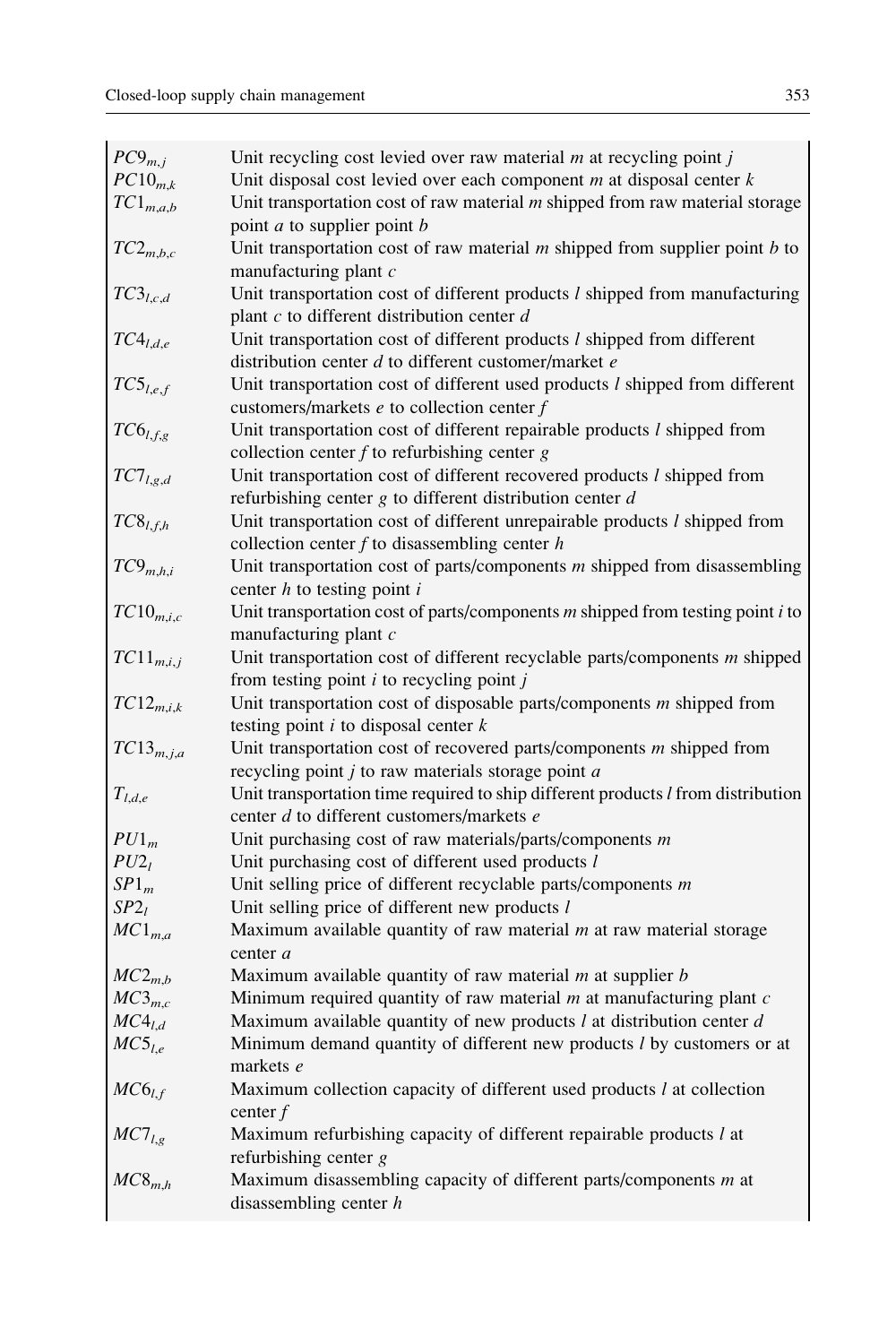| $MC9_{m,i}$  | Maximum testing capacity different scrap parts/components $m$ at testing             |
|--------------|--------------------------------------------------------------------------------------|
|              | point $i$                                                                            |
| $MC10_{m,j}$ | Maximum capacity of recyclable parts/components $m$ at recycling point $j$           |
| $MC11_{m,k}$ | Maximum disposal capacity of disposable parts/components m at disposal<br>center $k$ |

## 15.4.1 Multiple objective function

The typical and efficient CLSC model always comprises multiple conflicting objectives for both forward and reverse chains, which are to be attained simultaneously. Here, we highlight the different costs associated with ahead and change strings separately to analyze the echelon-wise effects in terms of expenditure on the overall CLSC planning problem.

*Objective 1: Total processing costs.* Initially, the raw materials have been stored at a raw material storage center to ensure the smooth running of the CLSC design. The processing cost indicates the different sort of value at each echelon such as storage cost at the raw material storage center, safety cost at the supplier point, production cost at the manufacturing center and inventory or distribution cost at the distribution center, levied on the unit raw material or new products. The significant reduction in these processing costs automatically results in the maximum margin of profit. The reverse chain also contains multiple echelons with different processing costs associated with them. Here, the processing cost refers to the value of the collection at the collection center, the cost of disassembly at the disassembling center, the refurbishing cost at the refurbishing center, the cost of testing at the testing center, the cost of recycling at the recycling center, and the disposal cost at the disposal point, respectively. The designed network facility executed by each echelon ensures that the commonly used products in the reverse supply chain survive at their end-of-life use or disposable condition. Thus the first objective function ensures the minimization of the processing costs at different echelon in the forward chain under the optimal quantity allocation.

Minimize 
$$
Z_1
$$
 =  $\sum_{m=1}^{M} \sum_{a=1}^{A} PC1_{m,a}X1_{m,a,b} + \sum_{m=1}^{M} \sum_{b=1}^{B} PC2_{m,b}X2_{m,b,c}$   
+  $\sum_{l=1}^{L} \sum_{c=1}^{C} PC3_{l,c}X3_{l,c,d} + \sum_{l=1}^{L} \sum_{d=1}^{D} PC4_{l,d}X4_{l,d,e}$   
+  $\sum_{l=1}^{L} \sum_{f=1}^{F} PC5_{l,f}X5_{l,e,f} + \sum_{l=1}^{L} \sum_{g=1}^{G} PC6_{l,g}X6_{l,f,g}$   
+  $\sum_{l=1}^{L} \sum_{h=1}^{H} PC7_{l,h}X8_{l,f,h} + \sum_{i=1}^{M} \sum_{i=1}^{L} PC8_{m,i}X10_{m,i,c}$   
+  $\sum_{m=1}^{M} \sum_{j=1}^{J} PC9_{m,j}X11_{m,i,j} + \sum_{m=1}^{M} \sum_{k=1}^{K} PC10_{m,k}X12_{m,i,k} \quad \forall c,f,g,h,a,b,c,d,e,i.$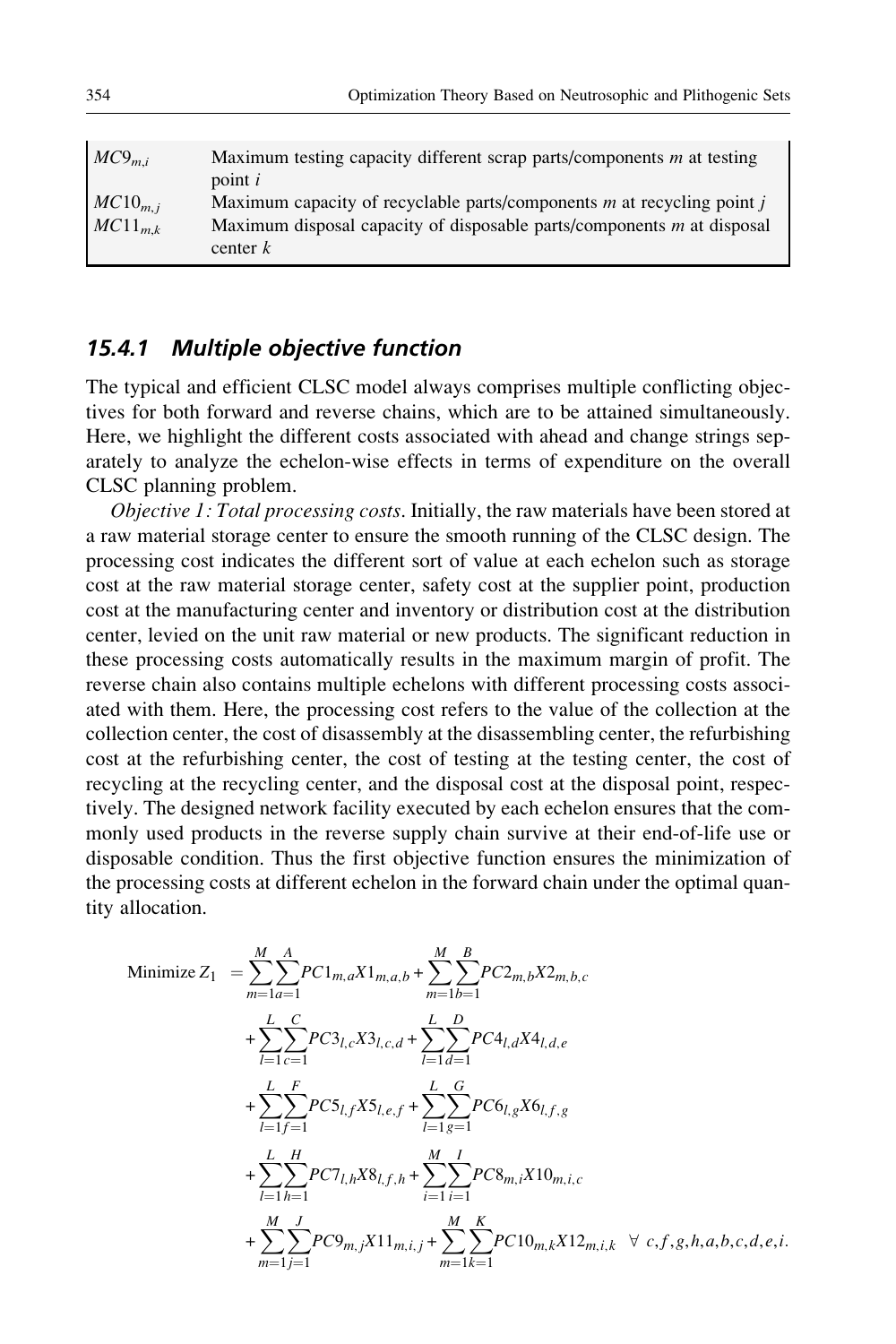#### Objective 2: Total transportation costs.

The transportation cost is one of the well-known objective functions under CLSC design. Typical and interconnected transportation networks within each echelon in CLSC design yield high transportation costs. In the forward chain, the shipment of raw material from the raw material storage point to the supplier point and from the supplier point to the manufacturing plant integrates the marginal shares in the total transportation cost. The delivery of new products from the manufacturing plant to the distribution center and from the distribution center to customers also has a significant role in attaining the gross profit in the proposed CLSC network. The propounded CLSC network has put more emphasis on the reverse chain by including more facility locations compared to the forward chain. The to and fro shipment of used products and raw parts/components results in high transportation costs. The reverse chain network allows the recovered products and tested parts/components to enter into the forward chain directly from the refurbishing center to the distribution center and from the testing point to the manufacturing plant without touching the recycling facility. Hence to and fro shipment of products and parts/components from multiple different echelons is turned into high transportation costs. Therefore, the second objective function results in the minimization of to and fro transportation costs to varying echelons in the forward chain for the maximum shipment quantity of products under the optimal allocation policy.

Minimize 
$$
Z_2 = \sum_{m=1}^{M} \sum_{a=1}^{A} \sum_{b=1}^{B} TC1_{m,a,b}X1_{m,a,b} + \sum_{m=1}^{M} \sum_{b=1}^{B} \sum_{c=1}^{C} TC2_{m,b,c}X2_{m,b,c}
$$
  
+  $\sum_{l=1}^{L} \sum_{c=1}^{C} \sum_{d=1}^{D} TC3_{l,c,d}X3_{l,c,d} + \sum_{l=1}^{L} \sum_{d=1}^{D} \sum_{e=1}^{E} TC4_{l,d,e}X4_{l,d,e}$   
+  $\sum_{l=1}^{L} \sum_{e=1}^{E} \sum_{f=1}^{F} TC5_{l,e,f}X5_{l,e,f} + \sum_{l=1}^{L} \sum_{f=1}^{F} \sum_{g=1}^{G} TC6_{l,f,g}X6_{l,f,g}$   
+  $\sum_{l=1}^{L} \sum_{g=1}^{G} \sum_{d=1}^{D} TC7_{l,g,d}X7_{l,g,d}$   
+  $\sum_{l=1}^{L} \sum_{f=1}^{F} \sum_{h=1}^{H} TC8_{l,f,h}X8_{l,f,h} + \sum_{m=1}^{M} \sum_{i=1}^{L} \sum_{h=1}^{H} TC9_{m,h,i}X9_{m,h,i}$   
+  $\sum_{m=1}^{M} \sum_{i=1}^{I} \sum_{c=1}^{C} TC10_{m,i,c}X10_{m,i,c}$   
+  $\sum_{m=1}^{M} \sum_{i=1}^{I} \sum_{j=1}^{J} TC11_{m,i,j}X11_{m,i,j} + \sum_{m=1}^{M} \sum_{i=1}^{I} \sum_{k=1}^{K} TC12_{m,i,k}X12_{m,i,k}$   
+  $\sum_{m=1}^{M} \sum_{j=1}^{J} \sum_{a=1}^{A} TC13_{m,j,a}X13_{m,j,a}.$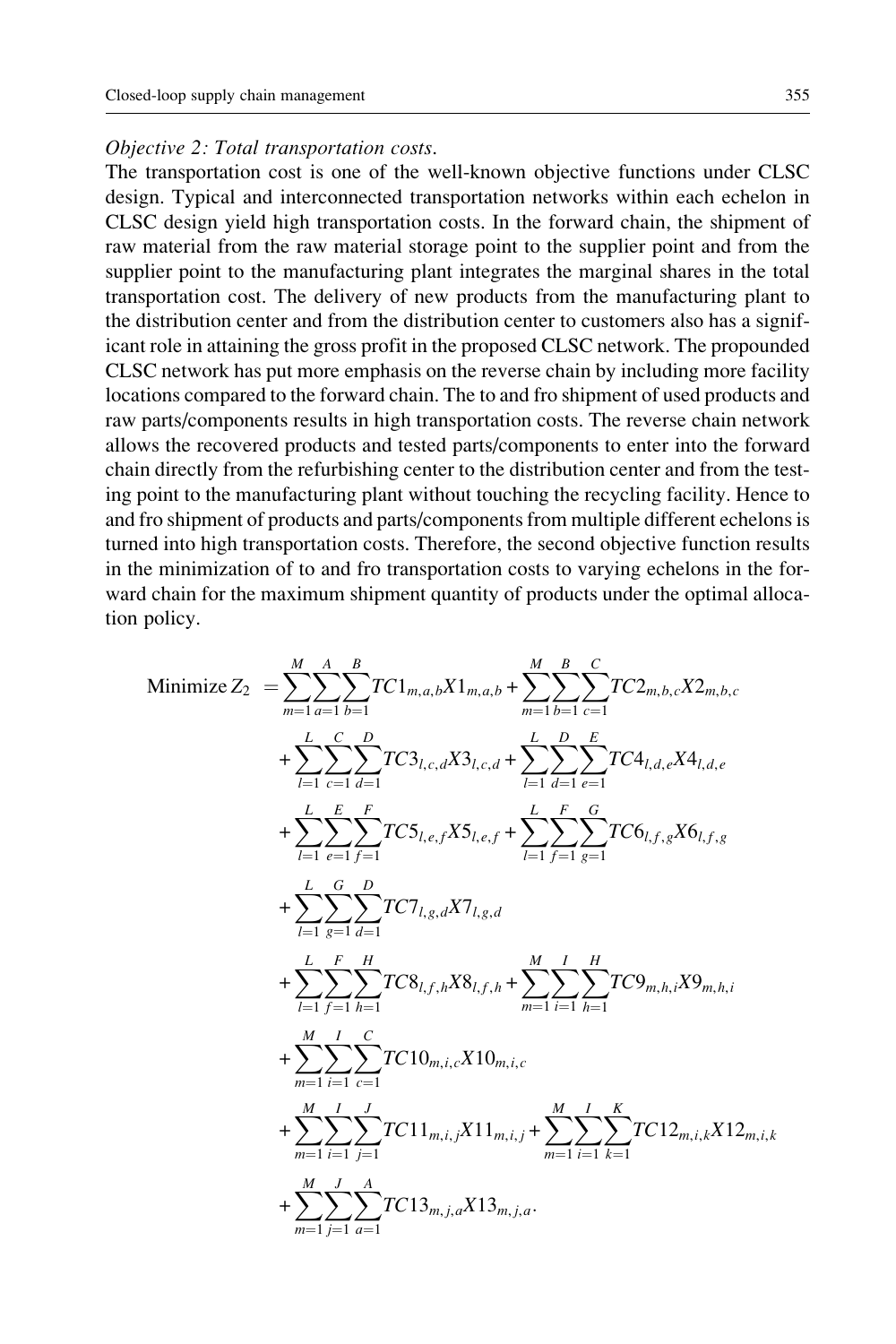Objective 3: Total purchasing cost of used products and raw materials.

In this proposed CLSC design, the purchasing of raw material and used products at two echelons has been allowed. The purchasing cost of raw materials from the supplier point and the purchasing cost of used products from customers yields the total purchasing cost. However, these costs leave a significant margin among the new outsourced products by contributing less operational costs on the recovered products. Therefore, the third objective function ensures the minimization of the total purchasing cost of raw materials and different used products from suppliers and customers to maintain the efficiency of the manufacturing plant.

Minimize 
$$
Z_3 = \sum_{m=1}^{M} PU1_mX2_{m,b,c} + \sum_{l=1}^{L} PU2_lX5_{l,e,f} \ \forall \ b,c,e,f.
$$

#### Objective 4: Products delivery time.

The most critical issue in CLSC design is to determine the optimal time policy during the whole process. Notably, the shipment time of new products from the distribution center to different customers must be attained under the stipulated delivery period at the time of the ordered quantity. The goodwill and reputation of the company are strongly connected with delivery time. The latter also reduces the loss of any perishable products that happens due to delay. Moreover, cancelation from the customers' side would be almost negligible with the timely transshipment of the products. Henceforth, the fourth objective dynamically ensures the minimization of the total shipment time of different new products from the distributor to customers to maintain the reputation and reliability of the company.

Minimize 
$$
Z_4 = \sum_{l=1}^{L} \sum_{d=1}^{D} \sum_{e=1}^{E} T_{l,d,e} X 4_{l,d,e} \quad \forall \ d,e.
$$

Objective 5: Revenues from the sale of new products and recyclable parts/ components.

By the significant increase in the sales ratio of new products and recyclable parts/ components, a marginal profit could be extracted. Selling of new products at higher quantities covers the maximum part of the capital investment during the production and distribution processes—recyclable parts/components are also a reliable source of profit from its sales. The selling price of the new products has a significant contribution toward the net profit and simultaneously yields in the contribution to gross profit. Thus the fifth or last objective function ensures the maximization of new products selling to survive in the competitive market with the maximum turnover of the new products under the optimal production policy.

Maximize 
$$
Z_5 = \sum_{m=1}^{M} SP1_m X 11_{m,i,j} + \sum_{l=1}^{L} SP2_l X 4_{l,d,e} \quad \forall i,j,d,e.
$$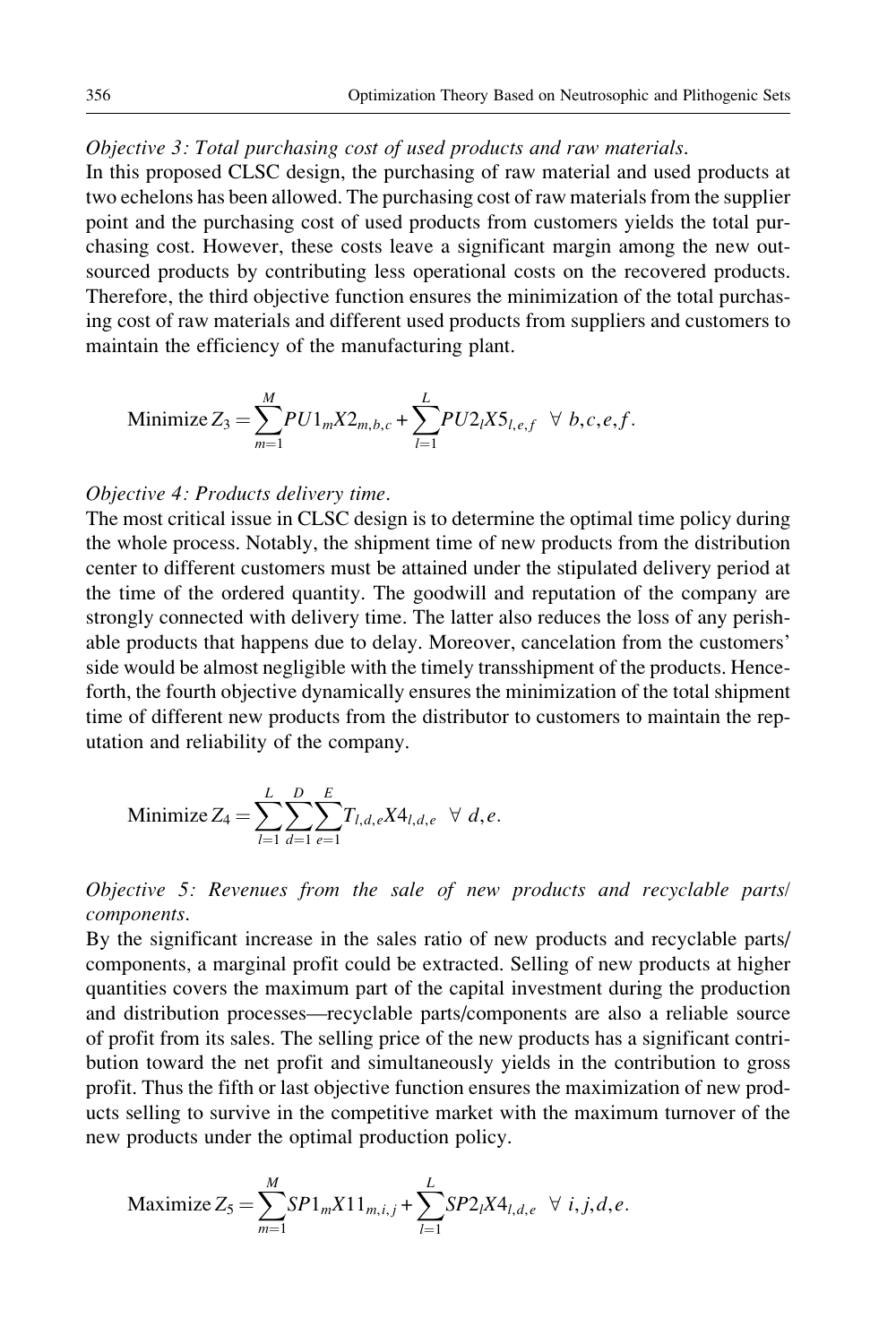#### 15.4.2 Constraints

The following are the relevant constraints or restrictions under which the objective functions are to be optimized by yielding the most promising and systematic strategies for allocating different raw materials or parts/components and various products among multiple echelons in the proposed CLSC designed model. For the sake of convenience, we have categorized all the constraints under six different groups, and these can be summarized as follows.

## 15.4.2.1 Constraints related to the capacity of different echelons in the CLSC network

The procurement of raw materials initiates from the raw material storage center where the abundance or stock of raw materials has been kept to fulfill the demand from suppliers. Therefore, the total shipment quantity of different raw materials from the raw materials storage center to the supplier must not exceed its capacities and can be represented by Eq. ([15.1](#page-15-0)). Supplier points also have a limited ability for the flow of different raw materials to maintain the intake and outsourced ratio. It is essential for the supplier to hold some raw materials for distribution at times of scarcity, when raw material storage functioning is interrupted over a stipulated time. Hence the constraints imposed over the number of raw materials shipped from the supplier point to a different manufacturing plant must less than or equal to the capacity of suppliers and can be presented by Eq. ([15.2](#page-15-0)). The collection of used products from different customers starts the key functioning role of the reverse chain. It is the very first stage at which the end-of-use products are collected by the collection center. It must be assured that the accumulation quantity of used products from different customers must be less than or equal to the capacity of various collection centers and can be represented by Eq. ([15.3](#page-15-0)). A well-organized system of collection centers provides frequent services to the used products so that all the end-of-use products are refurbished and can be used further without significantly affecting the demand. After ensuring the required services for used products, it has been allowed to ship the used merchandise from the collection center to the refurbishing center for renovating processes. Hence the total quantity of used products must not exceed the capacity of the refurbishing center and can be given in Eq. [\(15.4\)](#page-15-0). The number of used products that need testing services for their further utilization has been shipped to the disassembling facility to disassemble the used products into different components or parts. To ensure that the number of used products which have been sent for dismantling purpose must be less than or equal to its capacity and can be represented by Eq. [\(15.5\)](#page-15-0). After completing the required test for the parts/components, the recyclable quantity of parts/components has been sent to the recycling facility, which denotes the last echelon of the CLSC network. To ensure the number of recyclable parts/components received from different testing points must not exceed the maximum capacity of the recycling center and can be stated in Eq. [\(15.6\)](#page-15-0). After testing procedures, end-of-life parts or components are declared as disposable parts/components and shipped to the disposal center in good time to reduce environmental issues. Hence to avoid the burden on landfills and underground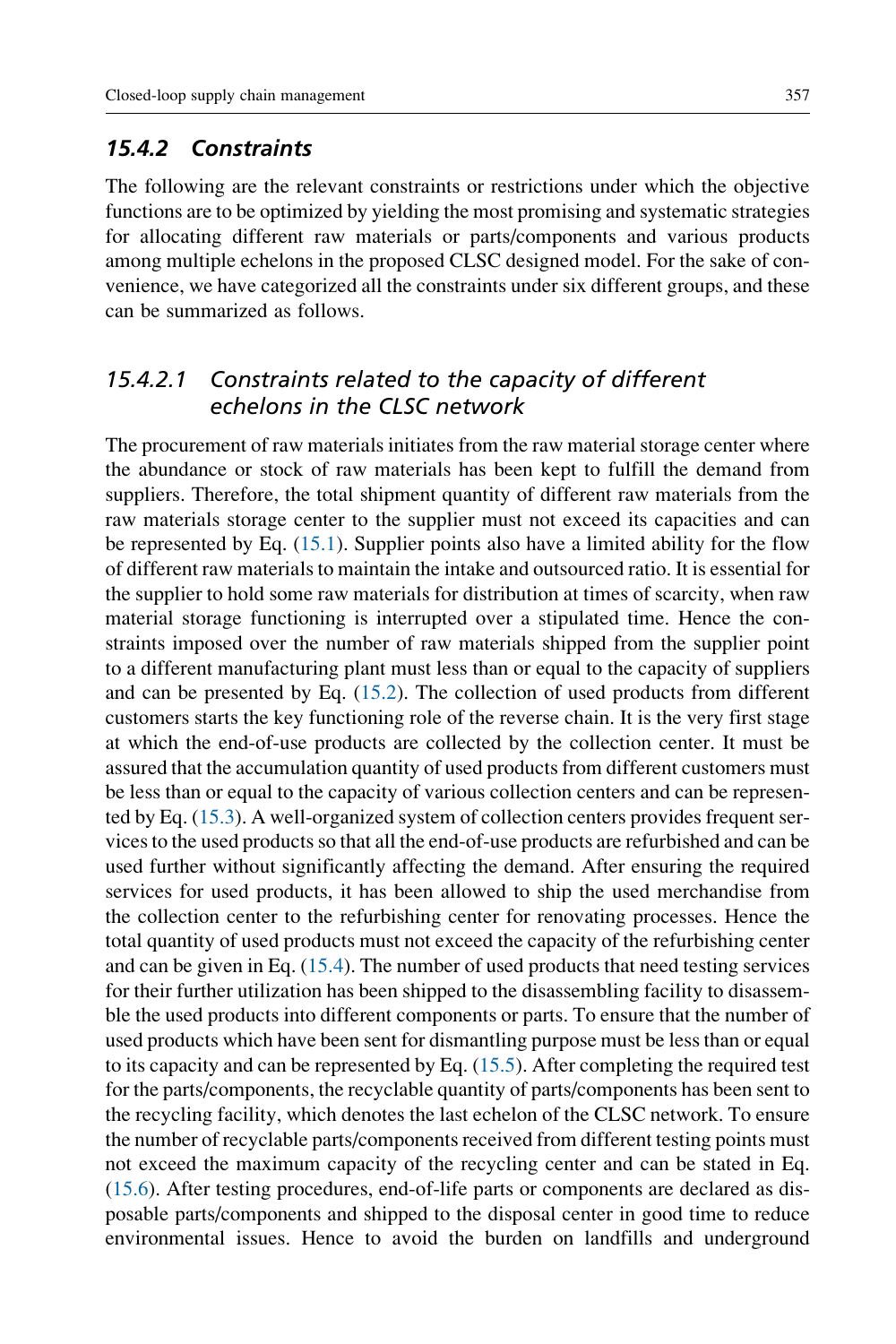<span id="page-15-0"></span>disposal, the number of disposable parts/components must not exceed the maximum disposal capacity at the disposal center and this can be represented by Eq. (15.7). After recycling processes, the parts/components are transformed into new raw materials and ready the shipment to the raw material storage center. To fulfill the stock capacity of a natural material storage center, the number of raw materials must be greater than or equal to its minimum storage capacity for the smooth running of the production system, and this can be represented by Eq. (15.8).

$$
\sum_{b=1}^{D} X1_{m,a,b} \leq MC1_{m,a} \quad \forall \ m,a,
$$
\n(15.1)

$$
\sum_{c=1}^{C} X2_{m,b,c} \leq MC2_{m,b} \ \ \forall \ m,b,
$$
\n(15.2)

$$
\sum_{e=1}^{E} rc_{l,e} X5_{l,e,f} \leq MC6_{l,f} \ \forall \ l,f,
$$
\n(15.3)

$$
\sum_{g=1}^{G} X6_{l,f,g} \le MC7_{l,g} \quad \forall \ l,g,
$$
\n(15.4)

$$
\sum_{h=1}^{N} X8_{l,f,h} \leq MC8_{l,h} \quad \forall \ l,h,
$$
\n(15.5)

$$
\sum_{i=1}^{I} r r_{m} X 11_{m,i,j} \leq MC 10_{m,j} \ \forall \ m, j,
$$
\n(15.6)

$$
\sum_{i=1}^{I} r d_m X 12_{m,i,k} \leq M C 11_{m,k} \quad \forall \ m, k,
$$
\n(15.7)

$$
\sum_{j=1}^{J} X13_{m,j,a} \ge MC1_{m,a} \quad \forall \ m,a.
$$
 (15.8)

## 15.4.2.2 Constraints related to production requirement

An efficient production system is an integral part of the CLSC network. Hybrid manufacturing/remanufacturing plants play a vital role in the optimal production of new products. Therefore, particular minimum requirements must be met to start the production processes. To ascertain the minimum condition of raw materials from two sources, the supplier point and testing center, the number of raw materials from two references must be greater than or equal to their production capacity at different manufacturing plants, and this can represented by Eq. (15.9).

$$
\sum_{b=1}^{B} X2_{m,b,c} + \sum_{i=1}^{I} r m_m X10_{m,i,c} \ge MC3_{m,c} \quad \forall \ m,c.
$$
 (15.9)

B

 $\boldsymbol{\mu}$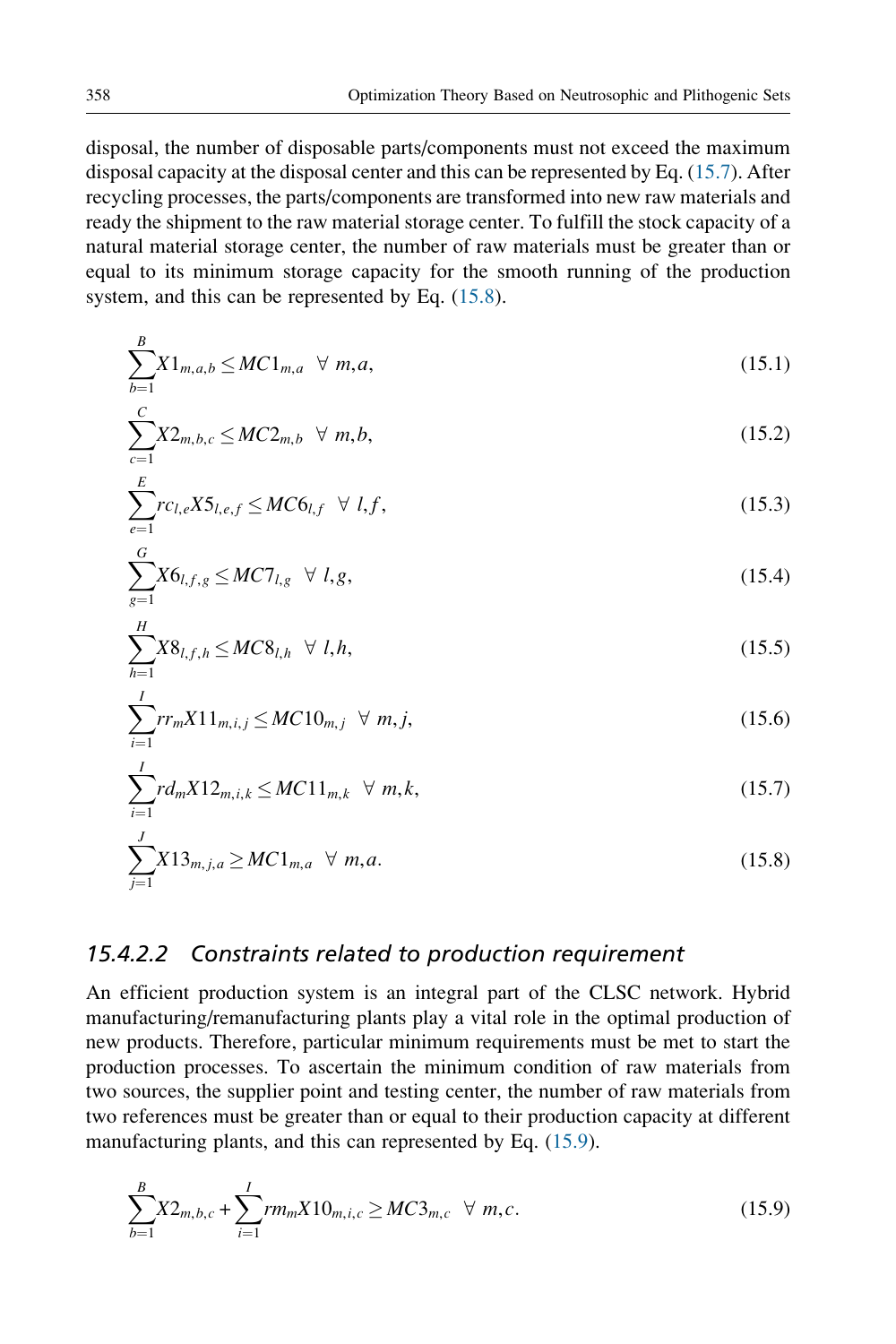## 15.4.2.3 Constraints related to maximum inventory at the distribution center

The distribution center is responsible for the shipment of products to different customers/markets. The demand for a new product is uncertain and only can be predicted based on previous information. Thus, to avoid the inventory cost and ascertain the maximum capacity restriction at the distribution center, the incoming products from manufacturing plants as well as refurbishing centers must be less than or equal to the maximum capacity of inventory at the distribution center, and this can be achieved by Eq. (15.10).

$$
\sum_{c=1}^{C} X3_{l,c,d} + \sum_{g=1}^{G} rf_l X7_{l,g,d} \le MC4_{l,d} \quad \forall \ l,d.
$$
\n(15.10)

## 15.4.2.4 Constraints related to demand of new and refurbished products

The most important and critical aspect of integrated CLSC is to fulfill the demand of customers or markets. The need for products is seldom stable. However, it can be predicted through prior information from the demand pattern. The only distribution center is responsible for the delivery of new products to the customers in this proposed CLSC network. To ensure this, the number of shipped products from the distribution center to different markets must be higher than its tentative demand over the stipulated ordered period, and this can be represented by Eq. (15.11).

$$
\sum_{e=1}^{E} X4_{l,d,e} \ge MC5_{l,e} \quad \forall \ l,e. \tag{15.11}
$$

## 15.4.2.5 Constraints related to the testing capacity at testing facility centers

The testing facility has been designed for taking the final decision over the parts or components regarding at which echelon they are to be transported. From a testing point, there are three facility options for the processing of tested parts/components. The manufacturing plant, recycling center, and disposal center have been structured for the final termination of the reverse supply chain. Hence the total sum of the number of parts/components that are transported from the testing plant to different facility locations must be less than or equal to the maximum capacity of the testing point, and this can be represented by Eq. (15.12).

$$
\sum_{c=1}^{C} rt_m X 10_{m,i,c} + \sum_{j=1}^{J} rt_m X 11_{m,i,j} + \sum_{k=1}^{K} rt_m X 12_{m,i,k} \leq MC9_{m,i} \quad \forall \ m,i. \tag{15.12}
$$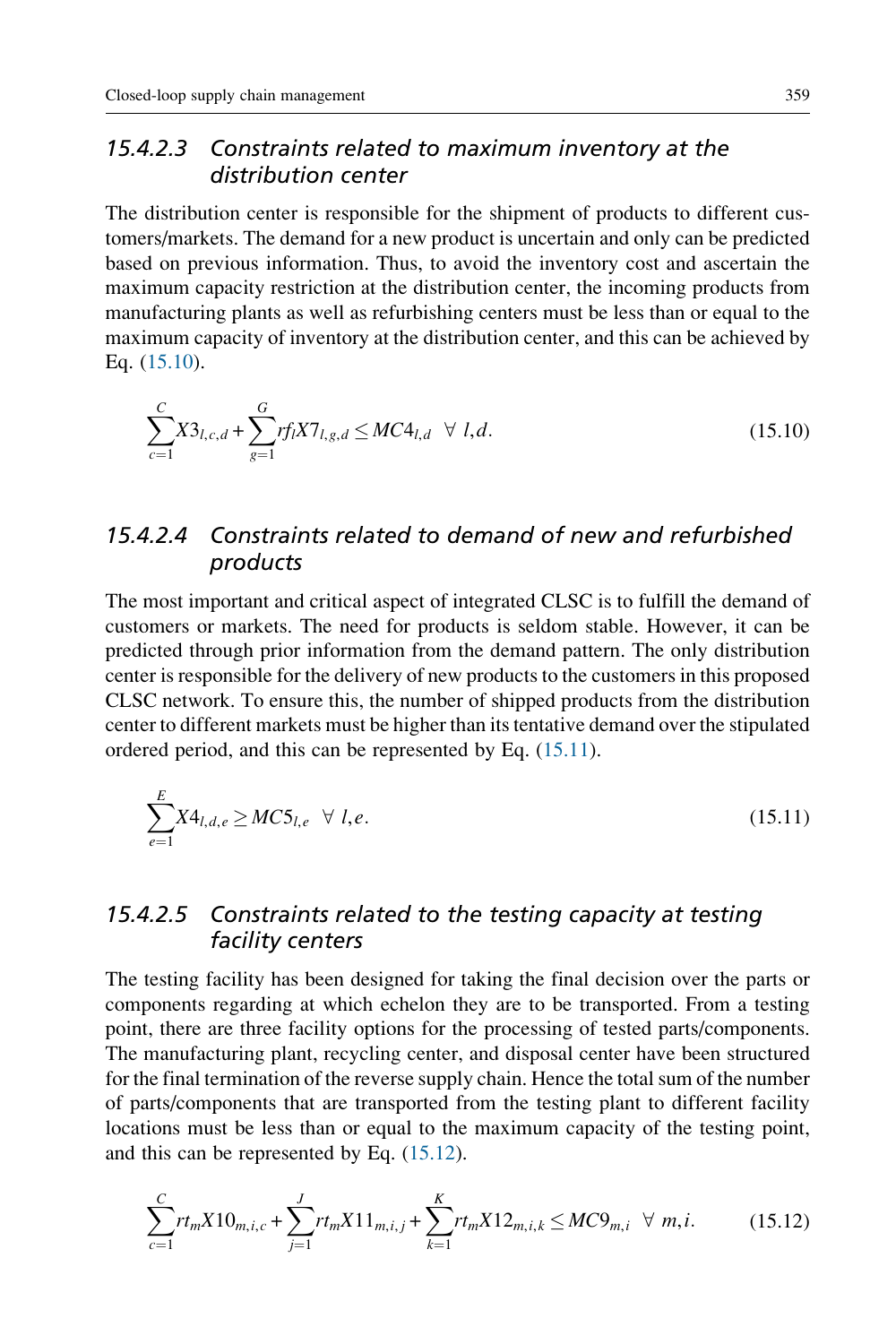## 15.4.3 Proposed CLSC model formulation under uncertainty

The formulation of different conflicting objective functions and with some dynamic constraints under the proposed CLSC network has been presented in previous sections. Usually, the modeling texture of the CLSC network has been regarded as deterministic, which means that all the introduced parameters and constraints are known and predetermined well in advance. However, it is often observed that a deterministic modeling approach under CLSC design may not be an appropriate framework in decision-making processes. The typical multiechelon interconnected CLSC design model inherently yields some uncertainty. Impreciseness, vagueness, ambiguousness, randomness, incompleteness, etc., are the most common and frequent issues in the CLSC model. Different factors are responsible for the creation of uncertainty in the modeling of the CLSC network. Random fluctuation in the demand quantity, competitive market scenario, natural tragedy, variation in different kinds of costs, etc., laid down the base of uncertainty. In various adverse circumstances, the complete information about different parameters is not predetermined, but some inconsistent, improper, and incomplete information may be available to determine the deterministic value of the parameters. Uncertainty may exist in different forms, such as fuzzy, stochastic, and other types of risk. Vagueness or ambiguousness is responsible for fuzzy parameters which can be dealt with using the fuzzy techniques, whereas randomness gives birth to the stochastic parameters and can be quickly sorted out by using stochastic programming techniques with known means and variances of the parameters. Therefore, to highlight the most critical insight of the uncertainty, we have incorporated fuzzy parameters and few fuzzy equality constraints in the proposed CLSC designed network. Various cost parameters, such as processing costs, transportation costs, purchasing cost, selling prices, and time, have been taken as fuzzy parameters. The capacities or volumes of different echelons are also considered as fuzzy numbers. Inequality restrictions imposed over different constraints may avoid some aspects of getting better results from the CLSC planning model. Flexibility, among some preferred limitations, has been postulated to reveal reality more clearly. Hence we have developed a couple of fuzzy equality constraints  $(\tilde{\equiv})$  which means "essentially equal to" which signifies that the restrictions should more or less be satisfied and are more flexible than inequality constraints [\(Eqs. 15.22](#page-19-0)–15.24). The customer demand constraint has been assured with fuzzy equality constraints due to the change in utility or satisfaction behavior of the customers. The disposal facility is a single way for the removal of scrap parts/components out of the CLSC network. The testing facility plays a vital role in inspecting different parts/components. The optimum allocation of used parts/products has been decided at the testing facility point. Three various service destinations have been designed for the parts/components according to their potential utility after inspection. Therefore, more or less shipment quantity of parts/components is justifiable to ensure the optimum allocation to different facility centers. Hence, the proposed model with multiple objective functions and various constraints under uncertainty has been presented in model  $M_1$ .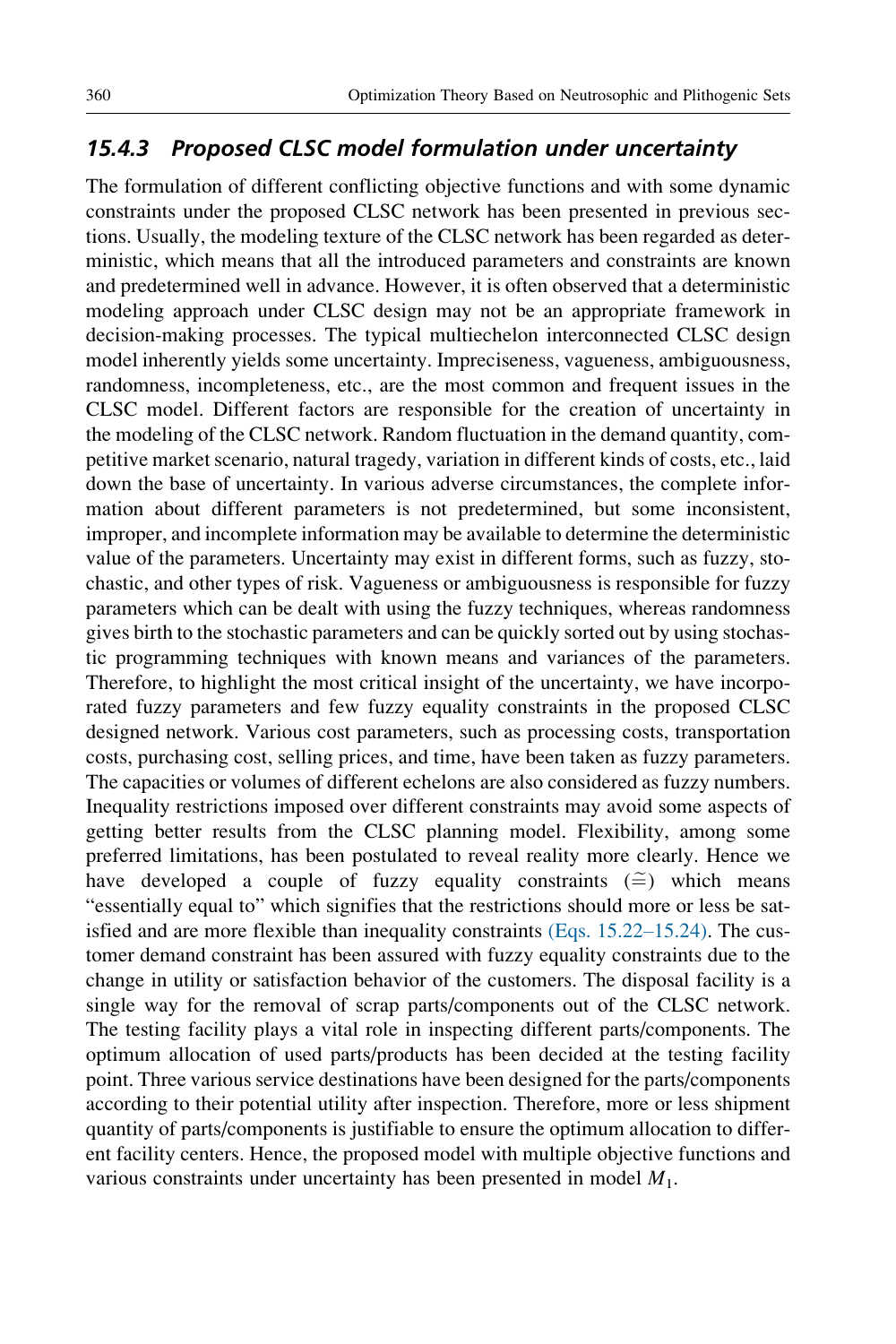$$
M_{1}: \text{Minimize } Z_{1} = \sum_{m=1}^{M} \sum_{a=1}^{A} \widetilde{PC1}_{m,a} X1_{m,a,b} + \sum_{m=1}^{M} \sum_{b=1}^{B} \widetilde{PC2}_{m,b} X2_{m,b,c}
$$
\n
$$
+ \sum_{l=1}^{L} \sum_{c=1}^{C} \widetilde{PC3}_{l,c} X3_{l,c,d} + \sum_{l=1}^{L} \sum_{a=1}^{D} \widetilde{PC4}_{l,d} X4_{l,d,e}
$$
\n
$$
+ \sum_{l=1}^{L} \sum_{j=1}^{B} \widetilde{PC5}_{l,f} X5_{l,e,f} + \sum_{l=1}^{L} \sum_{s=1}^{D} \widetilde{PC6}_{l,g} X6_{l,f,s}
$$
\n
$$
+ \sum_{l=1}^{L} \sum_{h=1}^{H} \widetilde{PC7}_{l,h} X8_{l,f,h} + \sum_{l=1}^{M} \sum_{i=1}^{L} \widetilde{PC6}_{m,i} X10_{m,i,c}
$$
\n
$$
+ \sum_{m=1}^{M} \sum_{j=1}^{D} \widetilde{C9}_{m,j} X11_{m,i,j} + \sum_{m=1}^{M} \sum_{k=1}^{K} \widetilde{PC1}_{0,m,k} X1_{2m,i,k}
$$
\n
$$
\text{Minimize } Z_{2} = \sum_{m=1}^{M} \sum_{a=1}^{A} \sum_{b=1}^{B} \widetilde{TC1}_{m,a,b} X1_{m,a,b} + \sum_{m=1}^{M} \sum_{b=1}^{B} \widetilde{CC2}_{m,b,c} X2_{m,b,c}
$$
\n
$$
+ \sum_{l=1}^{L} \sum_{c=1}^{C} \sum_{j=1}^{D} \widetilde{TC3}_{l,c,d} X3_{l,c,d} + \sum_{l=1}^{L} \sum_{d=1}^{B} \widetilde{CC4}_{l,d,e} X4_{l,d,e}
$$
\n
$$
+ \sum_{l=1}^{L} \sum_{e=1}^{C} \sum_{j=1}^{D} \widetilde{TC7}_{l,g,d} X7_{l,g,d}
$$
\n
$$
+ \sum_{l=1}^{L} \sum_{s=1}^{C} \sum_{l=1}^{D} \widetilde{TC7}_{l
$$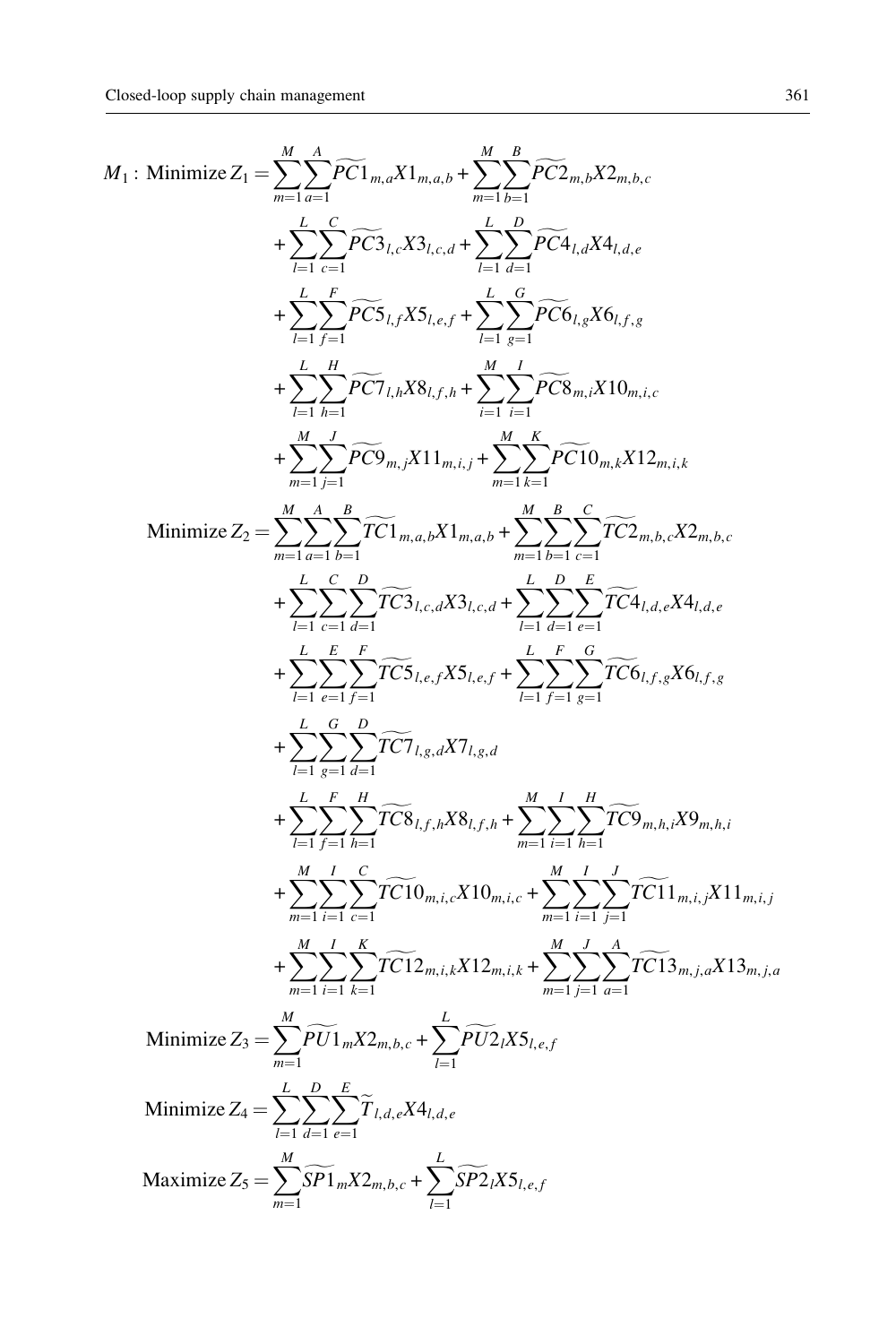<span id="page-19-0"></span>subject to

$$
\sum_{b=1}^{B} X1_{m,a,b} \leq \widetilde{MC}1_{m,a},\tag{15.13}
$$

$$
\sum_{c=1}^{C} X2_{m,b,c} \leq \widetilde{MC2}_{m,b},\tag{15.14}
$$

$$
\sum_{b=1}^{B} X2_{m,b,c} + \sum_{i=1}^{I} r m_m X10_{m,i,c} \ge \widetilde{MC3}_{m,c},
$$
\n(15.15)

$$
\sum_{c=1}^{C} X3_{l,c,d} + \sum_{g=1}^{G} rf_l X7_{l,g,d} \leq \widetilde{MC4}_{l,d},\tag{15.16}
$$

$$
\sum_{e=1}^{E} rc_{l,e} X5_{l,e,f} \leq \widetilde{M C6}_{l,f},\tag{15.17}
$$

$$
\sum_{g=1}^{G} X6_{l,f,g} \leq \widetilde{MC7}_{l,g},\tag{15.18}
$$

$$
\sum_{h=1}^{H} X8_{l,f,h} \leq \widetilde{MC}8_{l,h},\tag{15.19}
$$

$$
\sum_{i=1}^{I} r r_m X 11_{m,i,j} \leq \widetilde{MC10}_{m,j},\tag{15.20}
$$

$$
\sum_{j=1}^{J} X13_{m,j,a} \ge \widetilde{MC1}_{m,a},\tag{15.21}
$$

$$
\sum_{e=1}^{E} X4_{l,d,e} \widetilde{=} \widetilde{MCS}_{l,e},\tag{15.22}
$$

$$
\sum_{i=1}^{I} r d_m X 12_{m,i,k} \widetilde{=} \widetilde{M C 11}_{m,k},
$$
\n(15.23)

$$
\sum_{c=1}^{C} rt_m X 10_{m,i,c} + \sum_{j=1}^{J} rt_m X 11_{m,i,j} + \sum_{k=1}^{K} rt_m X 12_{m,i,k} \widetilde{=} \widetilde{M C9}_{m,i}.
$$
\n(15.24)

Where notations (.) over different parameters represent the triangular/trapezoidal fuzzy number for all indices' sets, the fuzzy crisp inequality constraint has been described by  $(\leq, \geq)$ . The fuzzy equality constraints indicate that more or less attain-<br>ment has been represented by  $(\leq)$  for the given indices' sets ment has been represented by  $(\tilde{=} )$  for the given indices' sets.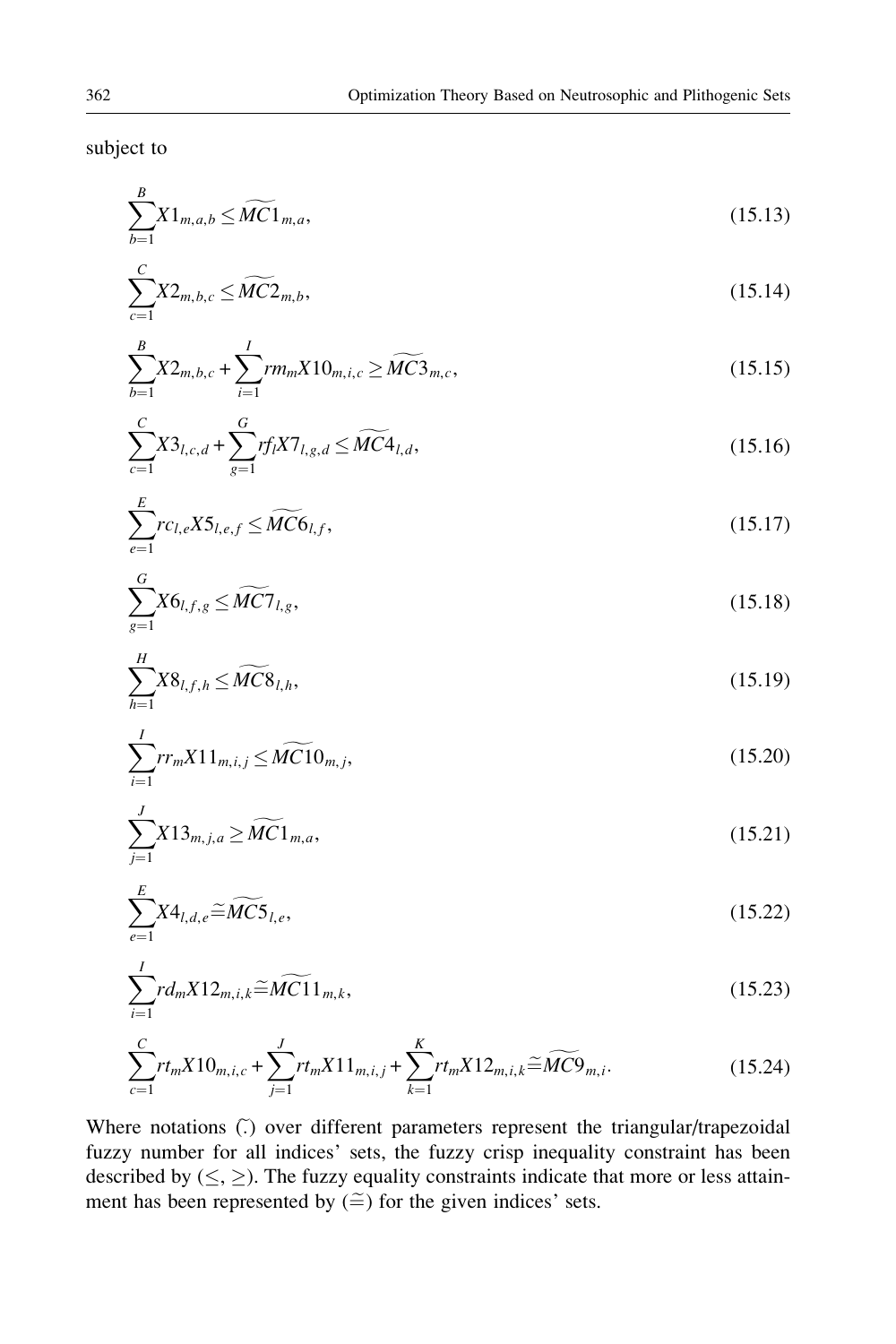# <span id="page-20-0"></span>15.5 Solution methodology

#### 15.5.1 Treating fuzzy parameters and constraints

The addressed CLSC mathematical model inherently involves some vagueness and ambiguousness in the value of different parameters such as costs, capacity, revenues, etc. Defuzzification and the ranking function are the processes to obtain crisp versions of the fuzzified parameters based on the upper and lower magnitude of the vague parameters. On the other hand, the vagueness or uncertainty present in the equality or inequality constraints also needs to be defuzzified, and then converted into the strict crisp equality or inequality form of the constraints. To deal with vague or fuzzy parameters and constraints, different defuzzification techniques have been used in the literature. Among all the defuzzification approaches for uncertain parameters and constraints, Jiménez [[24\]](#page-59-0) and Jiménez et al. [\[25](#page-59-0)] discussed the combo defuzzification or ranking approach, which deals efficiently with the vague parameters as well as vague constraints. They also elaborately discussed the strong justification for ranking approaches with the help of different properties such as robustness, distinguishability, fuzzy or linguistic notations, and rationality. Later on, it has been extensively used by many researchers (see [\[25](#page-59-0)–27]). Without more justification on the ranking function, this chapter has adopted the defuzzification or ranking function for both vague parameters and constraints based on the Jiménez [\[24](#page-59-0)] approaches.

#### Definition 15.1. Jiménez et al. [[25\]](#page-59-0)

An FS defined over any universe of discourse is said to be a fuzzy number if the membership function is increasing semicontinuously in the upper interval and decreasing semicontinuously in the lower range, respectively. Therefore, the membership function of a fuzzy number along with  $f_{\phi}(x)$  and  $g_{\phi}(x)$ , which are the left- and right-hand sides of the membership function, can be given as follows:

$$
\mu_{\phi}(x) = \begin{cases}\n0 & \text{if } x \le \phi_1 \text{ or } x \ge \phi_4 \\
f_{\phi}(x) & \text{if } \phi_1 \le x \le \phi_2 \\
g_{\phi}(x) & \text{if } \phi_3 \le x \le \phi_4, \\
1 & \text{if } \phi_2 \le x \le \phi_3\n\end{cases}
$$
\n(15.25)

where  $\widetilde{\phi} = (\phi_1, \phi_2, \phi_3, \phi_4; 1)$  represents a fuzzy number. A fuzzy number  $\widetilde{\phi} = (\phi_1, \phi_2, \phi_3, \phi_4)$  is said to be trapezoidal if  $f_{\phi}(x)$  and  $g_{\phi}(x)$  exist. Also, if  $\phi_2 =$  $\phi_3$ , then one can obtain a triangular fuzzy number.

#### Definition 15.2. Jiménez et al. [[25\]](#page-59-0)

The representation of an expected interval for the fuzzy number  $\phi$  can be provided as follows:

$$
EI(\widetilde{\phi}) = [E_1^{\phi}, E_2^{\phi}] = \left[ \int_0^1 f_{\phi}^{-1}(x) dx, \int_0^1 f_{\phi}^{-1}(x) dx \right].
$$
 (15.26)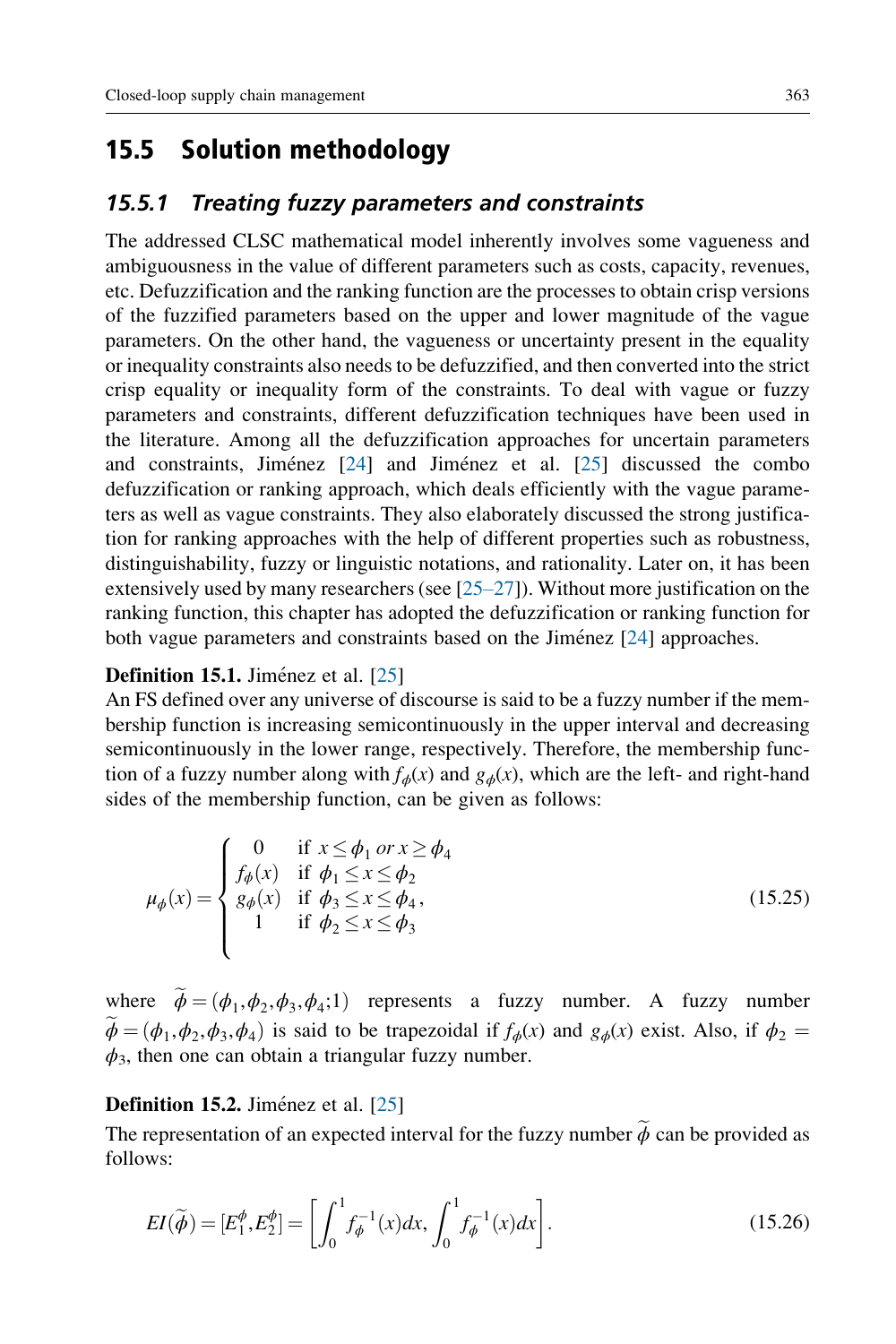<span id="page-21-0"></span>The half point of the expected interval of the fuzzy number  $\widetilde{\phi}$  is termed as its expected value and can be shown as follows:

$$
EV(\widetilde{\phi}) = \left[\frac{E_1^{\phi} + E_2^{\phi}}{2}\right].
$$
\n(15.27)

Hence the expected interval and expected value for a trapezoidal fuzzy number  $\widetilde{\phi} = (\phi_1, \phi_2, \phi_3, \phi_4)$  can be obtained as follows:

$$
EI(\phi) = \left[\frac{\phi_1 + \phi_2}{2}, \frac{\phi_3 + \phi_4}{2}\right],
$$
\n(15.28)

$$
EV(\phi) = \left[\frac{\phi_1 + \phi_2 + \phi_3 + \phi_4}{4}\right].
$$
\n(15.29)

For any trapezoidal fuzzy number  $\tilde{\phi} = (\phi_1, \phi_2, \phi_3, \phi_4)$ , if  $\phi_2 = \phi_3$  (say  $\phi$ ) then it reduces into a triangular fuzzy number  $\widetilde{\phi} = (\phi_1, \phi, \phi_4)$  and; its expected interval and expected value can be derived as follows:

$$
EI(\phi) = \left[\frac{\phi_1 + \phi}{2}, \frac{\phi + \phi_4}{2}\right],\tag{15.30}
$$

$$
EV(\phi) = \left[\frac{\phi_1 + 2\phi + \phi_4}{4}\right].\tag{15.31}
$$

#### Definition 15.3. Jiménez et al. [\[25](#page-59-0)]

Suppose that there are two fuzzy  $\widetilde{\phi}$  and  $\widetilde{\psi}$  such that both have semicontinuous increasing and decreasing membership functions for upper and lower intervals, then the degree in which  $\widetilde{\phi}$  is greater than  $\widetilde{\psi}$  can be easily pointed out by constructing the following membership function:

$$
\delta_V(\widetilde{\phi}, \widetilde{\psi}) = \begin{cases}\n0 & \text{if } E_2^{\phi} - E_1^{\psi} < 0 \\
\frac{E_2^{\phi} - E_1^{\psi}}{E_2^{\phi} - E_1^{\psi} - (E_1^{\phi} - E_2^{\psi})} & \text{if } 0 \in [E_1^{\phi} - E_2^{\psi}, E_2^{\phi} - E_1^{\psi}], \\
1 & \text{if } E_2^{\phi} - E_1^{\psi} > 0\n\end{cases}
$$
\n(15.32)

where  $[E_1^{\phi}, E_2^{\phi}]$  and  $[E_1^{\psi}, E_2^{\psi}]$  represent the expected intervals of  $\phi$  and  $\tilde{\psi}$ . If  $\delta_V(\tilde{\phi}, \tilde{\psi}) = 0.5$ , then one can say that both  $\tilde{\phi}$  and  $\tilde{\psi}$  are indifferent.

Consequently, if  $\delta_V(\tilde{\phi}, \tilde{\psi}) \geq \beta$ , then one can say that  $\tilde{\phi}$  is greater than or equal to  $\tilde{\psi}$ , at least in a degree  $\beta$ , and can be mathematically represented as  $\tilde{\phi}_i \geq \beta \tilde{\psi}_i$ .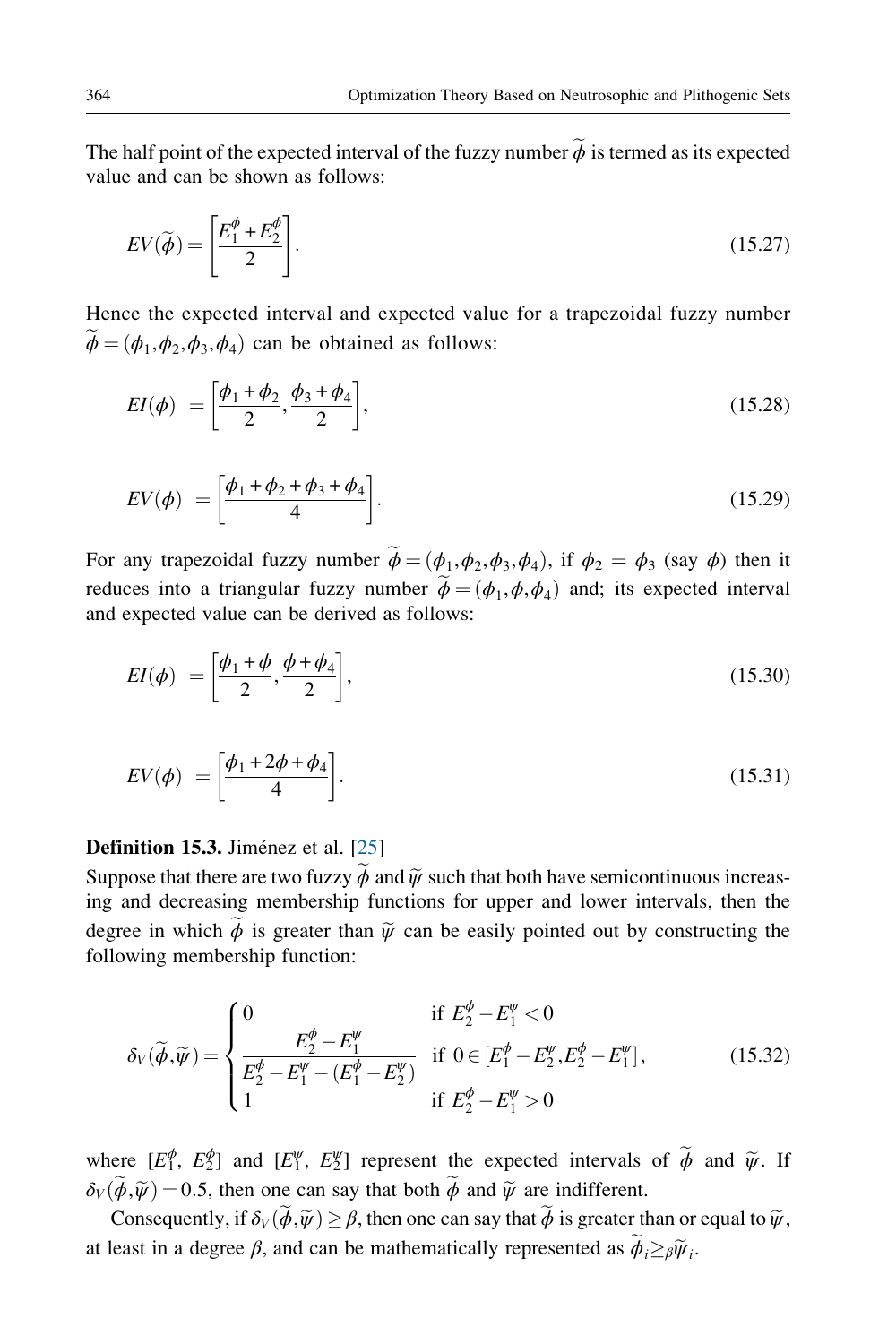#### <span id="page-22-0"></span>Definition 15.4. Jiménez et al. [[25\]](#page-59-0)

Introducing a decision vector X such that  $x \in \mathbb{R}^n$ , then we can assign a feasibility degree  $\beta$  if for at least  $\beta$  if for at least

$$
\min_{i \in V} \left[ \delta_V(\widetilde{\phi}_i X, \widetilde{\psi}_i) \right] = \beta,\tag{15.33}
$$

where  $\widetilde{\phi}_i = (\widetilde{\phi}_{i1}, \widetilde{\phi}_{i2}, \ldots, \widetilde{\phi}_{iv}).$ 

Intuitionally, in another sense, it can be written as

$$
\tilde{\phi}_i X \geq \beta \tilde{\psi}_i \quad \forall \ i = 1, 2, \dots, \nu. \tag{15.34}
$$

Incorporating the concept of (Jiménez et al. [25]) in the above inequality, equivalently we have

$$
\frac{E_2^{\phi_i X} - E_1^{\psi_i}}{E_2^{\phi_i X} - E_1^{\psi_i} - (E_1^{\phi_i X} - E_2^{\psi_i})} \ge \beta \quad \forall \ i = 1, 2, ..., \nu.
$$
\n(15.35)

On simplifying the above inequality equation, the equivalent inequality relations with feasibility degree  $\beta$  have been derived as follows:

$$
((1 - \beta)E_2^{\phi_i} + \beta E_1^{\phi_i})X \ge (\beta E_2^{\psi_i} + (1 - \beta)E_1^{\psi_i}).
$$
\n(15.36)

Furthermore, it can be concluded that the  $\beta$ -feasible fuzzy equalities, such as

$$
\widetilde{\phi}_i X \widetilde{=} \widetilde{\phi}_i \quad \forall \ i = v + 1, v + 2, ..., V,
$$
\n(15.37)

can also be defuzzified in a similar fashion to the ranking function approach for fuzzy inequalities and can be given as follows:

$$
\left( \left( 1 - \frac{\beta}{2} \right) E_2^{\phi_i} + \frac{\beta}{2} E_1^{\phi_i} \right) X \ge \left( \frac{\beta}{2} E_2^{\psi_i} + \left( 1 - \frac{\beta}{2} \right) E_1^{\psi_i} \right),\tag{15.38}
$$

$$
\left(\frac{\beta}{2}E_2^{\phi_i} + \left(1 - \frac{\beta}{2}\right)E_1^{\phi_i}\right)X \le \left(\left(1 - \frac{\beta}{2}\right)E_2^{\psi_i} + \frac{\beta}{2}E_1^{\psi_i}\right). \tag{15.39}
$$

Therefore, the fuzzy equality constraints result in the doubly crisp auxiliary inequality constraints for representing the restrictions with half of the  $\beta$ -feasibility degree by balancing an equilibrium state for the fuzzy equality constraints.

In order to obtain the crisp version of the proposed CLSC model, we have used the expected values [\[25](#page-59-0)] of the triangular fuzzy parameters present in the objective functions such as transportation cost, processing cost, purchasing cost, time, and revenues, whereas the trapezoidal fuzzy parameters such as different capacities involved in the constraints have been defuzzified by using the concept of the expected interval [[25\]](#page-59-0) of the parameters. Based on the above-discussed defuzzification approaches, the fuzzy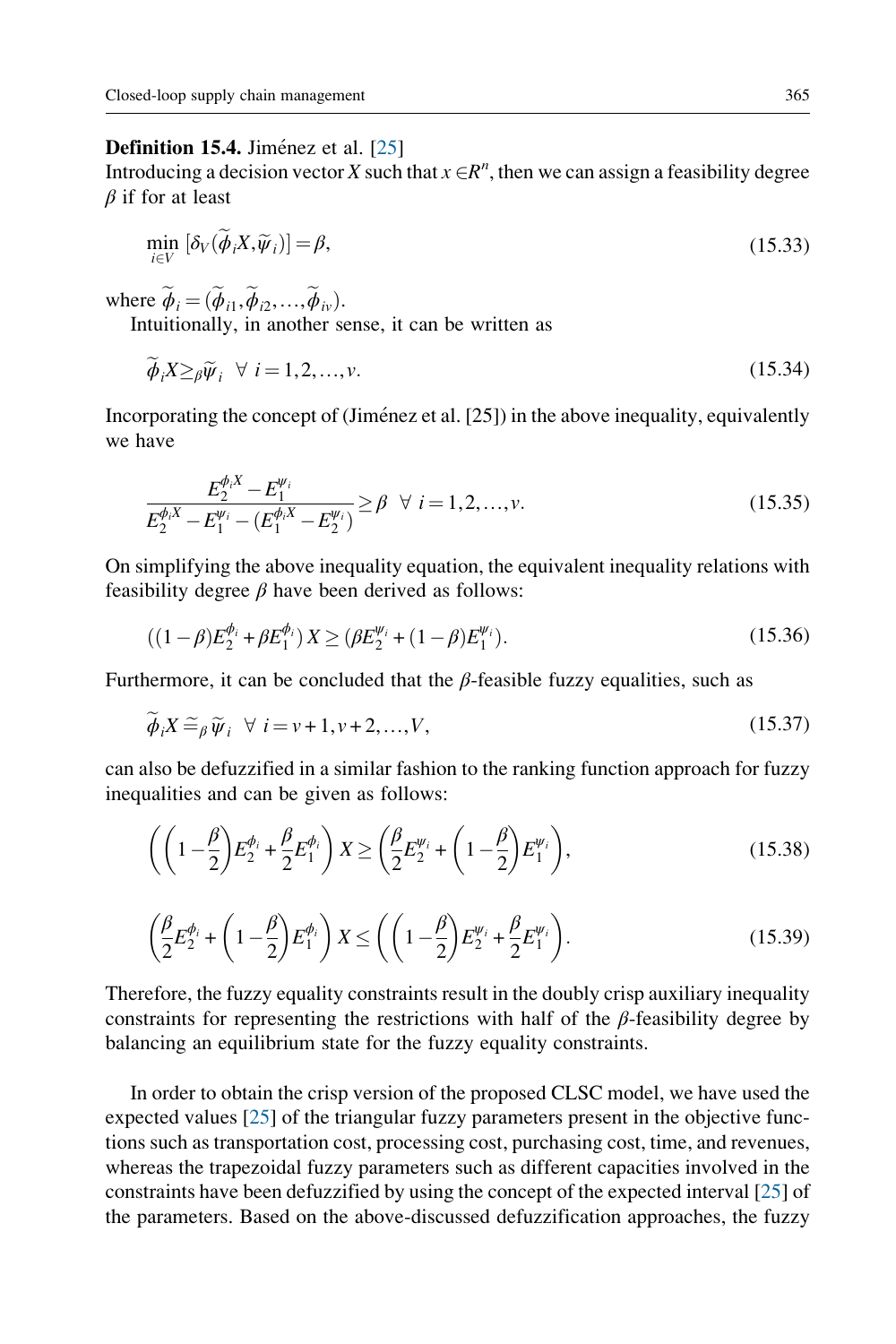parameters and constraints have been converted into their crisp versions, which has been also shown in [Table 15.1.](#page-24-0)

$$
M_{2}: \text{ Minimize } Z_{1} = \sum_{m=1}^{M} \sum_{a=1}^{A} EV(\widetilde{PC1})_{m,a} X1_{m,a,b} + \sum_{m=1}^{M} \sum_{b=1}^{B} EV(\widetilde{PC2})_{m,b} X2_{m,b,c}
$$
\n
$$
+ \sum_{l=1}^{L} \sum_{c=1}^{C} EV(\widetilde{PC3})_{l,c} X3_{l,c,d} + \sum_{l=1}^{L} \sum_{d=1}^{D} EV(\widetilde{PC4})_{l,d} X4_{l,d,e}
$$
\n
$$
+ \sum_{l=1}^{L} \sum_{p=1}^{F} EV(\widetilde{PC3})_{l,f} X5_{l,e,f} + \sum_{l=1}^{L} \sum_{g=1}^{G} EV(\widetilde{PC6})_{l,g} X6_{l,f,g}
$$
\n
$$
+ \sum_{l=1}^{L} \sum_{h=1}^{H} EV(\widetilde{PC7})_{l,h} X8_{l,f,h} + \sum_{l=1}^{M} \sum_{l=1}^{I} EV(\widetilde{PC6})_{m,i} X10_{m,i,c}
$$
\n
$$
+ \sum_{m=1}^{M} \sum_{j=1}^{I} EV(\widetilde{PC7})_{l,m} X11_{m,i,j} + \sum_{m=1}^{M} \sum_{k=1}^{L} EV(\widetilde{PC10})_{m,k} X12_{m,i,k}
$$
\nMinimize 
$$
Z_{2} = \sum_{m=1}^{M} \sum_{a=1}^{A} \sum_{b=1}^{B} EV(\widetilde{TC7})_{l,a,d} X1_{l,a,d} + \sum_{m=1}^{L} \sum_{b=1}^{D} \sum_{c=1}^{C} EV(\widetilde{TC2})_{l,a,d} X4_{l,d,e}
$$
\n
$$
+ \sum_{l=1}^{L} \sum_{e=1}^{C} \sum_{l=1}^{D} EV(\widetilde{TC3})_{l,e,d} X1_{l,e,f} + \sum_{l=1}^{L} \sum_{d=1}^{F} \sum_{e=1}^{C} EV(\widetilde{TC6})_{l,f,g} X6_{l,f,g}
$$
\n
$$
+ \sum_{l=1}^{L} \sum_{e=1}^{C} \sum_{l=1}^{D} EV(\widetilde{TC7})_{l,a,d} X1_{l,a,d} + \
$$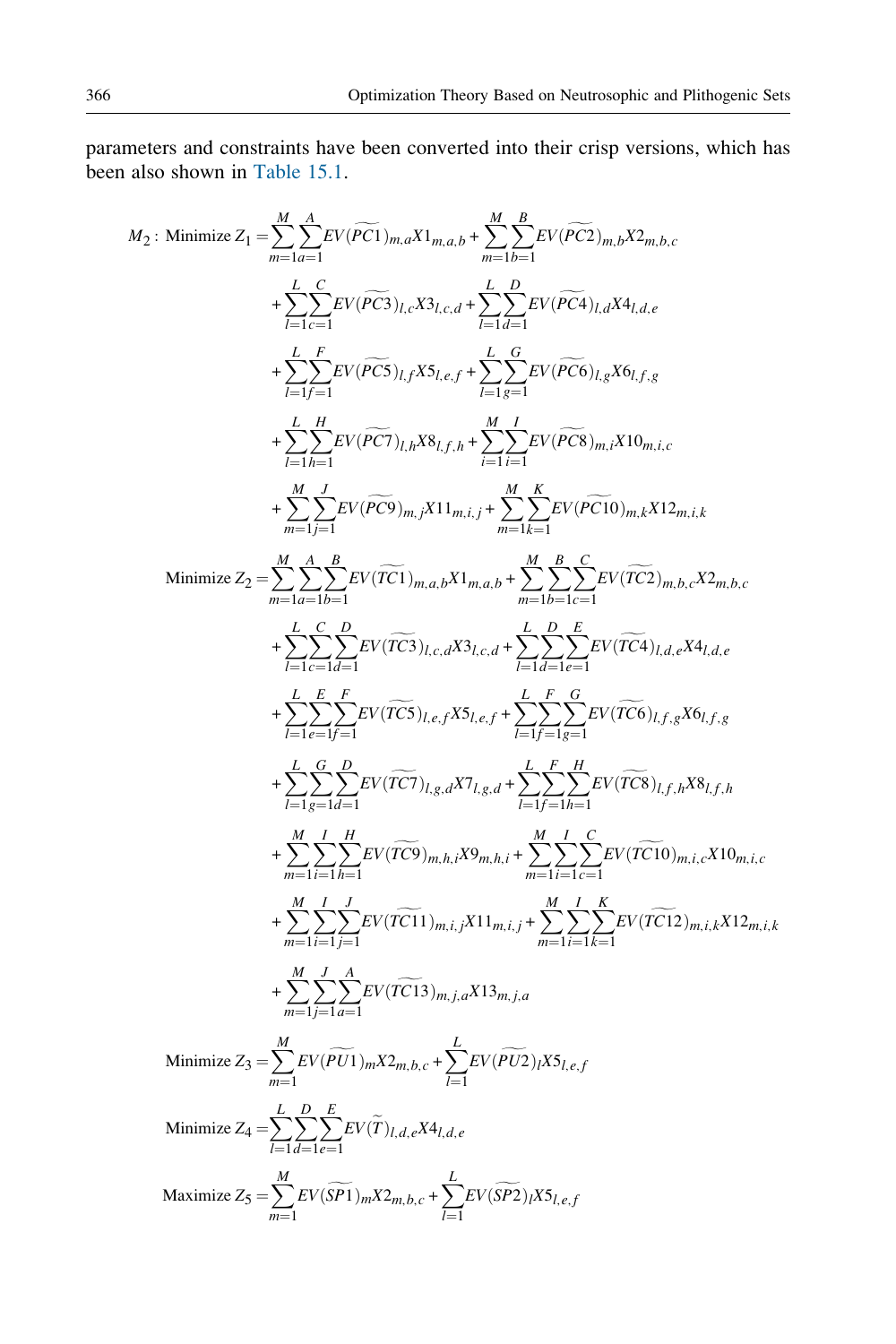| <b>Fuzzy parameter</b>    | Triangular/trapezoidal fuzzy number                                | $EI(.) = [E_1^{(.)}, E_2^{(.)}]$                                                                                        | EV(.)                                                             |
|---------------------------|--------------------------------------------------------------------|-------------------------------------------------------------------------------------------------------------------------|-------------------------------------------------------------------|
| $PC_{*,*}$                | $(PC *_{*,*}^{(1)}, PC *_{*,*}^{(2)}, PC *_{*,*}^{(3)})$           | $\left  \frac{PC*_{*,*}^{(1)}+PC*_{*,*}^{(2)}}{2}, \frac{PC*_{*,*}^{(2)}+PC*_{*,*}^{(3)}}{2} \right $                   | $\frac{PC_{*,*}^{(1)} + 2PC_{*,*}^{(2)} + PC_{*,*}^{(3)}}{4}$     |
| $\widetilde{TC*}_{*,*,*}$ | $(TC *_{*,*,*,*}^{(1)}, TC *_{*,*,*,*}^{(2)}, TC *_{*,*,*}^{(3)})$ | $\left[ \frac{TC*^{(1)}_{*,*,*} + TC*^{(2)}_{*,*,*,*}}{2}, \frac{TC*^{(2)}_{*,*,*,*} + TC*^{(3)}_{*,*,*,*}}{2} \right]$ | $TC*^{(1)}_{*,*,*} + 2TC*^{(2)}_{*,*,*} + TC*^{(3)}_{*,*,*}$      |
| $\widetilde{T}_{*,*,*}$   | $(T_{***}^{(1)}, T_{***}^{(2)}, T_{***}^{(3)}, T_{***}^{(3)})$     | $\left\lceil \frac{T_{*,*,*}^{(1)}+T_{*,*,*}^{(2)}}{2}, \frac{T_{*,*,*}^{(2)}+T_{*,*,*}^{(3)}}{2} \right\rceil$         | $T_{*,*,*}^{(1)}$ + $2T_{*,*,*}^{(2)}$ + $T_{*,*,*}^{(3)}$        |
| $\widetilde{PU*}_{*,*}$   | $(PU*^{(1)}_{*,*}, PU*^{(2)}_{*,*}, PU*^{(3)}_{*,*})$              | $\left\lceil \frac{PU*_{*,*}^{(1)}+PU*_{*,*}^{(2)}}{2}, \frac{PU*_{*,*}^{(2)}+PU*_{*,*}^{(3)}}{2} \right\rceil$         | $\underbrace{PU*^{(1)}_{*,*}+2PU*^{(2)}_{*,*}+PU*^{(3)}_{*,*}}$   |
| $\overline{SP*}_{*,*}$    | $(SP *^{(1)}_{*,*}, SP *^{(2)}_{*,*}, SP *^{(3)}_{*,*})$           | $\left  \frac{SP*_{*,*}^{(1)} + SP*_{*,*}^{(2)}}{2}, \frac{SP*_{*,*}^{(2)} + SP*_{*,*}^{(3)}}{2} \right $               | $\frac{SP*_{*,*}^{(1)} + 2SP*_{*,*}^{(2)} + SP*_{*,*}^{(3)}}{4}$  |
| $\widetilde{MC*}_{**}$    | $(MC*,^{(1)}_*,MC*,^{(2)}_*,MC*,^{(3)}_*,MC*,^{(4)}_*)$            | $\left  \frac{MC*^{(1)}_{*,*} + MC*^{(2)}_{*,*}}{2}, \frac{MC*^{(3)}_{*,*} + MC*^{(4)}_{*,*}}{2} \right $               | $MC*^{(1)}_{*,*}+MC*^{(2)}_{*,*}+MC*^{(3)}_{*,*}+MC*^{(4)}_{*,*}$ |

<span id="page-24-0"></span>Table 15.1 Information regarding triangular/trapezoidal fuzzy parameters.

Notes:  $*$  represents the different numbers 1, 2, 3, ... used in parameters. (\*, \*) and (\*, \*, \*) in suffixes represent the different indices set.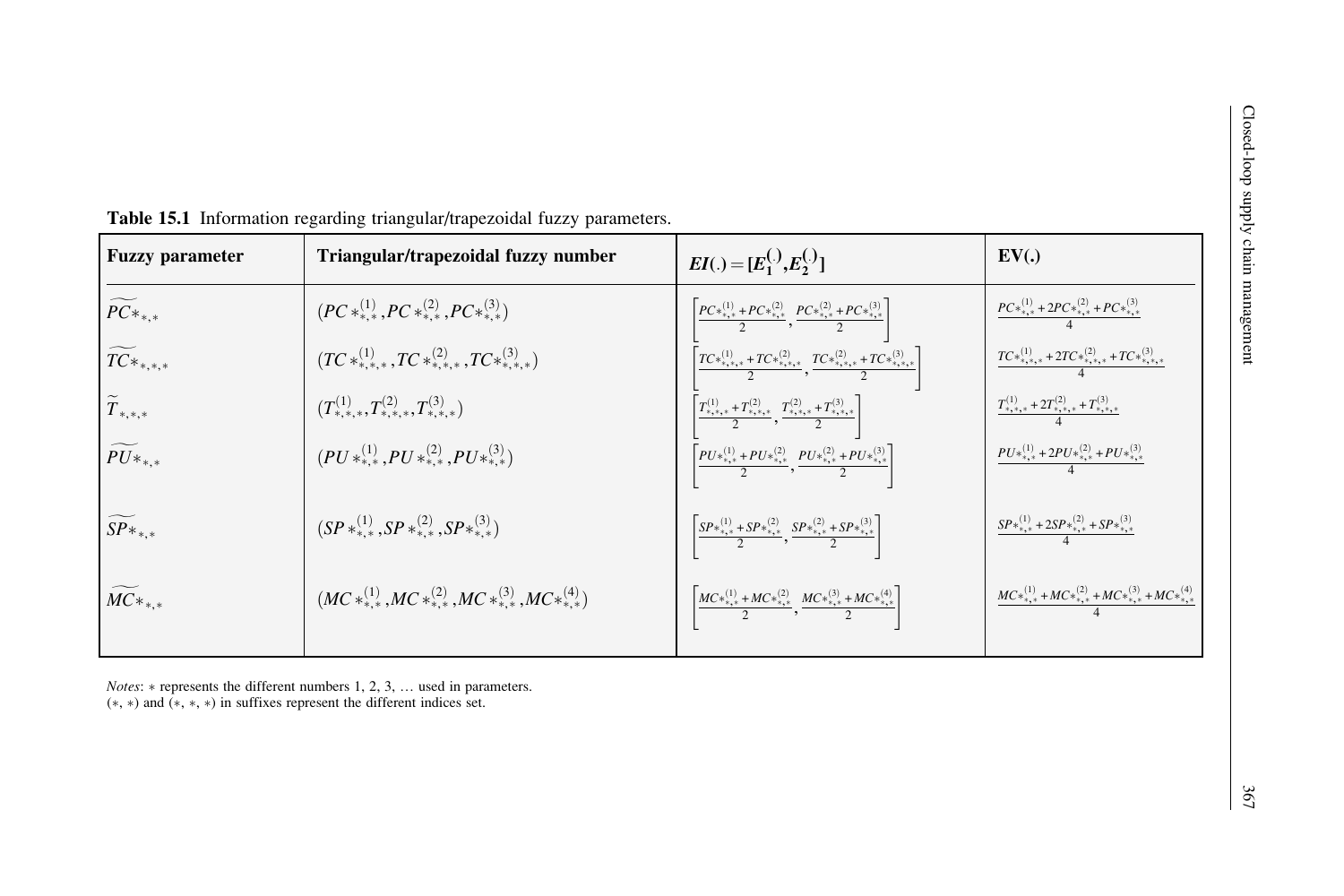<span id="page-25-0"></span>subject to

$$
\sum_{b=1}^{B} X1_{m,a,b} \le (1 - \beta) \widetilde{E_2^{MC1_{m,a}}} + \beta \widetilde{E_1^{MC1_{m,a}}},
$$
\n(15.40)

$$
\sum_{c=1}^{C} X2_{m,b,c} \le (1-\beta)E_2^{\widetilde{M C2}_{m,b}} + \beta E_1^{\widetilde{M C2}_{m,b}}, \tag{15.41}
$$

$$
\sum_{b=1}^{B} X2_{m,b,c} + \sum_{i=1}^{I} r m_m X10_{m,i,c} \ge \beta E_2^{\widetilde{MCS}_{m,c}} + (1-\beta) E_1^{\widetilde{MCS}_{m,c}}, \tag{15.42}
$$

$$
\sum_{c=1}^{C} X3_{l,c,d} + \sum_{g=1}^{G} rf_l X7_{l,g,d} \le (1 - \beta) E_2^{\widetilde{MCA}_{l,d}} + \beta E_1^{\widetilde{MCA}_{l,d}}, \tag{15.43}
$$

$$
\sum_{e=1}^{E} rc_{l,e} X5_{l,e,f} \leq (1-\beta) E_2^{\widetilde{MCG}_{l,f}} + \beta E_1^{\widetilde{MCG}_{l,f}}, \tag{15.44}
$$

$$
\sum_{g=1}^{G} X6_{l,f,g} \le (1-\beta) E_2^{\widetilde{MCT}_{l,g}} + \beta E_1^{\widetilde{MCT}_{l,g}}, \tag{15.45}
$$

$$
\sum_{h=1}^{H} X8_{l,f,h} \le (1 - \beta) E_2^{\widetilde{MCS}_{l,h}} + \beta E_1^{\widetilde{MCS}_{l,h}}, \tag{15.46}
$$

$$
\sum_{i=1}^{I} r r_{m} X 1 1_{m,i,j} \le (1 - \beta) E_{2}^{\widetilde{M C 10}_{m,j}} + \beta E_{1}^{\widetilde{M C 10}_{m,j}}, \tag{15.47}
$$

$$
\sum_{j=1}^{j} X13_{m,j,a} \ge \beta E_2^{\widetilde{MC1}_{m,a}} + (1-\beta) \widetilde{E_1^{MC1}_{n,a}},
$$
\n(15.48)

$$
\sum_{i=1}^{I} r d_m X 12_{m,i,k} \ge \frac{\beta}{2} E_2^{\widetilde{M C 11}_{m,k}} + \left( 1 - \frac{\beta}{2} \right) E_1^{\widetilde{M C 11}_{m,k}}, \tag{15.49}
$$

$$
\sum_{i=1}^{I} r d_m X 12_{m,i,k} \leq \left(1 - \frac{\beta}{2}\right) E_2^{\widetilde{M C 11}_{m,k}} + \frac{\beta}{2} E_1^{\widetilde{M C 11}_{m,k}},\tag{15.50}
$$

$$
\sum_{e=1}^{E} X4_{l,d,e} \ge \frac{\beta}{2} E_2^{\widetilde{MCS}_{l,e}} + \left(1 - \frac{\beta}{2}\right) E_1^{\widetilde{MCS}_{l,e}},\tag{15.51}
$$

$$
\sum_{e=1}^{E} X4_{l,d,e} \le \left(1 - \frac{\beta}{2}\right) E_2^{\widetilde{MCS}_{l,e}} + \frac{\beta}{2} E_1^{\widetilde{MCS}_{l,e}},\tag{15.52}
$$

$$
\sum_{c=1}^{C} rt_m X 10_{m,i,c} + \sum_{j=1}^{J} rt_m X 11_{m,i,j} + \sum_{k=1}^{K} rt_m X 12_{m,i,k} \geq \frac{\beta}{2} E_2^{\widetilde{MCO}_{m,i}} + \left(1 - \frac{\beta}{2}\right) E_1^{\widetilde{MCO}_{m,i}},\tag{15.53}
$$

$$
\sum_{c=1}^{C} rt_m X 10_{m,i,c} + \sum_{j=1}^{J} rt_m X 11_{m,i,j} + \sum_{k=1}^{K} rt_m X 12_{m,i,k} \leq \left(1 - \frac{\beta}{2}\right) E_2^{\widetilde{MCS}_{m,i}} + \frac{\beta}{2} E_1^{\widetilde{MCS}_{m,i}}.
$$
\n(15.54)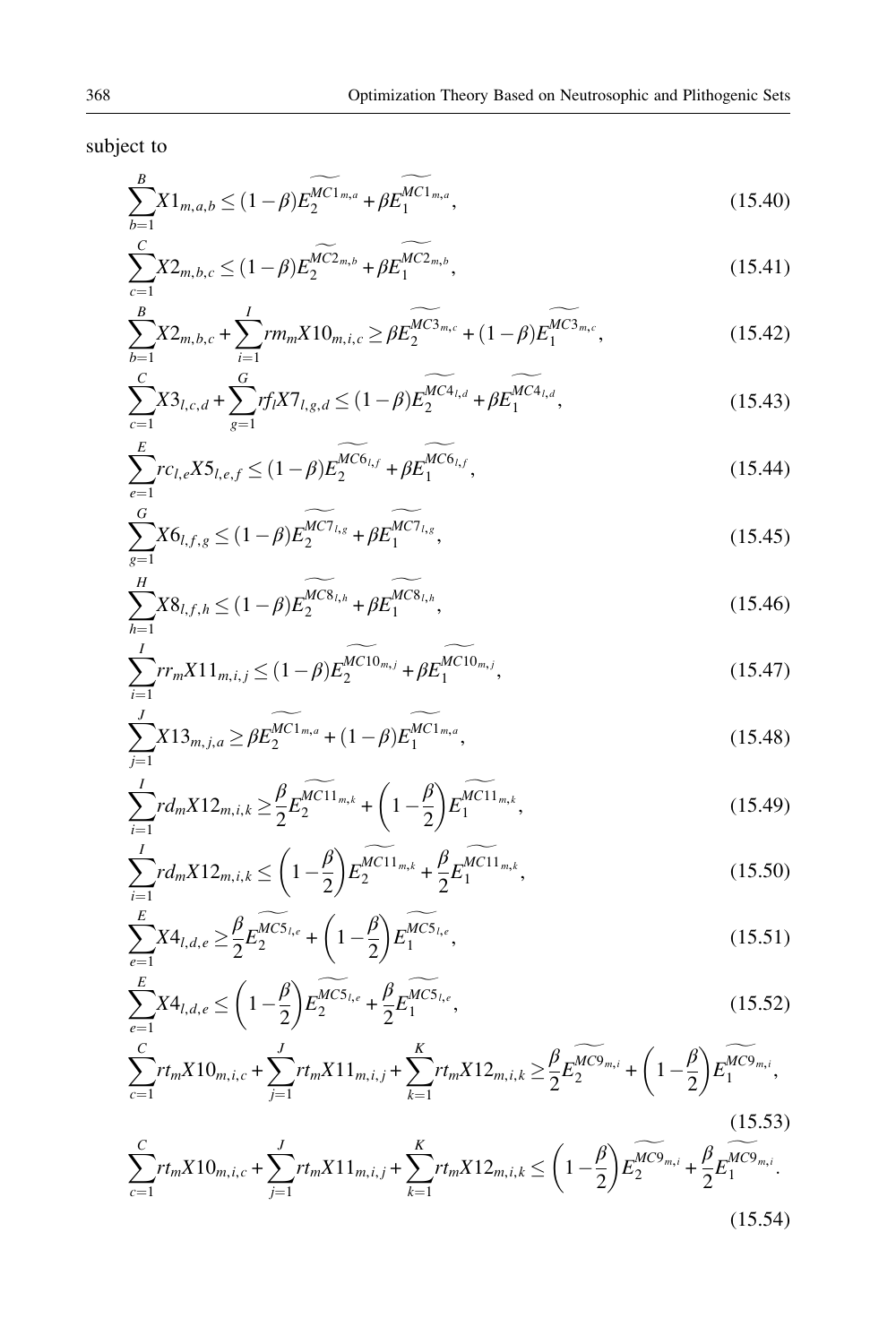The multiobjective optimization problems are prevalent in real-life scenarios. Due to the existence of complex and conflicting multiple goals or objectives, the task of obtaining optimal solutions is a vital issue. The different conventional optimization techniques for obtaining the compromise solution of multiobjective programming problems are based on the marginal evaluation (degree of validity) for each objective  $(say Z<sub>o</sub>)$  in the feasible solution set. By marginal evaluation, we mean a transformation function (say  $\mu(Z_o) \rightarrow [0, 1] | \alpha \in [0, 1]$ ) that assigned the values between 0 and 1 to each objective function which shows that the decision makers' preferences have been fulfilled up to  $\alpha$  level of satisfaction. Therefore, the quantification of marginal evaluation is based on the different decision set theory. Initially, Zadeh [\[28](#page-59-0)] proposed the FS theory, which explicitly contains the membership function (degree of belongingness) of the element into the feasible solution set. Later on, Zimmermann [[29](#page-59-0)] introduced the fuzzy programming approach to solve multiobjective optimization problems. In a fuzzy programming approach, the quantification of marginal evaluation is represented by a membership function, which only maximizes the degree of belongingness under the fuzzy decision set. The extended version of the fuzzy optimization technique has been applied in a wide range of real-life applications. Furthermore, the generalizations or extensions of the FS were initially proposed by Atanassov [[30\]](#page-59-0) and named the intuitionistic fuzzy set (IFS). The analytical coverage spectrum of IFS is versatile and flexible compared to FS as it deals with the membership (degree of belongingness) as well as nonmembership (degree of nonbelongingness) functions of the element into the feasible set. Based on IFS, first Angelov [\[31](#page-59-0)] proposed the intuitionistic fuzzy programming approach to obtain the compromise solution of the multiobjective optimization problems. The quantification of marginal evaluation of each objective function under the IF decision set depends on the membership and nonmembership functions, which are to be achieved by maximizing the membership function and minimizing the nonmembership functions simultaneously. The intuitionistic fuzzy programming approach has been extensively studied with various real-life problems.

In the past few decades, it has been observed that the situation may arise in real-life decision-making problems where the indeterminacy or neutral thoughts about an element into the feasible set exists. Indeterminacy/neutral is the region of the negligence of a proposition's value and lies between a truth and falsity degree. Therefore, the further generalization of FS and IFS has been presented by introducing a new member into the feasible decision set. First, Smarandache [[32\]](#page-59-0) investigated the neutrosophic set (NS) which comprises three membership functions: truth (degree of belongingness), indeterminacy (degree of belongingness up to some extent), and falsity (degree of nonbelongingness) functions of the element into the NS. The word neutrosophic is the hybrid mixture of two different words, neutre, taken from the French, meaning neutral, and sophia, derived from the Greek, meaning skill/wisdom, which literally gives the meaning knowledge of neutral thoughts (see [\[32](#page-59-0)]). The independent indeterminacy degree is sufficient to differentiate itself from FS and IFS. Recent literature on the NS reveals that many researchers have taken an interest in the neutrosophic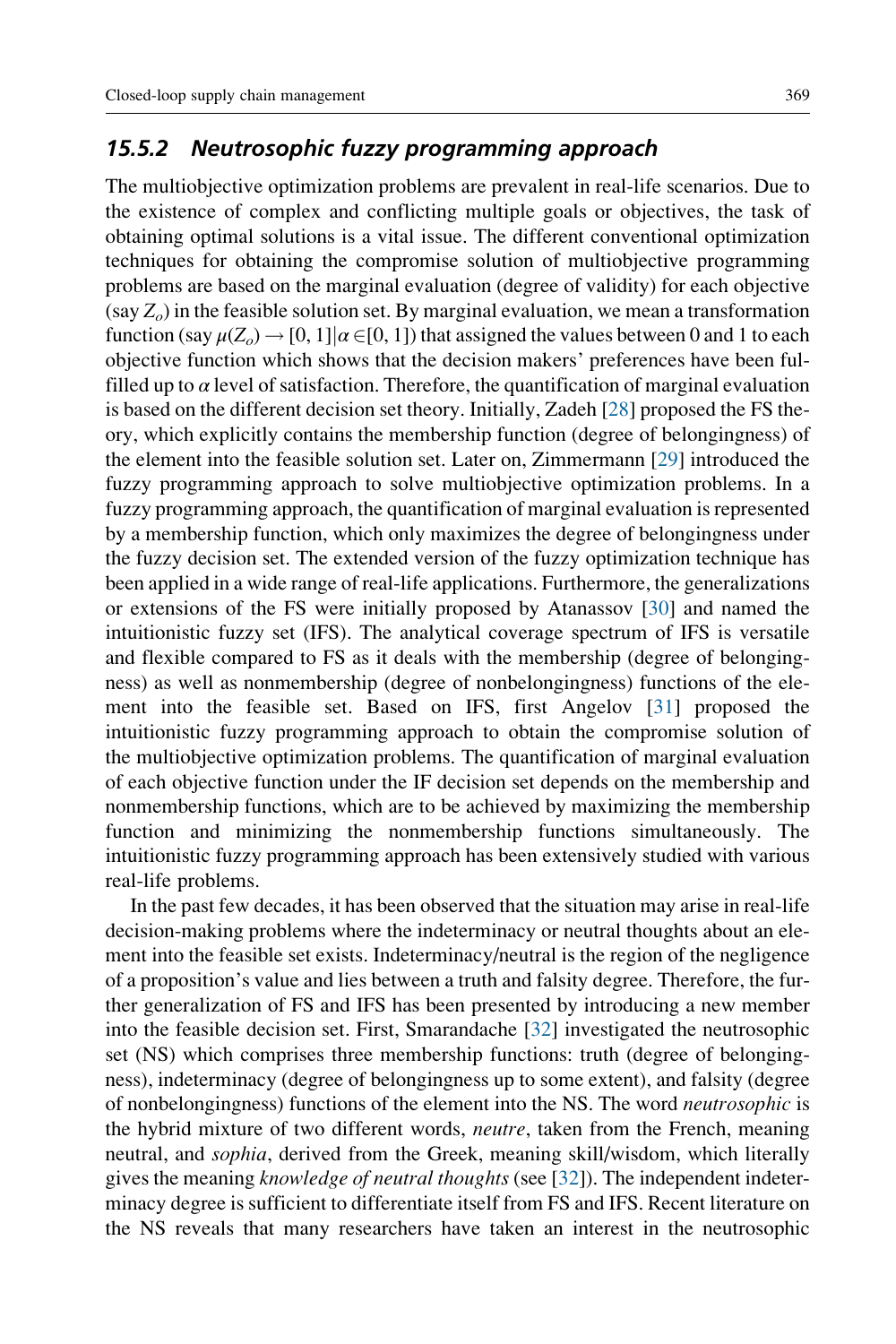domain (see [33–[36\]](#page-59-0)) and this is likely to be a prominent emerging research area in the future. This study has also taken advantage of the versatile and effective texture of a neutrosophic fuzzy decision set to develop the NFPA. The NFPA has been designed to solve the proposed CLSC model with multiple objectives under the set of constraints. The NFPA quantifies the marginal evaluation of each objective function under three different membership functions: truth, indeterminacy, and falsity membership functions. Thus the NFPA optimization techniques for the multiobjective optimization problem has a significant role in the implementation and execution of the neutral thoughts in decision-making processes.

Definition 15.5. Neutrosophic set [\[32](#page-59-0)]

Let there be a universe discourse Y such that  $y \in Y$ , then an NS W in Y is defined by three membership functions, truth  $p_W(y)$ , indeterminacy  $q_W(y)$ , and falsity  $r_W(y)$ , and denoted by the following form:

 $W = \{ \langle y, p_W(y), q_W(y), r_W(y) \rangle | y \in Y \},\$ 

where  $p_W(y)$ ,  $q_W(y)$ , and  $r_W(y)$  are real standard or nonstandard subsets belonging to  $]0^-,$ 1<sup>+</sup>[, also given as  $p_W(y)$  :  $y \to 0^-$ ,  $q^+$ [,  $r_W(y)$  :  $Y \to 0^-$ , 1<sup>+</sup>[, and  $r_W(y)$  :  $Y \to 0^-$ , 1<sup>+</sup>[.<br>There is no restriction on the sum of  $p_W(y)$ ,  $q_W(y)$  and  $r_W(y)$ , so we have There is no restriction on the sum of  $p_W(y)$ ,  $q_W(y)$ , and  $r_W(y)$ , so we have

 $0^- \leq \sup p_W(y) + q_W(y) + \sup r_W(y) \leq 3^+$ .

#### Definition 15.6. Smarandache [\[32](#page-59-0)]

Let there be two single-valued NSs A and B, then  $C = (A \cup B)$  with truth  $p_C(y)$ , indeterminacy  $q_C(y)$ , and falsity  $r_C(y)$  membership functions are given by

 $p_C(y) = \max (p_A(y), p_B(y)),$  $q_C(y) = \min (q_A(y), q_B(y))$ , and  $r_C(y) = \min(r_A(y), r_B(y))$  for each  $y \in Y$ .

#### Definition 15.7. Smarandache [\[32](#page-59-0)]

Let there be two single-valued NSs A and B, then  $C = (A \cap B)$  with truth  $p_C(y)$ , indeterminacy  $q_C(y)$ , and falsity  $r_C(y)$  membership functions are given by

 $p_C(y) = \min (p_A(y), p_B(y)),$  $q_C(y) = \max (q_A(y), q_B(y))$ , and  $r_C(y) = \max (r_A(y), r_B(y))$  for each  $y \in Y$ .

First, Bellman and Zadeh [[37\]](#page-59-0) introduced the idea of the fuzzy decision set (D) which contains a set of fuzzy goals  $(G)$  and fuzzy constraints  $(C)$ . Later on, it was widely used in many real-life decision-making problems. Thus, a fuzzy decision set  $(D)$  can be stated as follows:

$$
D = G \cap C.
$$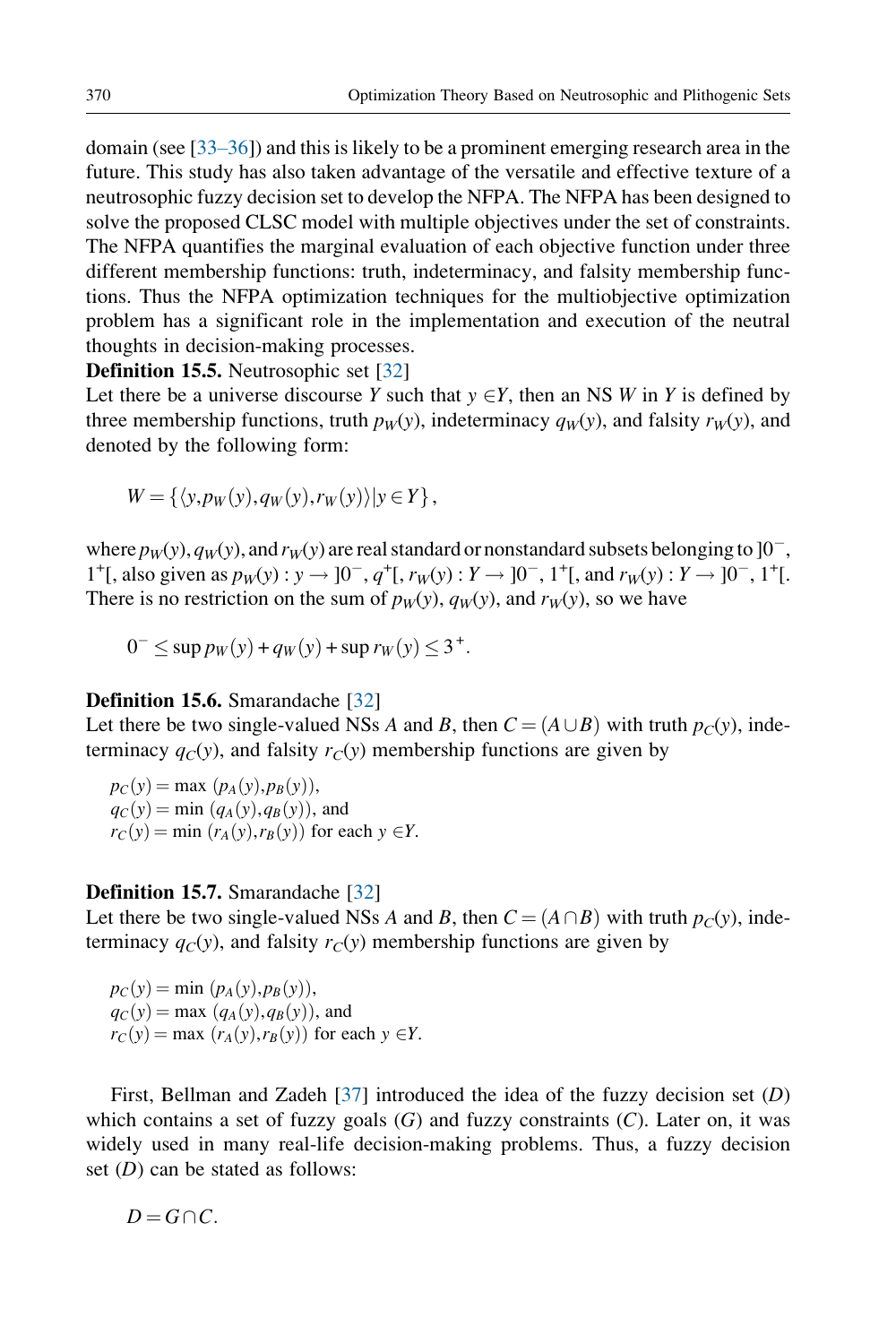<span id="page-28-0"></span>Equivalently, the neutrosophic decision set  $D_{Neutronophic}$ , with a set of neutrosophic goals and constraints, can be given as follows:

$$
D_{Neutrosophic} = (\bigcap_{o=1}^{O} G_o) (\bigcap_{n=1}^{N} C_n) = (y, p_D(y), q_D(y), r_D(y)),
$$

where

$$
p_D(y) = \min \left\{ \begin{aligned} p_{G_1}(y), p_{G_2}(y), \dots, p_{G_O}(y) \\ p_{C_1}(y), p_{C_2}(y), \dots, p_{C_N}(y) \end{aligned} \right\} \forall y \in Y,
$$
  

$$
q_D(y) = \max \left\{ \begin{aligned} q_{G_1}(y), q_{G_2}(y), \dots, q_{G_O}(y) \\ q_{C_1}(y), q_{C_2}(y), \dots, q_{C_N}(y) \end{aligned} \right\} \forall y \in Y,
$$
  

$$
r_D(y) = \max \left\{ \begin{aligned} r_{G_1}(y), r_{G_2}(y), \dots, r_{G_O}(y) \\ r_{C_1}(y), r_{C_2}(y), \dots, r_{C_N}(y) \end{aligned} \right\} \forall y \in Y,
$$

where the truth, indeterminacy, and falsity membership functions have been represented by  $p_W(y)$ ,  $q_W(y)$ , and  $r_W(y)$  under neutrosophic decision set  $D_{Neutronophic}$ , respectively.

The marginal evaluation for each objective function by using the transformation functions of truth  $p_W(y)$ , indeterminacy  $q_W(y)$ , and falsity  $r_W(y)$  membership functions can be derived with the help of the upper and lower bounds of each objective function. The solution of each single objective under the given set of constraints provides the upper and lower bounds for each objective function and can be denoted as  $U_o$  and  $L_o$ with a set of decision variables  $X^1$ ,  $X^2$ , ...,  $X^0$ , respectively.

Mathematically, it can be shown as follows:

$$
U_o = \max [Z_o(X^o)] \text{ and } L_o = \min [Z_o(X^o)] \quad \forall o = 1, 2, 3, ..., O. \tag{15.55}
$$

The upper and lower bounds for  $\sigma$  objective function under the neutrosophic environment can be obtained as follows:

$$
U_o^p = U_o, L_o^p = L_o
$$
 for truth membership,  
\n
$$
U_o^q = L_o^p + s_o, L_o^q = L_o^p
$$
 for indeterminacy membership,  
\n
$$
U_o^r = U_o^p, L_o^r = L_o^p + t_o
$$
 for falsity membership,

where  $s_o$  and  $t_o \in (0, 1)$  are predetermined real numbers assigned by the decision maker(s). With the help of upper and lower bounds for each of the three membership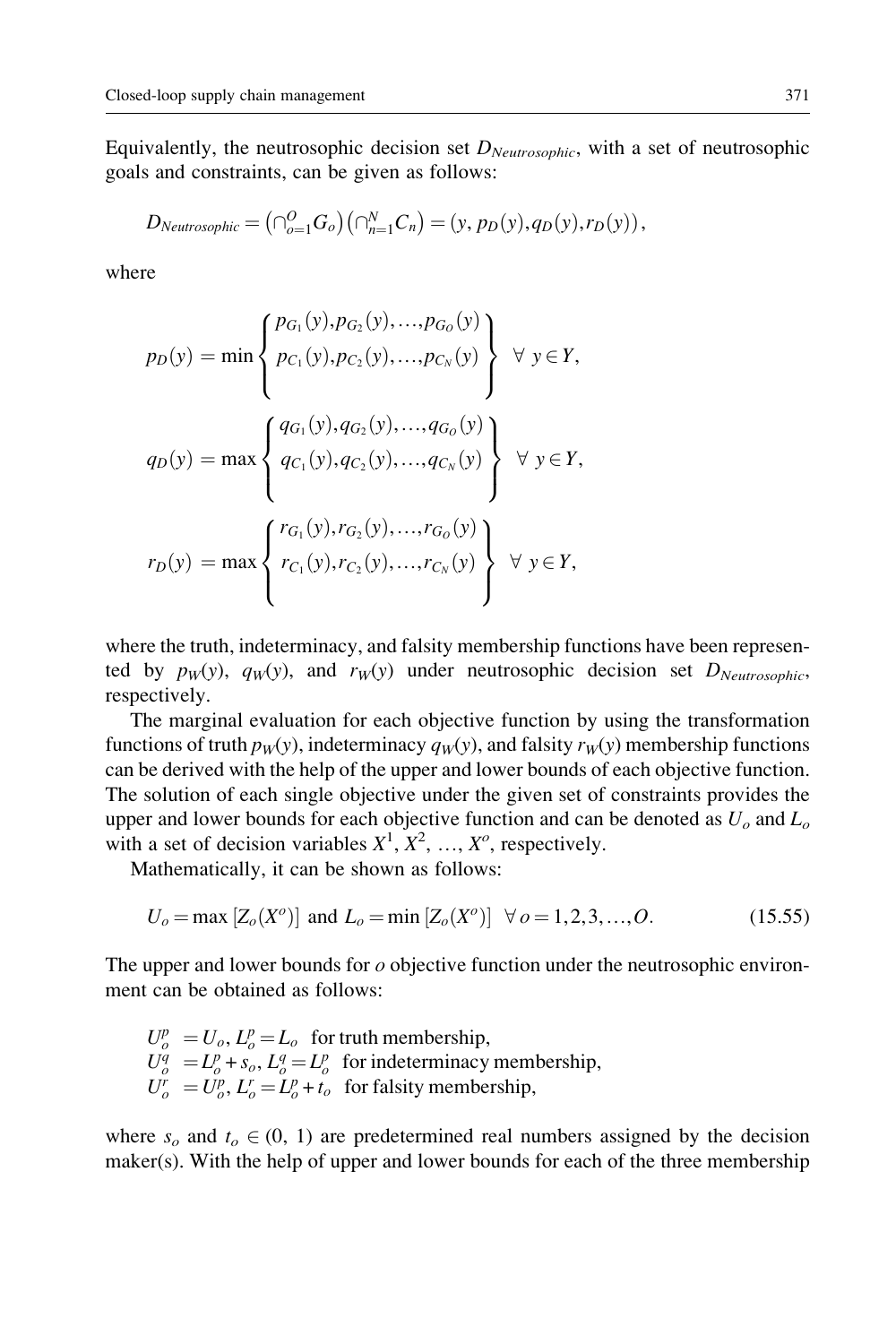<span id="page-29-0"></span>functions, we have presented the linear membership function under a neutrosophic decision-making framework.

$$
p_o(Z_o(x)) = \begin{cases} \frac{1}{U_o^p - Z_o(x)} & \text{if } Z_o(x) < L_o^p \\ \frac{U_o^p - L_o^p}{U_o^p - L_o^p} & \text{if } L_o^p \le Z_o(x) \le U_o^p, \\ 0 & \text{if } Z_o(x) > U_o^p \end{cases}
$$
(15.56)

$$
q_o(Z_o(x)) = \begin{cases} \n\frac{1}{U_o^q - Z_o(x)} & \text{if } Z_o(x) < L_o^q \\ \n\frac{U_o^q - Z_o(x)}{U_o^q - L_o^q} & \text{if } L_o^q \le Z_o(x) \le U_o^q, \\ \n0 & \text{if } Z_o(x) > U_o^q \n\end{cases} \tag{15.57}
$$

$$
r_o(Z_o(x)) = \begin{cases} \frac{1}{Z_o(x) - L_o'} & \text{if } Z_o(x) > U_o' \\ \frac{U_o^r - L_o'}{U_o^r - L_o'} & \text{if } L_o' \le Z_o(x) \le U_o' \\ 0 & \text{if } Z_o(x) < L_o' \end{cases}
$$
(15.58)

In the above-discussed membership functions,  $L_o^{(1)} \neq U_o^{(1)}$  for all  $o$  objective functions. The value of these membership will be equal to 1 if for any membership tions. The value of these membership will be equal to 1, if for any membership  $L_{\rm o}^{(.)} = U_{\rm o}^{(.)}$ . The diagrammatic representation of the objective function with different components of membership functions under a neutrosophic decision set is shown in components of membership functions under a neutrosophic decision set is shown in Fig. 15.2.

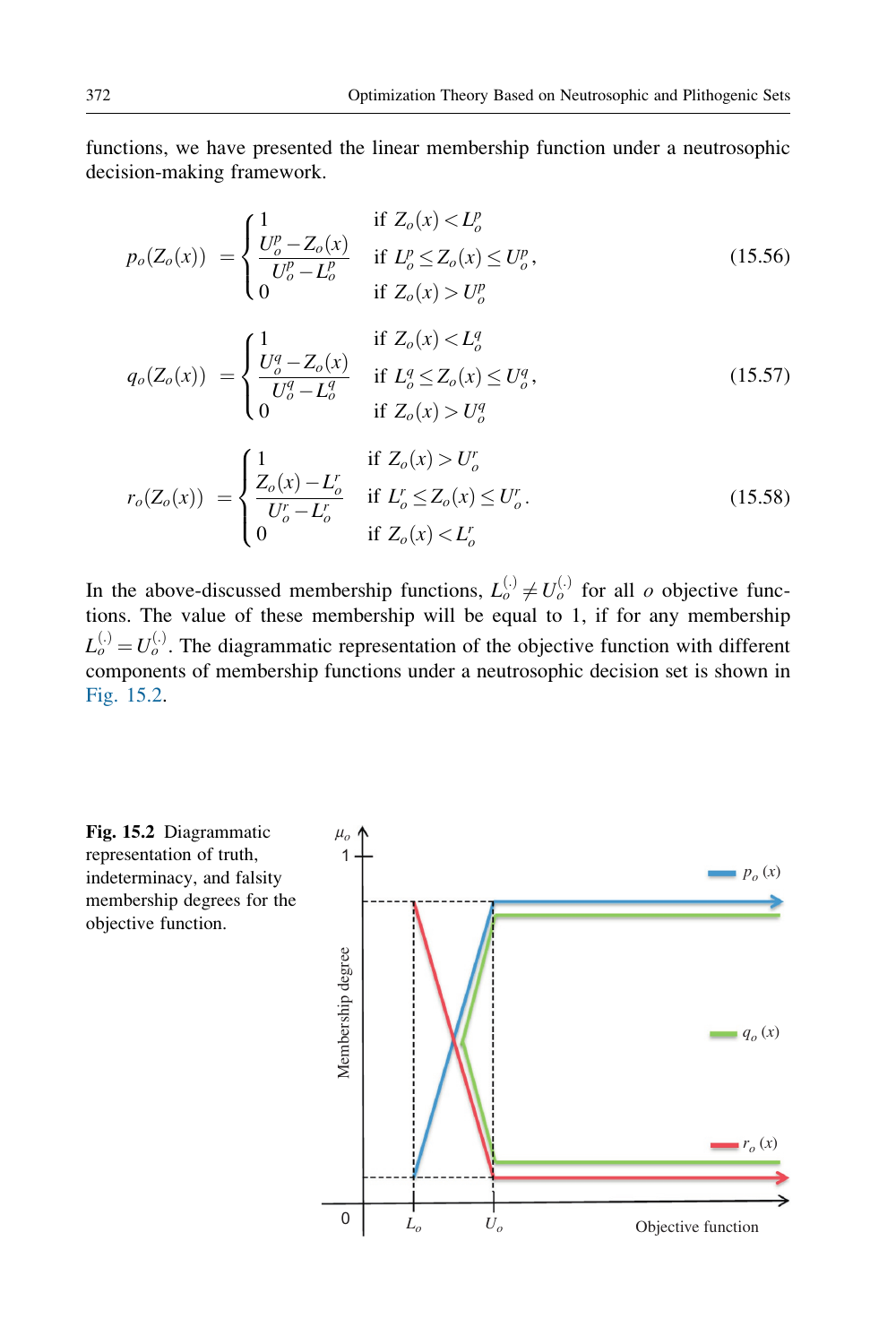Logically, the aim of developing the different achievement function is to achieve the maximum satisfaction degree or level according to the preference of the decision maker(s). Therefore, here also we have defined the individual achievement variables for each membership function, such as by maximization of truth membership, maximization of indeterminacy degree, and minimization of a falsity degree of each objective function efficiently. With the aid of linear truth, indeterminacy, and falsity membership functions under a neutrosophic environment, the neutrosophic fuzzy mathematical programming model can be presented as follows:

 $M_3$ : Max min<sub>o=1,2,3,...,O</sub>  $p_o(Z_o(x))$ Max min<sub>o=1,2,3,…,O</sub>  $q_o(Z_o(x))$ Min max<sub>0=1,2,3,…,O</sub>  $r_o(Z_o(x))$ subject to  $p_o(Z_o(x)) > q_o(Z_o(x)), p_o(Z_o(x)) > r_o(Z_o(x))$  $0 \leq p_o(Z_o(x)) + q_o(Z_o(x)) + r_o(Z_o(x)) \leq 3.$ Eqs.  $(15.40) - (15.54)$ 

With the help of auxiliary parameters, model  $M_3$  can be transformed into the following form  $M_4$ .

$$
M_4: \text{Max } \lambda_o
$$
  
\n
$$
\text{Max } \theta_o
$$
  
\n
$$
\text{Min } \eta_o
$$
  
\n
$$
\text{subject to}
$$
  
\n
$$
p_o(Z_o(x)) \ge \lambda_o
$$
  
\n
$$
q_o(Z_o(x)) \ge \theta_o
$$
  
\n
$$
r_o(Z_o(x)) \le \eta_o
$$
  
\n
$$
\lambda_o \ge \theta_o, \ \lambda_o \ge \eta_o, \ 0 \le \lambda_o + \theta_o + \eta_o \le 3
$$
  
\n
$$
\lambda_o, \theta_o, \eta_o \in (0, 1).
$$
  
\nEqs. (15.40) - (15.54)

Without loss of generality, the model  $M_4$  can be rewritten as in  $M_5$ .

$$
M_5: \text{ Max } \sum_{o=1}^{O} (\lambda_o + \theta_o - \eta_o)
$$
  
\nsubject to  
\n
$$
Z_o(x) + (U_o^p - L_o^p)\lambda_o \le U_o^p
$$
  
\n
$$
Z_o(x) + (U_o^q - L_o^q)\theta_o \le U_o^q
$$
  
\n
$$
Z_o(x) - (U_o^r - L_o^r)\eta_o \le L_o^r
$$
  
\n
$$
\lambda_o \ge \theta_o, \ \lambda_o \ge \eta_o, \ \ 0 \le \lambda_o + \theta_o + \eta_o \le 3
$$
  
\n
$$
\lambda_o, \theta_o, \eta_o \in (0, 1),
$$
  
\nEqs. (15.40) - (15.54)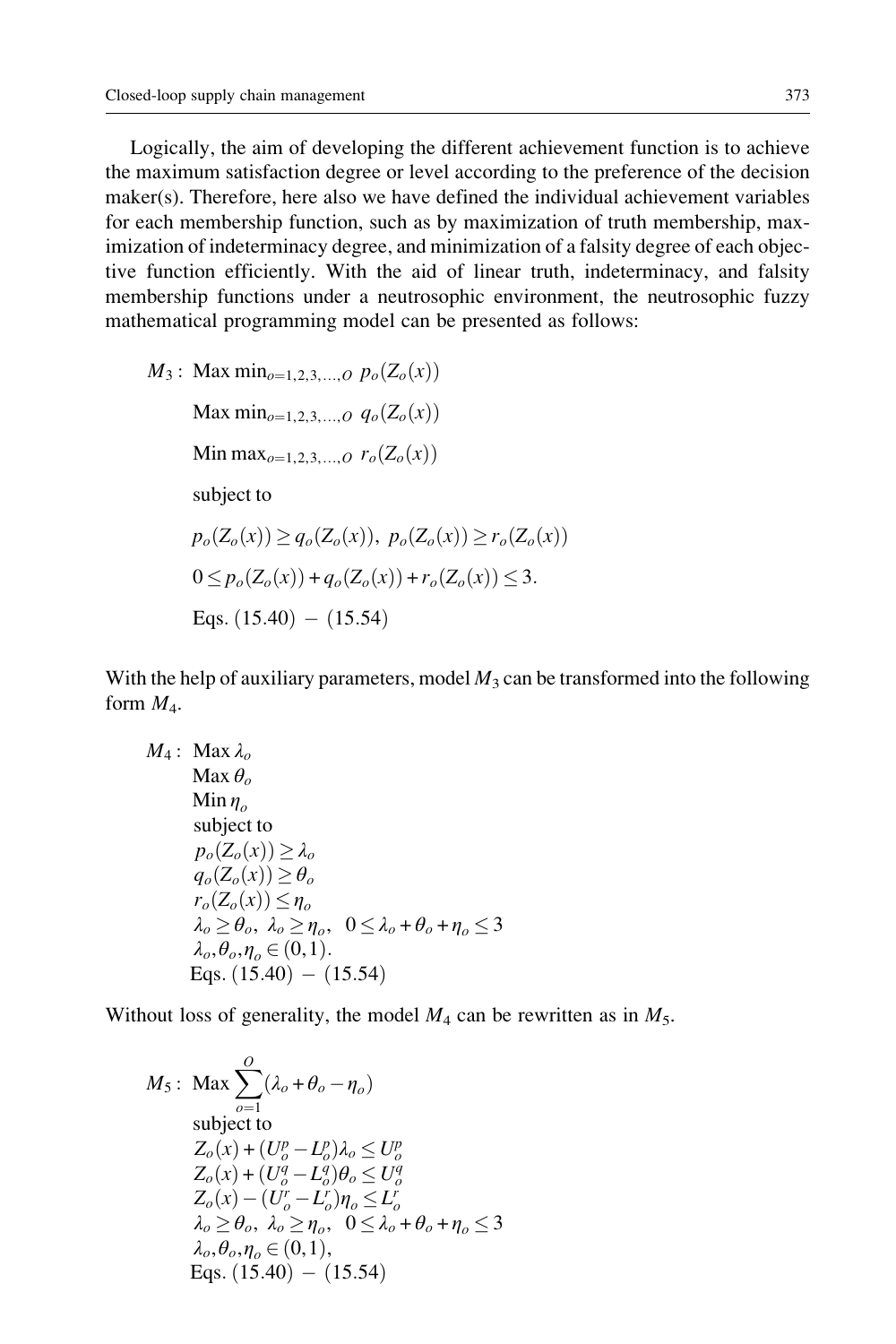<span id="page-31-0"></span>where  $\lambda_o$ ,  $\theta_o$ , and  $\eta_o$  are auxiliary achievement variables for truth, indeterminacy, and falsity membership functions, respectively. Therefore, the proposed NFPA is a convenient conventional optimization technique that is only preferred over others due to the existence of its independent indeterminacy degree.

## 15.5.3 Modified neutrosophic fuzzy programming with intuitionistic fuzzy preference relations

The effective modeling and optimization framework of multiobjective optimization problems explicitly results in the best possible compromise solution under adverse circumstances, since, while dealing with multiple objectives or goals, most often, DM(s) intends to provide priorities among the different objectives over each other. Generally, the preferences among the objective function have been defined by assigning the maximum crisp weight parameter (say  $w_o = 0.1, 0.2, ..., 1 | \sum_{o}^O w_o = 1$ ) to the preferred objective function. In the past few decades, Aköz and Petrovic [38] proposed preferred objective function. In the past few decades, Aköz and Petrovic [\[38](#page-59-0)] proposed a new methodology to assign the preference among different objectives or goals based on the linguistic importance relation and investigated three different fuzzy linguistic importance relationship such as slightly more important than, moderately more important than, and significantly more important than for different conflicting objectives. These linguistic terms have taken the advantages of membership functions associated with corresponding objectives or goals between which the important relation has been defined. Later on, this linguistic preference scheme was adopted by several researchers (see [\[27](#page-59-0), [39](#page-59-0)–46]) in various real-life applications and decision-making processes. The appropriate selection of membership functions is always a crucial task for decision makers. Since the quantification of preference, the membership function has been done for the three linguistic fuzzy preference relations, but it would be more convenient and realistic to consider the nonmembership function as well as the similar linguistic fuzzy preference relations.

Therefore, to incorporate the membership and nonmembership function for linguistic preference relations among the objective, we have designed the structure of our proposed linguistic preference relations among different objectives or goals. Again, we have developed the linear membership and nonmembership function for each linguistic preference relation among the different objectives in the intuitionistic fuzzy environment. The transformation function has been defined with the help of truth membership functions of each objective. The information regarding linguistic preference relations under the intuitionistic fuzzy environment is shown in [Table 15.2.](#page-32-0) The membership and nonmembership function for intuitionistic fuzzy linguistic preference relations is shown in [Fig. 15.3.](#page-33-0)

The linear membership function for each linguistic preference relation can be defined as follows and achieved by maximizing it [[38\]](#page-59-0).

$$
\mu_{\widetilde{R}_{1(o,u)}} = \begin{cases} (p_o - p_u + 1) & \text{if } -1 \le p_o - p_u \le 0 \\ 1 & \text{if } 0 \le p_o - p_u \le 1 \end{cases}
$$
\n(15.59)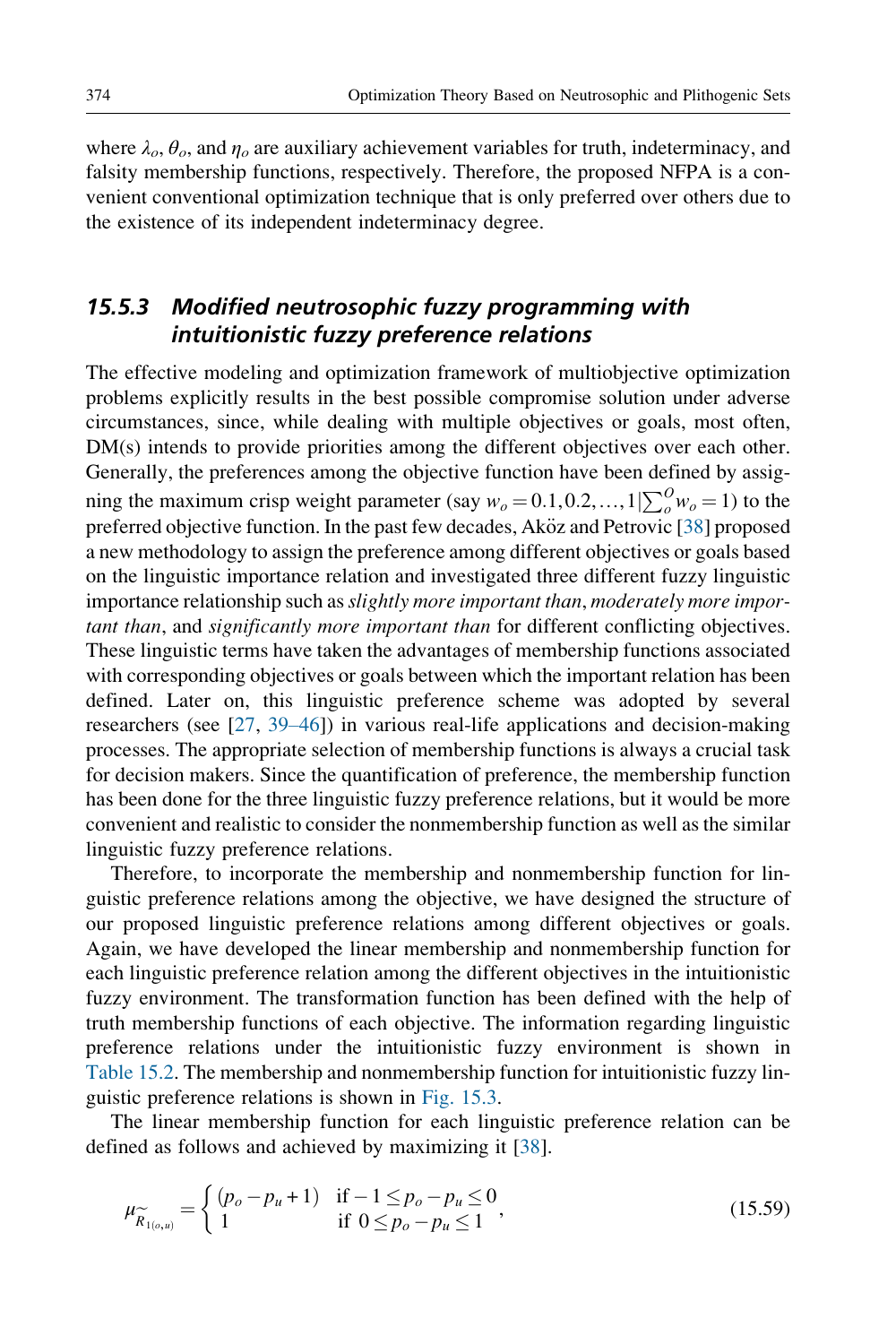| Linguistic term                                                                                              | <b>Intuitionistic</b><br>fuzzy relation                     | <b>Membership and</b><br>nonmembership<br>functions                                                                                                               | <b>Transform</b><br>function                    |
|--------------------------------------------------------------------------------------------------------------|-------------------------------------------------------------|-------------------------------------------------------------------------------------------------------------------------------------------------------------------|-------------------------------------------------|
| Slightly more<br>important than<br>Moderately more<br>important than<br>Significantly more<br>important than | $\widetilde{R}_1$<br>$\widetilde{R}_2$<br>$\widetilde{R}_3$ | $\mu_{\widetilde{R}_1}$ and $\nu_{\widetilde{R}_1}$<br>$\mu_{\widetilde{R}_2}$ and $\nu_{\widetilde{R}_2}$<br>$\mu_{\widetilde{R}_3}$ and $\nu_{\widetilde{R}_3}$ | $p_o(X) - p_u(X) \ \forall$<br>$o, u \in (1 O)$ |

<span id="page-32-0"></span>**Table 15.2** Linguistic relative preferences of objective  $o$  over u.

$$
\mu_{\widetilde{R}_2(o,u)} = \left\{ \left( \frac{p_o - p_u + 1}{2} \right) \text{ if } -1 \le p_o - p_u \le 1, \right\} \tag{15.60}
$$

$$
\mu_{\widetilde{R}_{3}(o,u)} = \begin{cases} 0 & \text{if } -1 \le p_o - p_u \le 0 \\ (p_o - p_u) & \text{if } 0 \le p_o - p_u \le 1 \end{cases} \tag{15.61}
$$

The linear nonmembership function for the linguistic preference relations can be given as follows and achieved by minimizing it.

$$
\nu_{\widetilde{R}_1(o,u)} = \begin{cases}\n-(p_o - p_u) & \text{if } -1 \le p_o - p_u \le 0 \\
0 & \text{if } 0 \le p_o - p_u \le 1\n\end{cases} (15.62)
$$

$$
\nu_{\widetilde{R}_2(o,u)} = \left\{ \frac{1 - (p_o - p_u)}{2} \quad \text{if } -1 \le p_o - p_u \le 1, \right. \tag{15.63}
$$

$$
\nu_{\widetilde{R}_{3}(o,u)} = \begin{cases} 1 & \text{if } -1 \le p_o - p_u \le 0 \\ 1 - (p_o - p_u) & \text{if } 0 \le p_o - p_u \le 1 \end{cases}
$$
\n(15.64)

where  $\widetilde{R}_1$ ,  $\widetilde{R}_2$ , and  $\widetilde{R}_3$  are the importance relations defined by the linguistic term slightly more important than, moderately more important than, and significantly more important than, respectively.

The new achievement function for satisfaction degrees of the imprecise linguistic importance relations can be defined with the aid of the membership and nonmembership function for intuitionistic fuzzy linguistic preference relations. We have defined a score function  $S_{\tilde{R}(o,u)} = (\mu_{\tilde{R}(o,u)} - \nu_{\tilde{R}(o,u)})$ , which has been used to express<br>the satisfactory degree of decision makers' linguistic importance relations. Let us the satisfactory degree of decision makers' linguistic importance relations. Let us define a binary variable  $BI_{(o, u)}$ ; o,  $u = 1, 2, ..., O$ , where  $o \neq u$  such that

$$
BI_{o,u} = \begin{cases} 1 & \text{if a linguistic preference relation is defined between the objective } Z_o \text{ and } Z_u \\ 0 & \text{otherwise} \end{cases}.
$$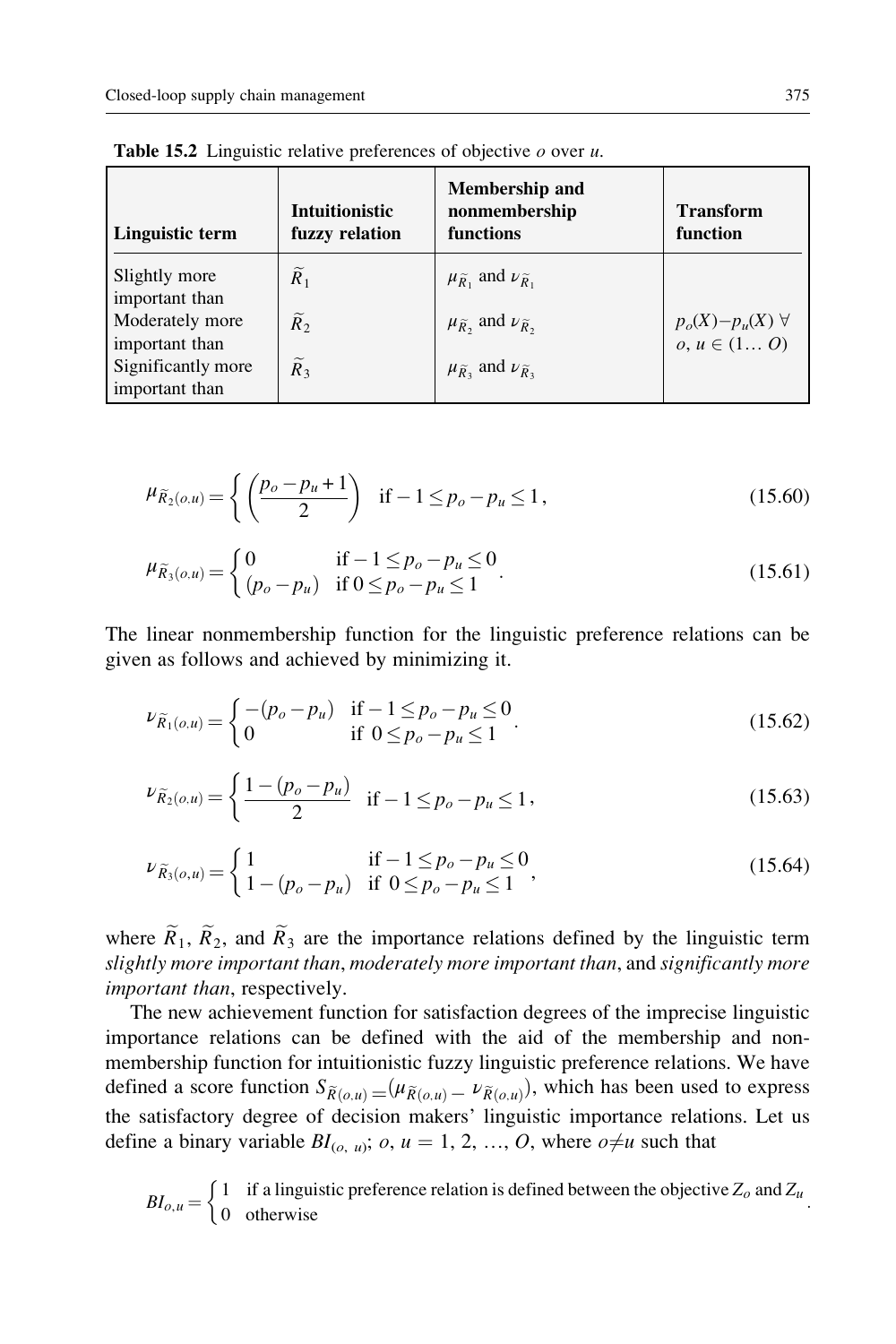<span id="page-33-0"></span>

Fig. 15.3 Linear membership and nonmembership functions for intuitionistic fuzzy linguistic preference relations. (A)  $R_1(o, u) = R_1$ . (B)  $R_2(o, u) = R_2$ . (C)  $R_3(o, u) = R_3$ .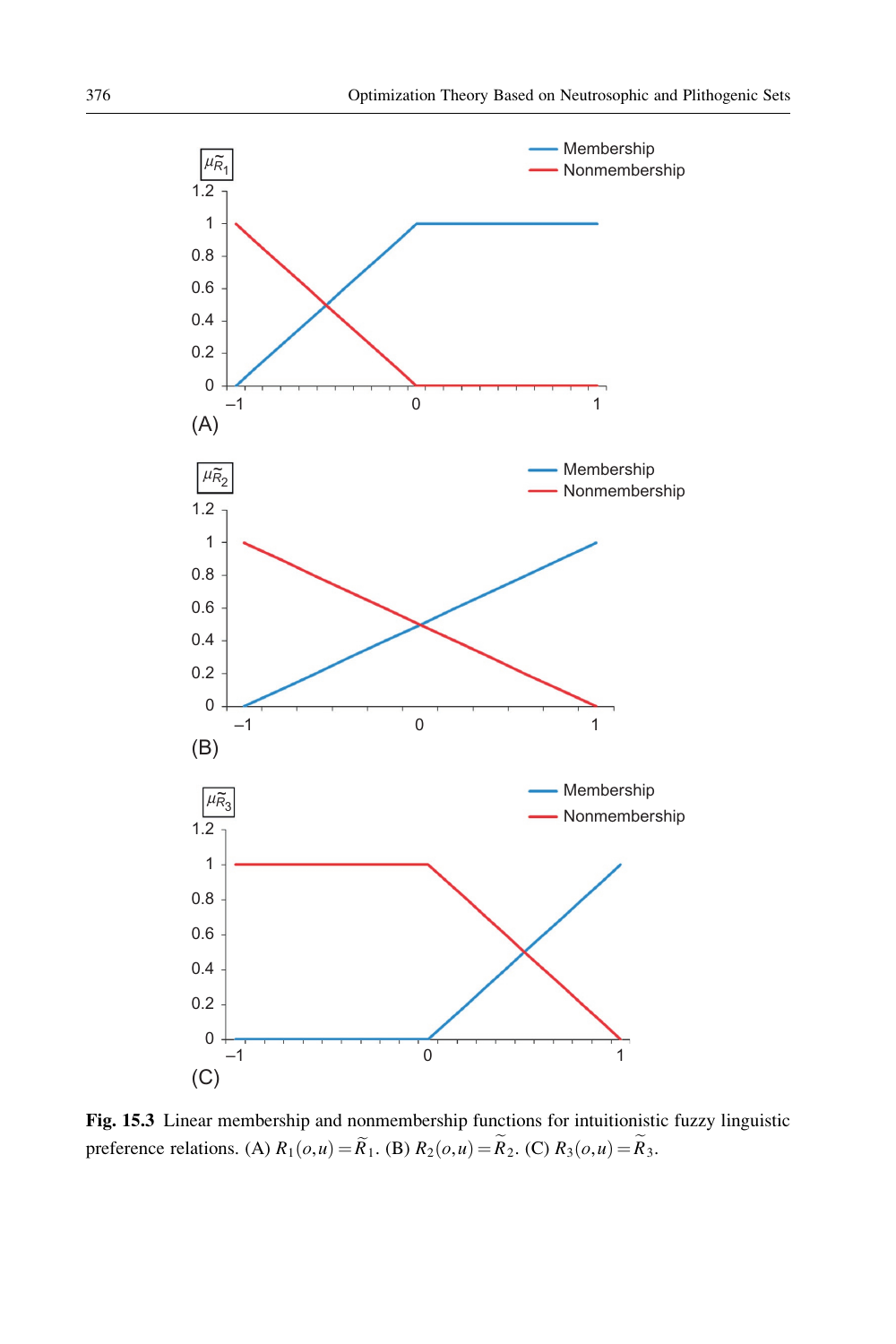The modified NFPA with intuitionistic fuzzy linguistic preference relations has been designed with the hybrid integration of the achievement function under the NFPA model and score functions for the satisfaction degree of decision makers. The achievement function for the modified NFPA can be defined as the convex combination of the sum of individual truth membership, indeterminacy function, and falsity membership function of each objective or goals and the sum of score functions of the imprecise linguistic importance relations. Thus the proposed modified NFPA can be given as follows:

$$
M_6: \text{Max } \alpha \sum_{o=1}^{O} (\lambda_o + \theta_o - \eta_o) + (1 - \alpha) \sum_{o=1}^{O} \sum_{u=1}^{O} B I_{o,u} S_{\widetilde{R}(o,u)}
$$
\nsubject to\n
$$
Z_o(x) + (U_o^p - L_o^p)\lambda_o \leq U_o^p
$$
\n
$$
Z_o(x) + (U_o^q - L_o^q)\theta_o \leq U_o^q
$$
\n
$$
Z_o(x) - (U_o^r - L_o^r)\eta_o \leq L_o^r
$$
\n
$$
(p_o - p_u + 1) \geq \mu_{\widetilde{R}_1(o,u)}
$$
\n
$$
(\frac{p_o - p_u + 1}{2}) \geq \mu_{\widetilde{R}_2(o,u)}
$$
\n
$$
(p_o - p_u) \leq \mu_{\widetilde{R}_3(o,u)}
$$
\n
$$
-(p_o - p_u) \leq \nu_{\widetilde{R}_1(o,u)}
$$
\n
$$
\frac{1 - (p_o - p_u)}{2} \leq \nu_{\widetilde{R}_2(o,u)}
$$
\n
$$
S_{\widetilde{R}(o,u)} = (\mu_{\widetilde{R}(o,u)} - \nu_{\widetilde{R}(o,u)})
$$
\n
$$
\mu_{\widetilde{R}(o,u)} \geq \nu_{\widetilde{R}(o,u)}
$$
\n
$$
0 \leq \mu_{\widetilde{R}(o,u)} + \nu_{\widetilde{R}(o,u)} \leq 1
$$
\n
$$
0 \leq \mu_{\widetilde{R}(o,u)} + \nu_{\widetilde{R}(o,u)} \leq 1 \quad \forall \ B I_{o,u} = 1
$$
\n
$$
\lambda_o \geq \theta_o, \ \lambda_o \geq \eta_o, \ 0 \leq \lambda_o + \theta_o + \eta_o \leq 3
$$
\n
$$
\lambda_o, \theta_o, \eta_o \in (0, 1),
$$
\nEqs. (15.40) - (15.54)

where  $\alpha$  is a nonzero parameter taking values between 0 and 1 and can be assigned by tuning it for either the membership function of objectives or linguistic preference relations.

The proposed modified NFPA modeling approach considers the degree of belongingness and nonbelongingness simultaneously, which is a better representation of uncertain importance relations among objectives because it enhances the membership degree as well as efficiently reducing the nonmembership degree. In spite of all this, while dealing with a large number of goals at a time, assigning the different crisp weight to all objectives according to the decision-makers' priority level is not feasible, because it may be time-consuming. To avoid the weight assignment complexity, it would be the best technique to assign linguistic priorities among different objectives.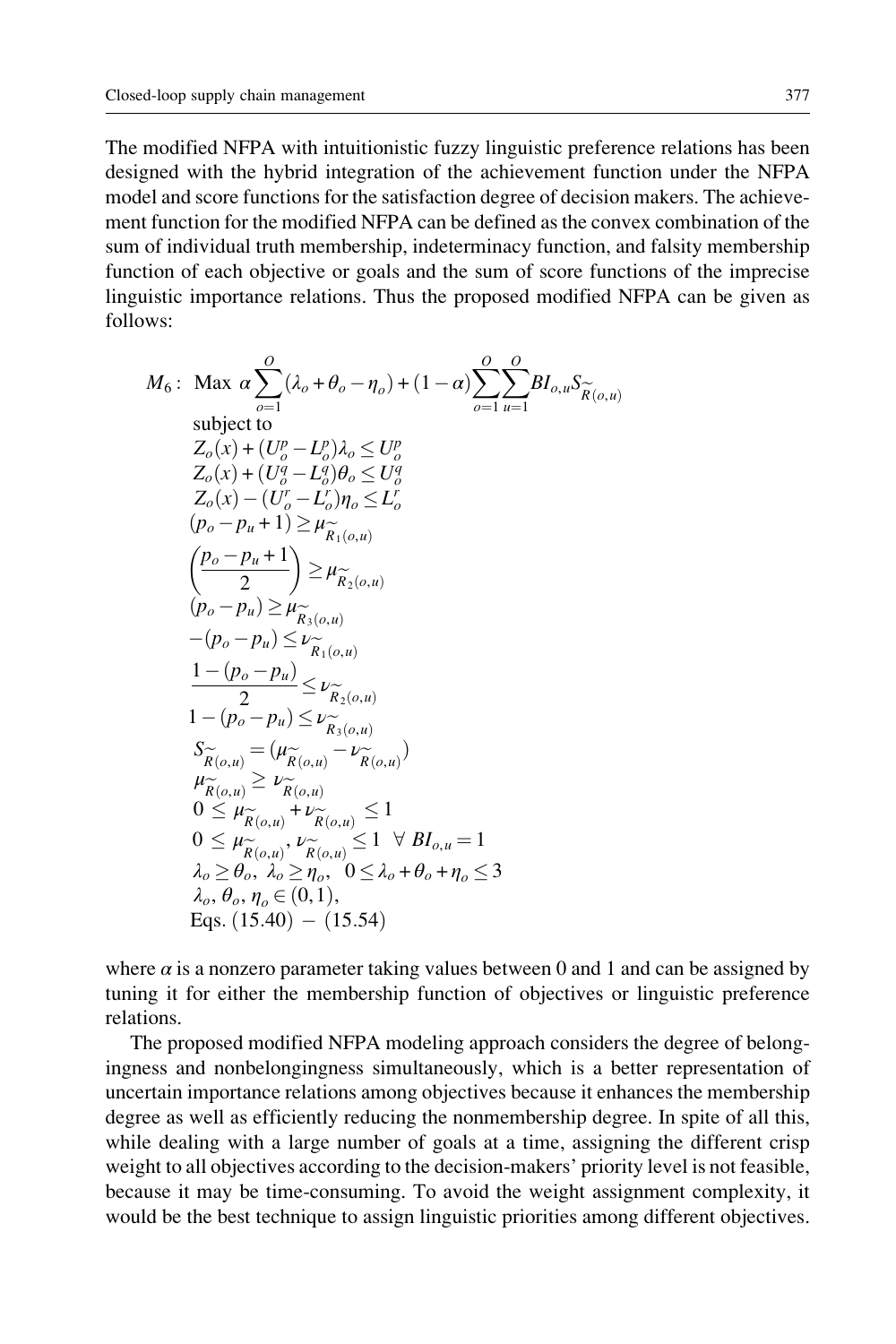#### <span id="page-35-0"></span>15.5.3.1 Stepwise solution algorithm

The stepwise solution procedures for the proposed modified NFPA with intuitionistic fuzzy preference relations can be represented as follows:

Step 1. Design the proposed CLSC planning problem under uncertainty as given in model  $M_1$ .

Step 2. Convert each fuzzy parameter involved in model  $M_1$  into its crisp form by using the expected intervals and values method as given in Eqs. (15.28)–[\(15.31\)](#page-21-0) or presented in [Table 15.1.](#page-24-0) Transform fuzzy constraints into their crisp versions by using Eqs. [\(15.38\)](#page-22-0)– [\(15.39\).](#page-22-0)

Step 3. Modify model  $M_1$  into  $M_2$  and solve for each objective function individually in order to obtain the best and worst solution set.

Step 4. Determine the upper and lower bounds for each objective function by using Eq. [\(15.55\)](#page-28-0). With the aid of  $U<sub>o</sub>$  and  $L<sub>o</sub>$ , define the upper and lower bounds for truth, indeterminacy, and falsity memberships as given in Eqs. [\(15.56\)](#page-29-0)–(15.58).

Step 5. Develop the neutrosophic optimization model  $M_5$  with the aid of auxiliary variables. Step 6. Assign linguistic importance relations among different objectives under an intuitionistic fuzzy environment (see [Eqs. 15.59](#page-31-0)–15.64). Integrate the preference relation into model  $M_5$  and transform into model  $M_6$ , which includes constraints of CLSC given in Eqs. [\(15.40\)](#page-25-0)–(15.54).

Step 7. Model  $M_6$  represents the modified neutrosophic fuzzy optimization model with intuitionistic fuzzy importance relations. Solve the model in order to obtain the compromise solution using suitable techniques or some optimizing software packages.

# 15.6 Computational study

The city of Nizam (Deccan), currently known as Hyderabad, is one of the leading IT hubs of India. It is well known for its IT hub service-oriented firms. A Hyderabadbased ABC (name changed) reputed multinational laptop manufacturing company has intended to model the production, transportation, distribution, and collection problems, due to the existence of a testing center facility in the proposed CLSC designed network. The prominent features of the CLSC design made it possible for the modeling and optimization approach under uncertainty. Regardless, unique, potentially functional components of the proposed CLSC design model have attracted the attention of decision makers. Less opportunity for the disposal of scrap parts/components is also a leading factor to adopt the model which ensures less accountability toward governmental managerial laws. The ecofriendly environmental nature of the modeling approach is a beneficial factor and guarantees freedom from the different governmental legislative traps. The interference of uncertainty among the various parameters reveals the realistic modeling approach. Ample scope for generating different solutions set by tuning the weight parameter and feasibility degree is the crucial promising factor for modeling choice by decision makers. To maintain sustainability in the competitive market, it would be more effective and efficient to develop the proposed CLSC design network.

The company has a fully functional multiechelon facility location and a wellorganized decision policy scheme. In the forward chain, five multiechelon facilities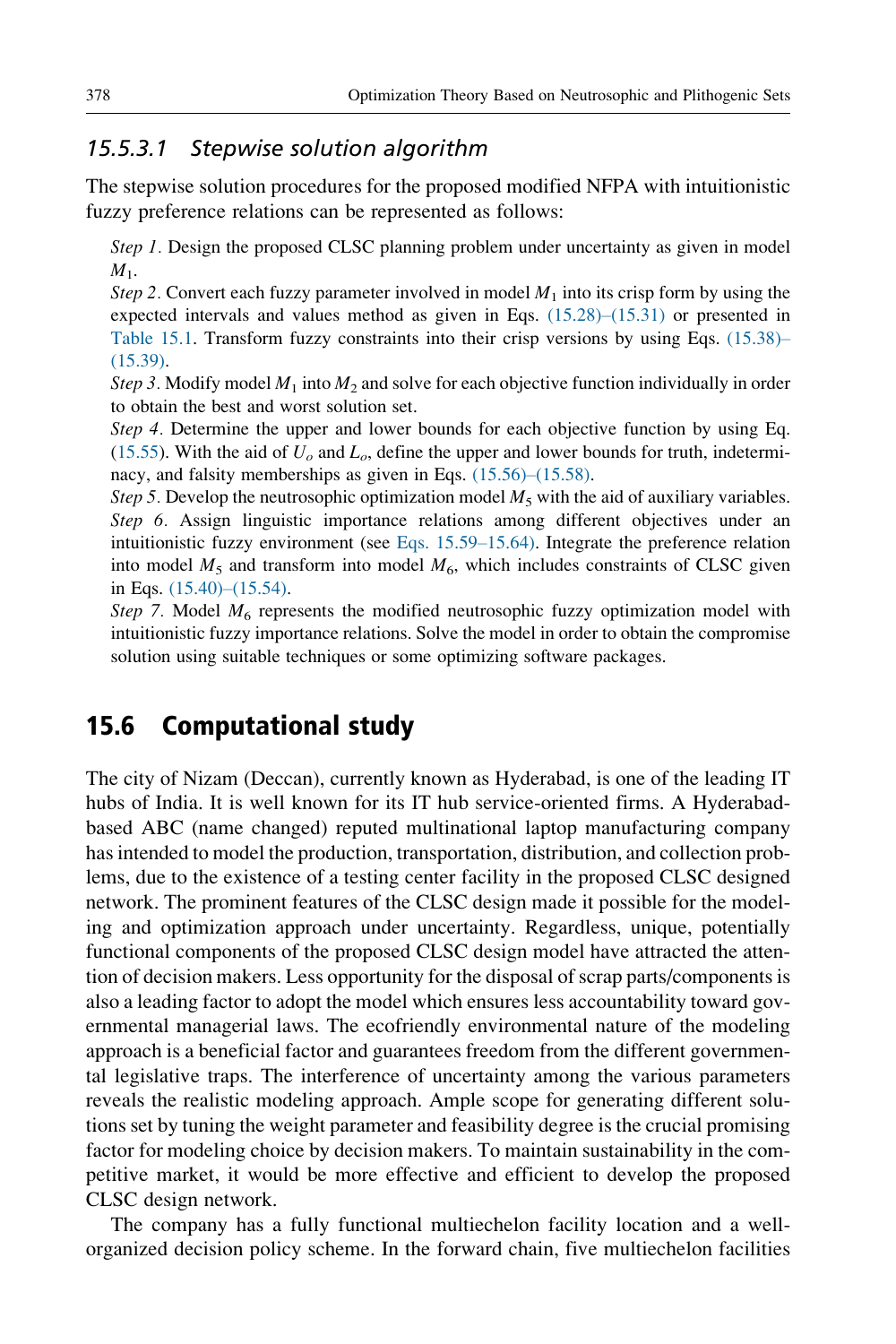are the main constituent part of the forward process. Three raw material storage centers, three supplier points, three hybrid manufacturing/remanufacturing plants, three distribution centers, and six customer/market zones explicitly represent the forward flow chain. In the reverse flow chain, six multiechelon facilities are taken into consideration, which signifies more emphasis on the opposite chain. The reverse flow chain consists of three collection centers of used laptops, three refurbishing or repair centers, three disassembling centers, three testing points, three recycling centers, and three disposal sites at which the end-of-life parts/components are removed from the designed CLSC network.

Every new and refurbished laptop is a hybrid combination of three different types of raw materials and parts/components. Refurbished laptops are also usable and acceptable in the market. Manufacturing plants provide a new laptop whereas the refurbishing center is responsible for renovated or refurbished laptops. The forward chain starts from the shipment of raw parts from the raw materials storage center to three supplier points. All three suppliers are responsible for the delivery of raw materials to hybrid manufacturing plants. Afterward, the newly manufactured laptops are shipped to three distribution centers. The demand quantity of the laptops must be fulfilled by the distribution center only. There is no scope for direct shipment from the manufacturing plant to the hybrid facility center. The collection center is accountable for the accumulation of end-of-use products from customers/market zones. The used products are disassembled into three parts or components. The testing facility carefully inspects the various parts/components and decides to implement a particular service to make it usable. From the testing center, three different destinations—the manufacturing plant, recycling point, and disposal center—have been postulated. Recyclable products are sent to the recycling center, whereas scrap or end-of-life parts/components are dumped at the disposal center. Parts/components that can constitute raw materials are entered into the forward chain through manufacturing plants. The recycling process turns the pieces into new raw materials, which ensures the procurement of raw materials and initiates the forward chain. Hence to implement the proposed CLSC model efficiently, the triangular fuzzy input data for transportation cost, purchasing cost, revenues, and time have been summarized in [Table 15.3](#page-37-0). Various capacities at each echelon in the CLSC chain network have been represented by trapezoidal fuzzy data, whereas processing cost parameters have been considered as triangular fuzzy input data. Since numerous objective functions have been developed in the proposed CLSC model, the following preference relations have been decided among different objective functions. However, the preference scheme has been randomly assigned, and there are no hard and fast rules. It solely depends upon the decision maker's choices. The type of preference relations between the objectives have been defined as follows:

- Objective  $Z_2$  is moderately more important than objective  $Z_1$  (i.e.,  $\widetilde{R}_2(2,1)$ ).
- Objective  $Z_4$  is slightly more important than objective  $Z_3$  (i.e.,  $\tilde{R_1}(4,3)$ ).
- Objective  $Z_3$  is significantly more important than objective  $Z_5$  (i.e.,  $\widetilde{R}_3(3,5)$ ).
- Objective  $Z_4$  is slightly more important than objective  $Z_5$  (i.e.,  $\widetilde{R}_1(4,5)$ ).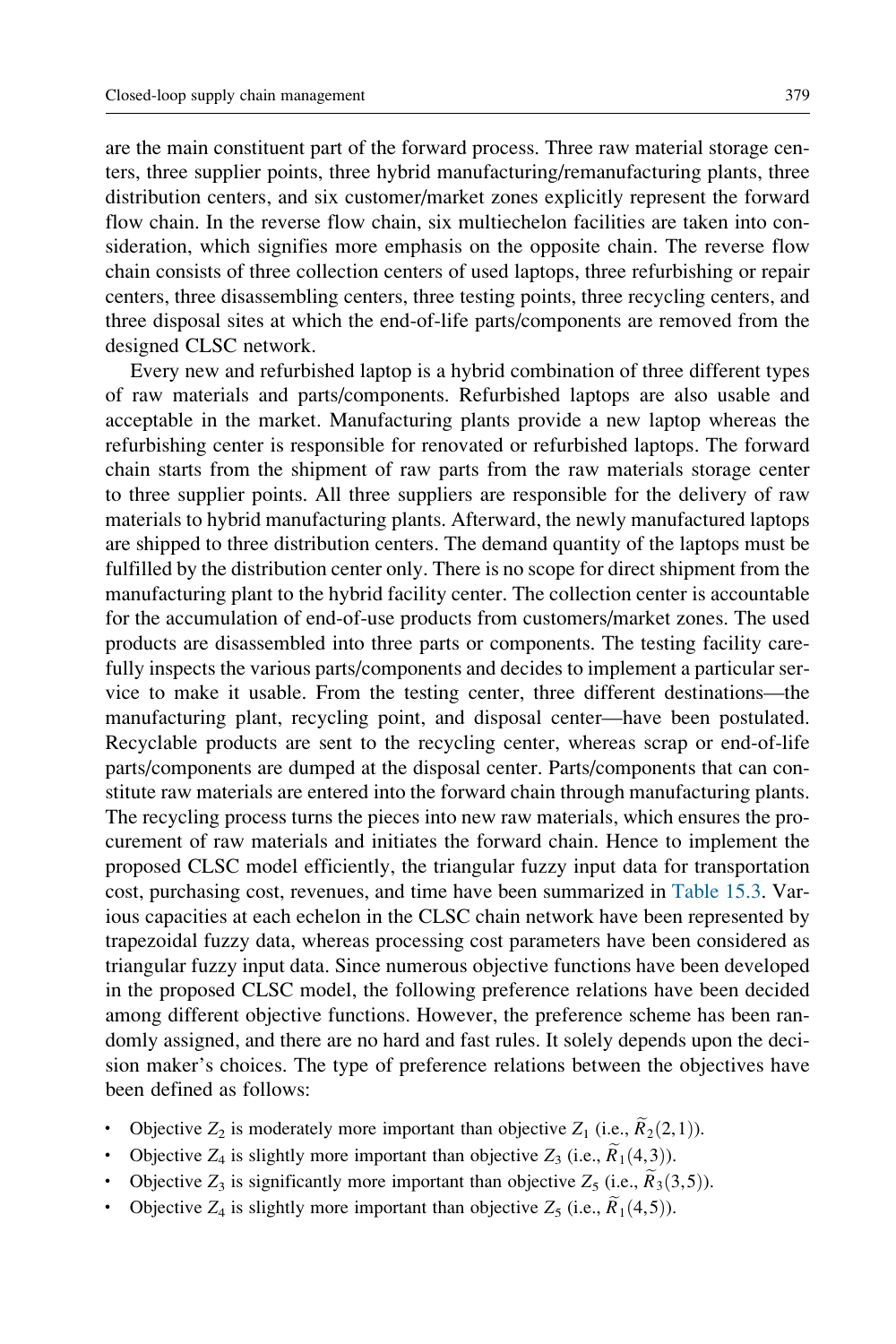|                                                                     | Types of raw materials $(m)$ or products $(l)$ |                  |              |  |
|---------------------------------------------------------------------|------------------------------------------------|------------------|--------------|--|
| <b>Transportation cost from sources</b><br>to destinations $(*, *)$ | 1                                              | $\boldsymbol{2}$ | 3            |  |
| $TC1_{m,a,b}$                                                       | (14, 24, 34)                                   | (22, 32, 44)     | (34, 36, 38) |  |
| $TC2_{m,b,c}$                                                       | (30, 32, 34)                                   | (34, 36, 38)     | (38, 40, 42) |  |
| $TC3_{l,c,d}$                                                       | (52, 56, 60)                                   | (60, 63, 66)     | (66, 67, 68) |  |
| $TC4_{l,d,e}$                                                       | (60, 65, 70)                                   | (66, 69, 72)     | (71, 74, 77) |  |
| $TC5_{l,e,f}$                                                       | (28, 29, 30)                                   | (35, 37, 39)     | (42, 44, 46) |  |
| $TC6_{l,f,g}$                                                       | (32, 34, 36)                                   | (35, 39, 43)     | (41, 42, 43) |  |
| $TC7_{l,g,d}$                                                       | (40, 42, 44)                                   | (45, 48, 51)     | (50, 55, 60) |  |
| $TC8_{l,f,h}$                                                       | (44, 48, 52)                                   | (50, 53, 56)     | (55, 59, 63) |  |
| $TC9_{m,h,i}$                                                       | (50, 51, 52)                                   | (50, 55, 60)     | (60, 63, 66) |  |
| $TC10_{m,i,c}$                                                      | (25, 27, 29)                                   | (30, 32, 34)     | (35, 39, 41) |  |
| $TC11_{m,i,j}$                                                      | (55, 60, 65)                                   | (65, 67, 69)     | (71, 73, 75) |  |
| $TC12_{m,i,k}$                                                      | (33, 36, 39)                                   | (40, 43, 46)     | (44, 49, 54) |  |
| $TC13_{m,j,a}$                                                      | (68, 71, 74)                                   | (73, 75, 77)     | (60, 62, 64) |  |
| <b>Time</b>                                                         |                                                |                  |              |  |
| $T_{l,d,e}$                                                         | (05, 07, 09)                                   | (04, 06, 08)     | (01, 03, 06) |  |
| <b>Purchasing cost</b>                                              |                                                |                  |              |  |
| PU1 <sub>m</sub>                                                    | (36, 38, 40)                                   | (45, 47, 49)     | (24, 26, 28) |  |
| PU2 <sub>l</sub>                                                    | (25, 27, 29)                                   | (15, 17, 19)     | (15, 17, 19) |  |
| <b>Selling price</b>                                                |                                                |                  |              |  |
| SP1 <sub>m</sub>                                                    | (42, 46, 50)                                   | (40, 45, 50)     | (21, 23, 26) |  |
| SP2 <sub>l</sub>                                                    | (36, 38, 40)                                   | (42, 45, 48)     | (24, 26, 28) |  |
| $rf_l$                                                              | 0.71                                           | 0.53             | 0.58         |  |
| $rc_{l,e}$                                                          | 0.82                                           | 0.76             | 0.38         |  |
| $r t_m$                                                             | 0.23                                           | 0.49             | 0.73         |  |
| $rm_m$                                                              | 0.81<br>0.32                                   | 0.67<br>0.43     | 0.35<br>0.61 |  |
| $rr_m$<br>$rd_m$                                                    | 0.12                                           | 0.19             | 0.23         |  |
| Processing cost at each echelon                                     |                                                |                  |              |  |
|                                                                     | (14, 24, 34)                                   | (22, 32, 44)     | (34, 36, 38) |  |
| $PC1_{m,a}$                                                         | (30, 32, 34)                                   | (34, 36, 38)     | (38, 40, 42) |  |
| $PC2_{m,b}$<br>$PC3_{l,c}$                                          | (52, 56, 60)                                   | (60, 63, 66)     | (66, 67, 68) |  |
| $PC4_{l,d}$                                                         | (60, 65, 70)                                   | (66, 69, 72)     | (71, 74, 77) |  |
| $PC5_{l,f}$                                                         | (28, 29, 30)                                   | (35, 37, 39)     | (42, 44, 46) |  |
| $PC6_{l,g}$                                                         | (32, 34, 36)                                   | (35, 39, 43)     | (41, 42, 43) |  |

<span id="page-37-0"></span>Table 15.3 Input fuzzy data for the parameters.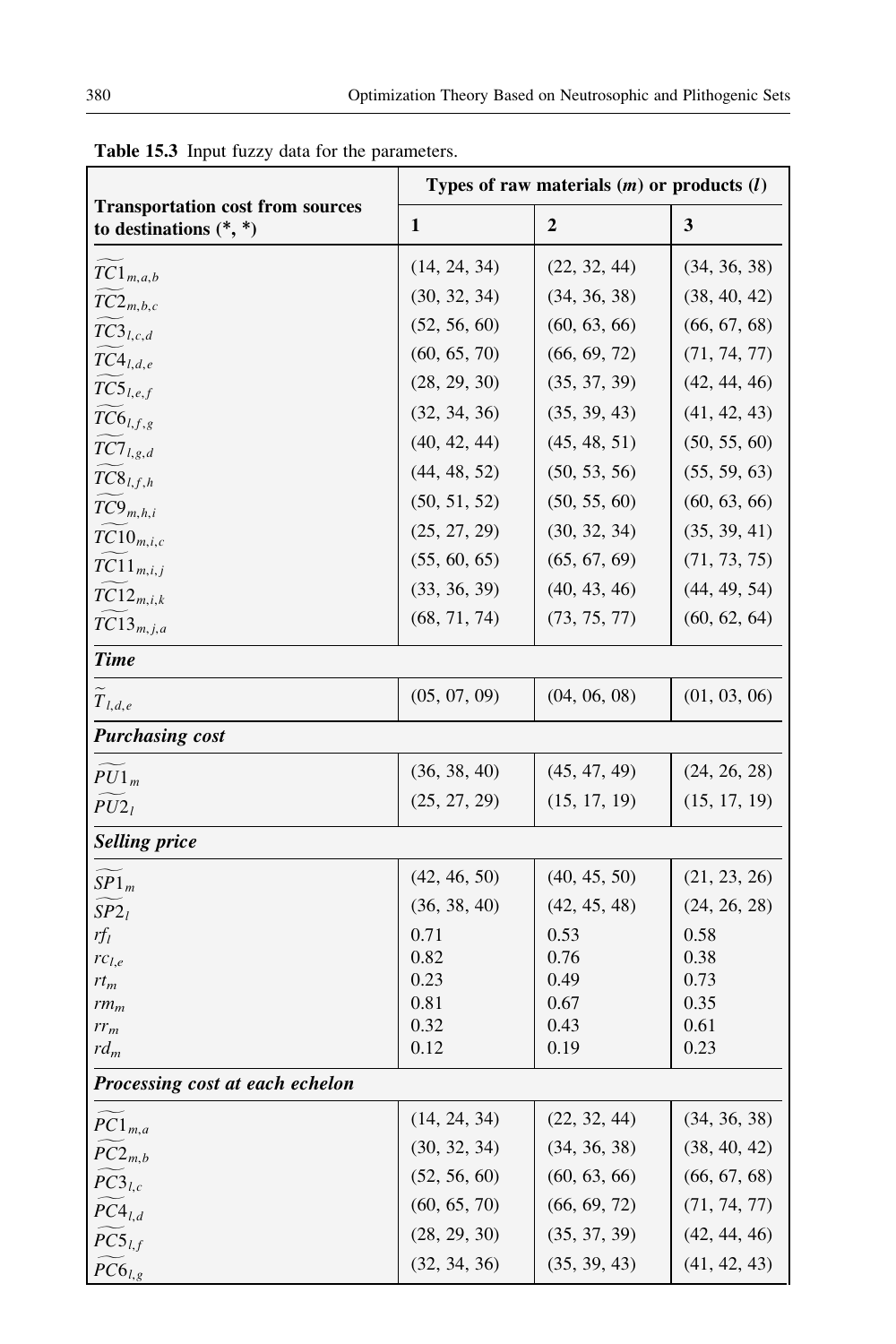|                                                                     | Types of raw materials $(m)$ or products $(l)$ |                                      |                                      |  |
|---------------------------------------------------------------------|------------------------------------------------|--------------------------------------|--------------------------------------|--|
| <b>Transportation cost from sources</b><br>to destinations $(*, *)$ | 1                                              | $\overline{2}$                       | 3                                    |  |
| $PC7_{l,h}$                                                         | (40, 42, 44)                                   | (45, 48, 51)                         | (50, 55, 60)                         |  |
| PC8 <sub>m,i</sub>                                                  | (44, 48, 52)                                   | (50, 53, 56)                         | (55, 59, 63)                         |  |
| $PC9_{m,j}$                                                         | (50, 51, 52)                                   | (50, 55, 60)                         | (60, 63, 66)                         |  |
| $PC10_{m,k}$                                                        | (25, 27, 29)                                   | (30, 32, 34)                         | (35, 39, 41)                         |  |
| Capacity/demand at each echelon                                     |                                                |                                      |                                      |  |
| $MC1_{m,a}$                                                         | (512, 514,                                     | (622, 624,                           | (718, 724,                           |  |
|                                                                     | 516, 518)                                      | 626, 628                             | 726, 728)                            |  |
| $MC2_{m,b}$                                                         | (613, 614,<br>615, 616)                        | (514, 516,                           | (512, 514,                           |  |
| $MC3_{m,c}$                                                         | (724, 725,<br>726, 727)                        | 518, 520)<br>(812, 813,<br>814, 815) | 516, 518)<br>(914, 916,<br>918, 920) |  |
| $MC4_{l,d}$                                                         | (212, 214,                                     | (221, 222,                           | (217, 218,                           |  |
|                                                                     | 216, 218)                                      | 223, 224)                            | 219, 220)                            |  |
| $\widetilde{MC5}_{l,e}$                                             | (314, 318,                                     | (312, 314,                           | (329, 339,                           |  |
|                                                                     | 322, 326)                                      | 316, 318)                            | 349, 359)                            |  |
| $MC6$ <sub>l,f</sub>                                                | (115, 116,                                     | (119, 120,                           | (114, 116,                           |  |
|                                                                     | 117, 118)                                      | 121, 122)                            | 118, 120)                            |  |
| $MC7_{l,g}$                                                         | (124, 125,                                     | (113, 114,                           | (117, 119,                           |  |
|                                                                     | 126, 127)                                      | 115, 116)                            | 121, 123)                            |  |
| $MC8_{m,h}$                                                         | (110, 111,                                     | (114, 116,                           | (119, 120,                           |  |
|                                                                     | 112, 113)                                      | 118, 120)                            | 121, 122)                            |  |
| $MC9_{m,i}$                                                         | (224, 225,                                     | (212, 214,                           | (314, 316,                           |  |
|                                                                     | 226, 227)                                      | 216, 218)                            | 318, 320)                            |  |
| $\widetilde{MC10}_{m,j}$                                            | (324, 325,                                     | (212, 213,                           | (214, 216,                           |  |
|                                                                     | 326, 327)                                      | 214, 215)                            | 218, 220)                            |  |
| $MC11_{m,k}$                                                        | (212, 214,                                     | (221, 222,                           | (317, 318,                           |  |
|                                                                     | 216, 218)                                      | 223, 224)                            | 319, 320)                            |  |

|  |  |  | Table 15.3 Continued |
|--|--|--|----------------------|
|--|--|--|----------------------|

#### 15.6.1 Results and discussions

The modified neutrosophic fuzzy optimization model for the proposed CLSC network has been written in AMPL language and solved using the solver Kintro 10.3.0 through the NEOS server version 5.0 online facility provided by Wisconsin Institutes for Discovery at the University of Wisconsin in Madison for solving optimization problems; see Refs. [\[47,48\]](#page-60-0). The characteristic description of the problem is presented as follows: The final multiobjective optimization model along with a set of well-defined multiple objectives comprises 459 variables including 42 binary variables and 417 linear variables, 530 constraints including 498 linear one-sided inequalities constraints and 32 linear equality constraints, respectively. The total computational time for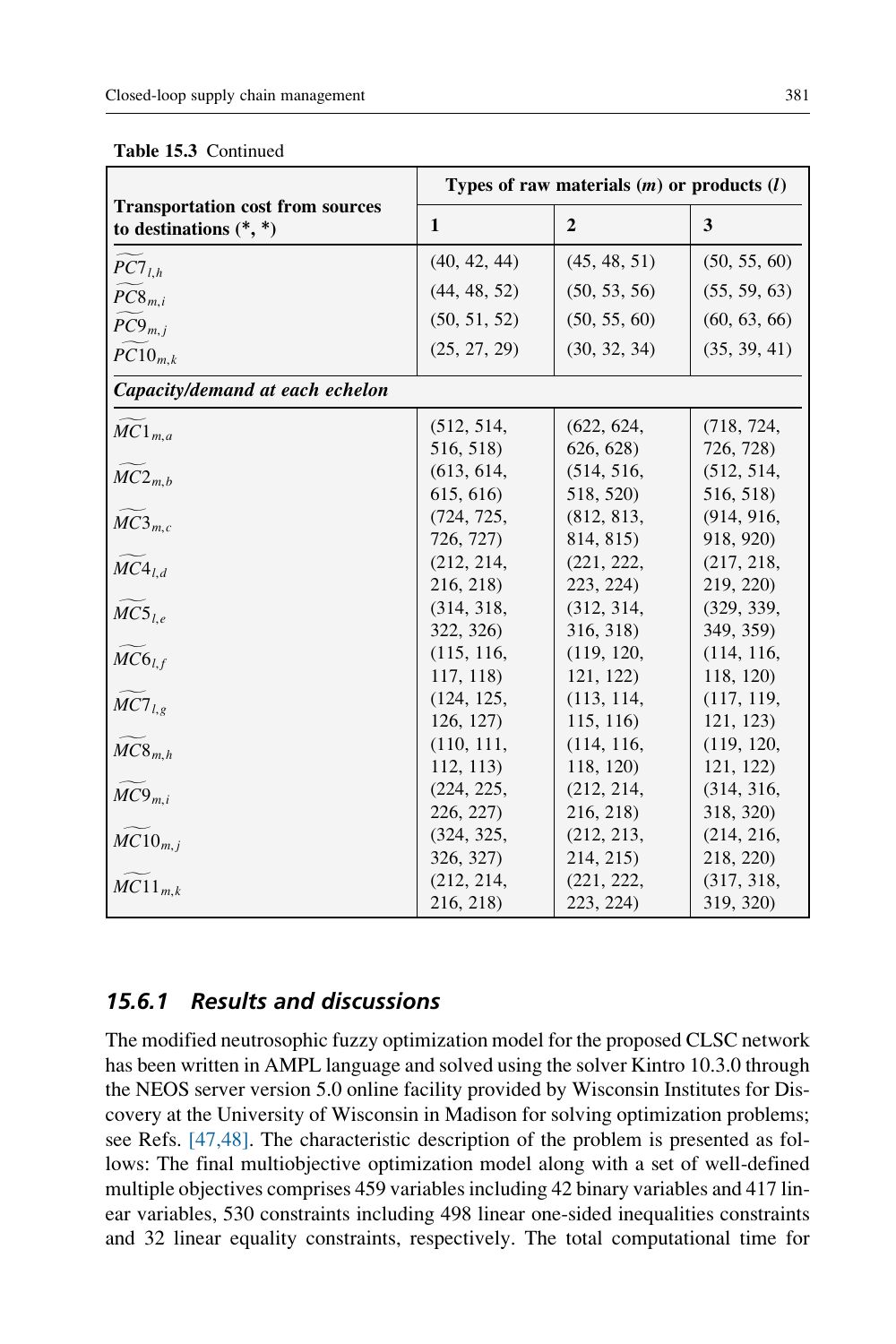obtaining the final solution was 0.113 seconds (CPU time). Due to space limitations, only the final solution results of all decision variables obtained at a feasibility degree  $(\beta = 0.5)$  with weight parameter ( $\alpha = 0.5$ ) have been discussed in detail. The optimum allocation of raw materials, new products, and used parts/components among different echelons has been depicted in [Tables 15.4](#page-40-0) and [15.5](#page-42-0). In the forward chain, procurement of raw materials initiates from a raw material storage center (RMS) to a supplier point (SP). The total allocation of raw materials from RMS 1 to all three SPs is found to be 504.17, 592.38, and 681.51, whereas from RMS 2 and 3 to all three SPs have been obtained as 572.14, 553.84, and 703.15, and 497.57, 457.32, and 646.87, respectively. The maximum shipment quantity has been observed from RMS 2 to SP 3 due to the lowest transportation and processing cost incurred over the raw materials. Suppliers are responsible for fulfilling the requirement for starting the manufacturing processes at the hybrid manufacturing plant (MP). The optimum shipment quantity from SP 1 to all three MPs is 706.25, 630.15, and 625.18, respectively. Similarly, from SP 2 and 3 to all three MPs have been obtained as 630.25, 630.21, and 656.51, and 563.70, 498.34, and 533.18, respectively. The highest shipment amount of raw materials has been allocated to MP 1 whereas the least amount of raw materials has been delivered to MP 2 bearing in mind the fact that the outbound capacity of manufacturing plant receives the maximum raw materials and parts from the SPs and testing points (TPs). SP 3 also provides the maximum amount of raw materials to all three MPs and are obtained as 563.7, 488.34, and 533.18 bearing in mind the fact that outbound restrictions on manufacturing plants have been satisfied, and tested and approved parts/components are sent back to the manufacturing plant for further utilization. Newly built products are transferred to the distribution center (DC) so that the demand from customers (Cs) could be met. The optimal distribution scheme among different customers has been obtained. From DC 1 to all six Cs, the total shipment of products is found to be 332.23, 400.85, 350.61, 297.21, 274.95, and 266.61, respectively. However, DC 1 has a negligible contribution to meet the demand of C 2, 3, 4, and 5, with other types of products to avoid the maximum transportation cost and late expected delivery time. Similarly, the total quantities of each product distributed from DC 2 and 3 to all six Cs have been depicted, which ensures the minimum transportation costs along with the timely shipment of products. It has been observed that no product has been shipped from DC 2 to C 1, 2, and 3 due to the maximum chances for late delivery of the products. Hence a minimum transportation cost and shipment time have been achieved without significantly affecting the demand constraint. Overall, DC 2 outsourced the maximum shipment of products to all six Cs and revealed a significant contribution to fulfilling the demand. Since refurbished products are also acceptable in the market, approximately 13.32% of total used products are renovated and shipped to DCs for the fulfillment of further needs.

The significant role of the collection center (CC) starts when end-of-use and endof-life products come into existence. The potential accumulation framework for used products from the customer zone is much needed. The designed CLSC model inherently involves the CC, which is the first echelon of the reverse supply chain network. The exclusive collection of the end-of-use product from customers is found to be a significant percentage, that is, approximately 91.34% of the total fulfilled demand,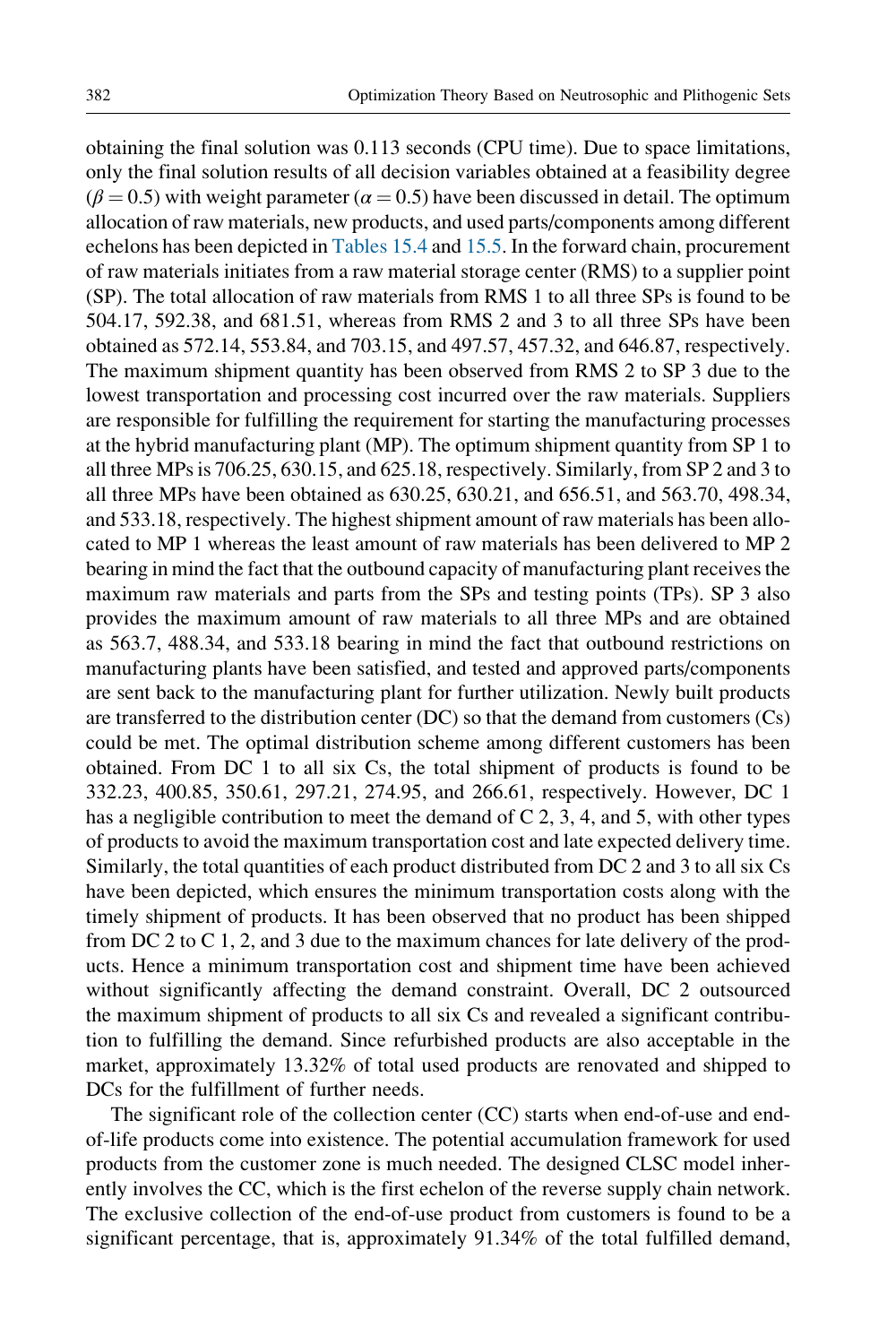|                                      |                                     |                         | Types of raw material $(m)$  |                  |
|--------------------------------------|-------------------------------------|-------------------------|------------------------------|------------------|
| Raw material storage<br>center (a)   | Supplier point $(b)$                | $\mathbf{1}$            | $\mathbf{2}$                 | 3                |
| Storage center 1                     | $\mathbf{1}$                        | 127.83                  | 232.78                       | 143.56           |
| Storage center 1                     | $\overline{2}$                      | 248.23                  | 151.62                       | 192.53           |
| Storage center 1                     | 3                                   | 201.32                  | 312.28                       | 167.91           |
| Storage center 2                     | $\mathbf{1}$                        | 164.21                  | 264.67                       | 143.26           |
| Storage center 2                     | $\overline{2}$                      | 321.34                  | 109.23                       | 123.27           |
| Storage center 2                     | 3                                   | 221.63                  | 368.83                       | 112.69           |
| Storage center 3                     | $\mathbf{1}$                        | 116.94                  | 219.43                       | 161.20           |
| Storage center 3                     | $\overline{c}$                      | 213.52                  | 142.20                       | 101.60           |
| Storage center 3                     | 3                                   | 329.53                  | 127.64                       | 189.70           |
|                                      |                                     |                         | Types of raw materials $(m)$ |                  |
| Supplier point $(b)$                 | <b>Manufacturing</b><br>plant $(c)$ | $\mathbf{1}$            | $\overline{2}$               | 3                |
|                                      |                                     |                         |                              |                  |
| Supplier point 1                     | 1<br>$\overline{2}$                 | 261.24                  | 243.12                       | 201.89           |
| Supplier point 1<br>Supplier point 1 | 3                                   | 291.64<br>236.39        | 124.15<br>213.56             | 214.36<br>175.23 |
|                                      | $\mathbf{1}$                        |                         |                              | 221.63           |
| Supplier point 2                     | $\overline{2}$                      | 218.95                  | 189.67<br>128.63             | 247.90           |
| Supplier point 2                     | 3                                   | 253.68<br>287.25        | 112.46                       | 256.80           |
| Supplier point 2                     | $\mathbf{1}$                        | 212.54                  |                              |                  |
| Supplier point 3<br>Supplier point 3 | $\overline{2}$                      | 202.35                  | 187.62<br>142.37             | 163.54           |
|                                      | 3                                   | 298.34                  | 116.52                       | 143.62<br>118.32 |
| Supplier point 3                     |                                     |                         |                              |                  |
|                                      | <b>Distribution</b>                 | Types of products $(l)$ |                              |                  |
| Manufacturing plant $(c)$            | center $(d)$                        | $\mathbf{1}$            | $\overline{2}$               | 3                |
| Manufacturing plant 1                | 1                                   | 127.83                  | 132.78                       | 143.56           |
| Manufacturing plant 1                | $\overline{c}$                      | 148.23                  | 151.62                       | 192.53           |
| Manufacturing plant 1                | 3                                   | 121.32                  | 112.28                       | 67.91            |
| Manufacturing plant 2                | 1                                   | 164.21                  | 64.67                        | 163.26           |
| Manufacturing plant 2                | $\overline{2}$                      | 171.34                  | 119.23                       | 143.27           |
| Manufacturing plant 2                | 3                                   | 181.63                  | 68.83                        | 152.69           |
| Manufacturing plant 3                | $\mathbf{1}$                        | 196.94                  | 89.43                        | 61.20            |
| Manufacturing plant 3                | $\overline{2}$                      | 113.52                  | 42.20                        | 101.60           |
| Manufacturing plant 3                | 3                                   | 129.53                  | 127.64                       | 189.70           |
|                                      |                                     | Types of products $(l)$ |                              |                  |
| Distribution center $(d)$            | Customers $(e)$                     | $\mathbf{1}$            | $\overline{2}$               | 3                |
| Distribution center 1                | $\mathbf{1}$                        | 112.34                  | 145.26                       | 74.63            |
| Distribution center 1                | $\overline{c}$                      | 85.26                   | 163.23                       | 152.36           |
| Distribution center 1                | 3                                   | 152.36                  |                              | 198.35           |
| Distribution center 1                | $\overline{4}$                      | 163.98                  | $\overline{\phantom{0}}$     | 115.23           |
|                                      |                                     |                         |                              |                  |

<span id="page-40-0"></span>Table 15.4 Optimal quantities of raw materials and products shipped from different sources to various destinations.

**Continued**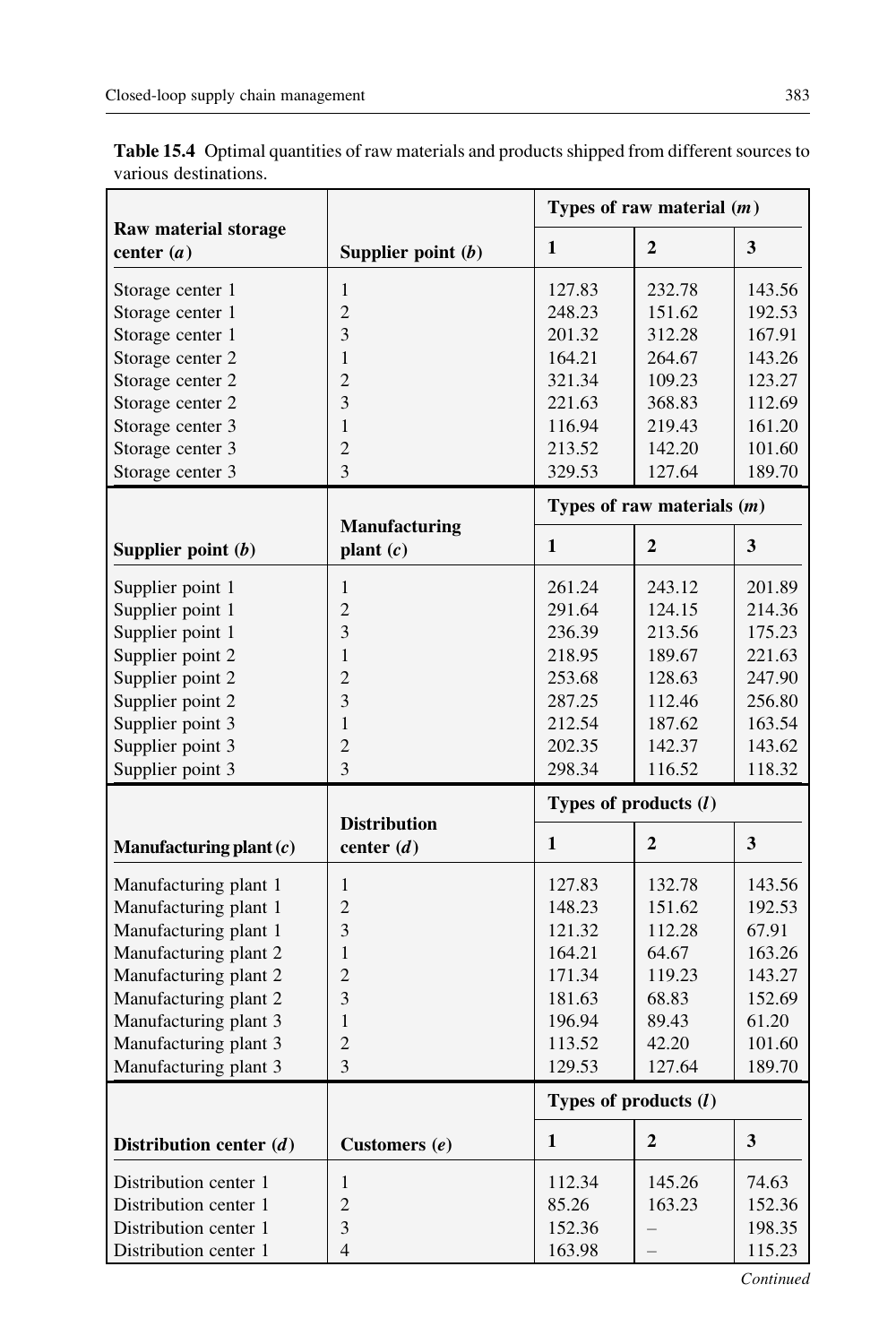| 109.63                |
|-----------------------|
| 112.38                |
|                       |
|                       |
|                       |
| 127.52                |
| 65.87                 |
| 154.23                |
| 159.86                |
| 168.27                |
| 149.26                |
| 149.37                |
|                       |
| 163.87                |
| 135.98                |
|                       |
|                       |
| 94.38                 |
| 145.80                |
| 145.23                |
| 61.83                 |
| 134.62                |
| 84.23                 |
| 79.56                 |
| 112.34                |
| 78.46                 |
| 74.68                 |
| 52.60                 |
|                       |
|                       |
|                       |
|                       |
| 76.85                 |
| 44.62                 |
| 57.67                 |
| 79.85                 |
|                       |
|                       |
| 32.65                 |
| 21.32                 |
| 24.12                 |
| 42.37                 |
| 53.46<br>45.3<br>47.6 |

#### Table 15.4 Continued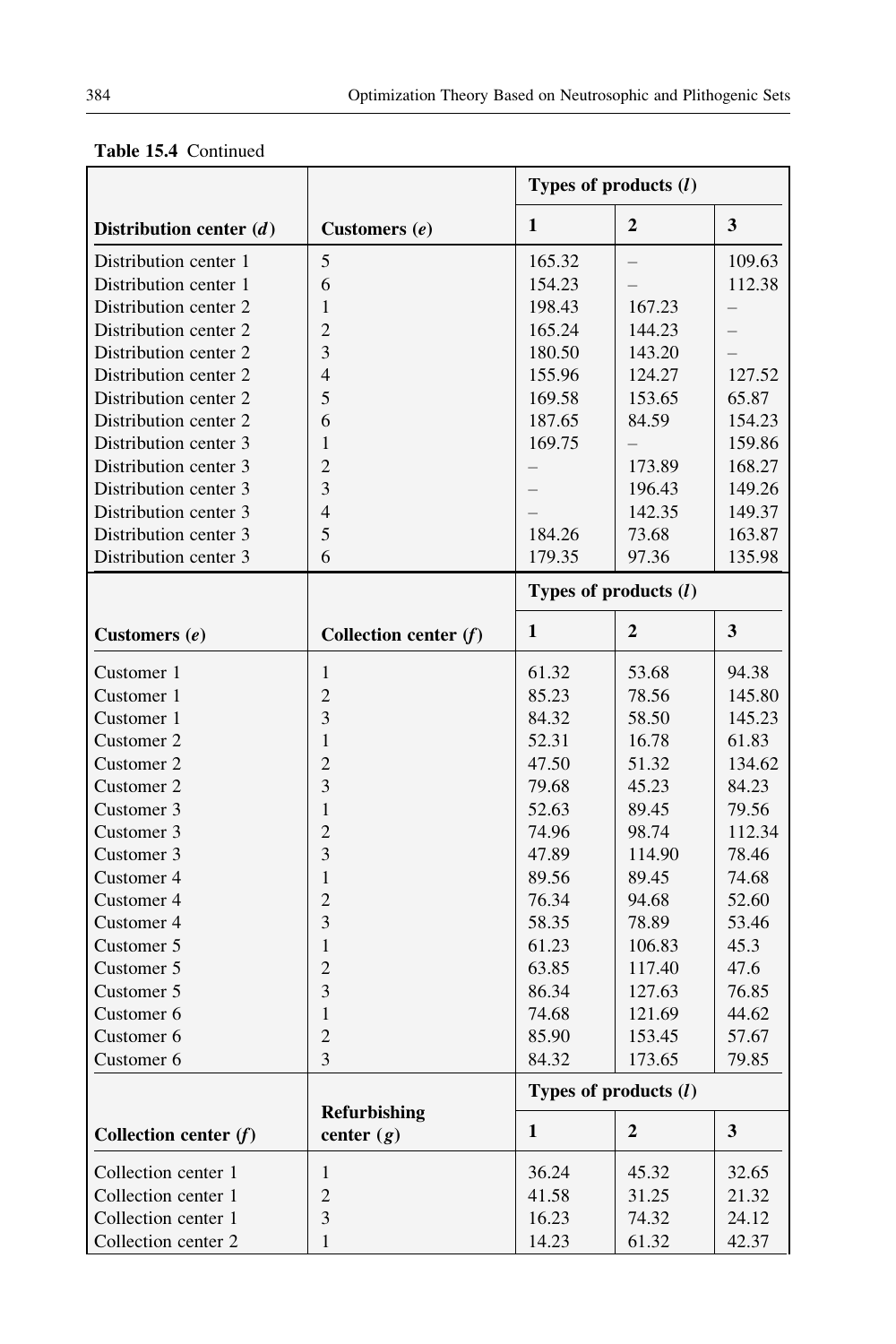#### <span id="page-42-0"></span>Table 15.4 Continued

|                         |                                     | Types of products $(l)$ |       |       |  |  |
|-------------------------|-------------------------------------|-------------------------|-------|-------|--|--|
| Collection center $(f)$ | <b>Refurbishing</b><br>center $(g)$ |                         |       |       |  |  |
| Collection center 2     | C                                   | 71.20                   | 41.23 | 54.64 |  |  |
| Collection center 2     |                                     | 24.53                   | 85.93 | 27.65 |  |  |
| Collection center 3     |                                     | 34.53                   | 22.38 | 68.53 |  |  |
| Collection center 3     |                                     | 74.30                   | 72.30 | 23.60 |  |  |
| Collection center 3     |                                     | 25.90                   | 33.56 | 67.84 |  |  |

Table 15.5 Optimal quantities of used products and parts shipped from different sources to various destinations.

|                                      |                            | Types of products $(l)$ |                         |        |  |  |
|--------------------------------------|----------------------------|-------------------------|-------------------------|--------|--|--|
| Refurbishing plant $(g)$             | Distribution center $(d)$  | 1                       | $\overline{2}$          | 3      |  |  |
| Refurbishing plant 1                 | 1                          | 34.28                   | 24.89                   | 52.37  |  |  |
| Refurbishing plant 1                 | $\overline{c}$             | 25.36                   | 41.98                   | 56.35  |  |  |
| Refurbishing plant 1                 | 3                          | 27.85                   | 39.38                   | 49.35  |  |  |
| Refurbishing plant 2                 | 1                          | 23.89                   | 54.23                   | 63.45  |  |  |
| Refurbishing plant 2                 | $\overline{2}$             | 31.45                   | 47.68                   | 54.38  |  |  |
| Refurbishing plant 2                 | 3                          | 43.56                   | 42.89                   | 47.86  |  |  |
| Refurbishing plant 3                 | 1                          | 44.87                   | 57.98                   | 53.78  |  |  |
| Refurbishing plant 3                 | $\overline{c}$             | 38.45                   | 47.56                   | 63.45  |  |  |
| Refurbishing plant 3                 | 3                          | 37.84                   | 49.63                   | 57.68  |  |  |
|                                      |                            |                         | Types of products $(l)$ |        |  |  |
| Collection center $(f)$              | Disassembling center $(h)$ | $\mathbf{1}$            | $\mathbf{2}$            | 3      |  |  |
| Collection center 1                  | 1                          | 146.23                  | 98.29                   | 154.78 |  |  |
| Collection center 1                  | $\overline{2}$             | 131.26                  | 157.23                  | 74.39  |  |  |
| Collection center 1                  | 3                          | 157.89                  | 158.96                  | 84.97  |  |  |
| Collection center 2                  | 1                          | 98.46                   | 143.69                  | 87.56  |  |  |
| Collection center 2                  | $\overline{2}$             | 87.60                   | 89.63                   | 178.87 |  |  |
| Collection center 2                  | 3                          | 89.68                   | 63.84                   | 187.20 |  |  |
| Collection center 3                  | 1                          | 107.35                  | 84.96                   | 172.86 |  |  |
| Collection center 3                  | $\overline{2}$             | 118.35                  | 97.63                   | 166.34 |  |  |
| Collection center 3                  | 3                          | 112.57                  | 98.68                   | 136.94 |  |  |
|                                      |                            |                         | Types of products $(m)$ |        |  |  |
| <b>Disassembling</b><br>center $(h)$ | Testing center $(i)$       | $\mathbf{1}$            | $\mathbf{2}$            | 3      |  |  |
| Disassembling center 1               | $\mathbf{1}$               | 98.86                   | 47.52                   | 112.36 |  |  |
| Disassembling center 1               | $\overline{2}$             | 187.34                  | 145.26                  | 75.40  |  |  |
|                                      |                            |                         |                         |        |  |  |

**Continued**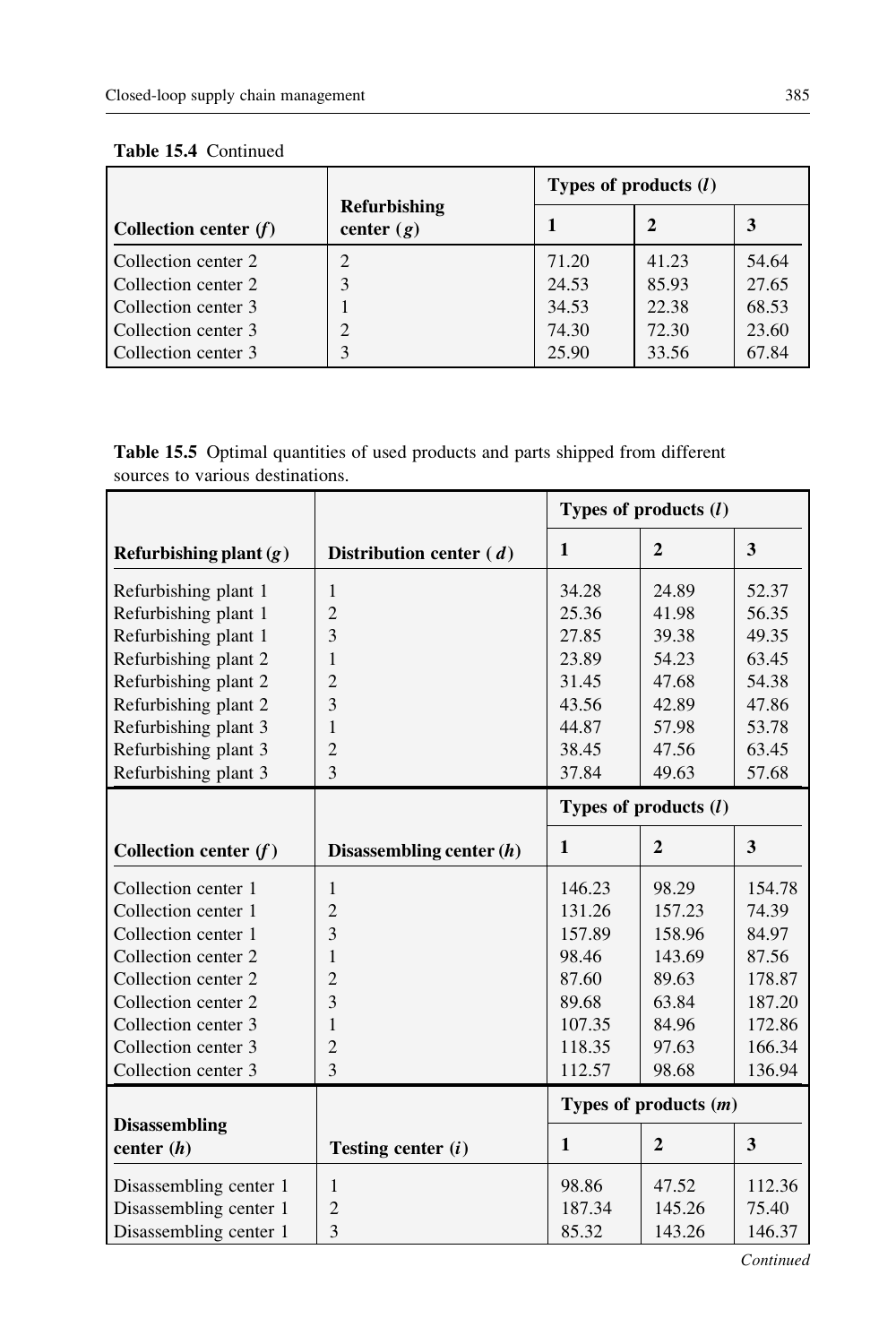|                                      |                                        |                             | Types of products $(m)$         |                |  |
|--------------------------------------|----------------------------------------|-----------------------------|---------------------------------|----------------|--|
| <b>Disassembling</b><br>center $(h)$ | Testing center $(i)$                   | 1                           | $\overline{2}$                  | 3              |  |
| Disassembling center 2               | $\mathbf{1}$                           | 55.85                       | 121.35                          | 141.23         |  |
| Disassembling center 2               | $\overline{2}$                         | 65.36                       | 185.98                          | 124.36         |  |
| Disassembling center 2               | 3                                      | 80.45                       | 178.90                          | 142.58         |  |
| Disassembling center 3               | 1                                      | 60.85                       | 42.38                           | 173.45         |  |
| Disassembling center 3               | $\overline{c}$                         | 75.03                       | 63.57                           | 156.89         |  |
| Disassembling center 3               | 3                                      | 86.08                       | 53.76                           | 154.36         |  |
|                                      |                                        | Types of parts $(m)$        |                                 |                |  |
| Recycling center $(j)$               | Raw material storage<br>facility $(a)$ | 1                           | $\overline{2}$                  | 3              |  |
| Recycling center 1                   | 1                                      | 24.23                       | 227.35                          | 16.35          |  |
| Recycling center 1                   | $\overline{2}$                         | 12.54                       | 14.80                           | 22.35          |  |
| Recycling center 1                   | 3                                      | 28.34                       | 14.25                           | 25.36          |  |
| Recycling center 2                   | 1                                      | 21.50                       | 22.24                           | 16.80          |  |
| Recycling center 2                   | $\overline{2}$                         | 17.35                       | 12.36                           | 13.52          |  |
| Recycling center 2                   | 3                                      | 18.53                       | 11.98                           | 16.39          |  |
| Recycling center 3                   | $\mathbf{1}$                           | 24.37                       | 22.35                           | 14.35          |  |
| Recycling center 3                   | $\overline{2}$                         | 17.98                       | 27.85                           | 17.68          |  |
| Recycling center 3                   | 3                                      | 19.63                       | 14.32                           | 13.84          |  |
|                                      |                                        | Types of tested parts $(m)$ |                                 |                |  |
|                                      |                                        |                             |                                 |                |  |
| Testing center $(i)$                 | Manufacturing plant $(c)$              | $\mathbf{1}$                | $\overline{2}$                  | 3              |  |
|                                      |                                        |                             |                                 |                |  |
| Testing center 1                     | $\mathbf{1}$                           | 42.35                       | 17.43                           | 11.75          |  |
| Testing center 1                     | $\overline{2}$<br>3                    | 13.40                       | 16.98<br>12.37                  | 27.06          |  |
| Testing center 1                     | $\mathbf{1}$                           | 17.31<br>08.32              | 29.56                           | 18.08          |  |
| Testing center 2                     |                                        |                             |                                 | 21.07          |  |
| Testing center 2                     | $\overline{c}$                         | 21.43                       | 39.75<br>18.56                  | 19.01<br>12.89 |  |
| Testing center 2                     | 3<br>$\mathbf{1}$                      | 17.35<br>38.96              |                                 |                |  |
| Testing center 3                     | $\overline{2}$                         | 17.51                       | 21.29<br>10.37                  | 28.34<br>12.34 |  |
| Testing center 3<br>Testing center 3 | $\overline{3}$                         | 21.27                       | 03.78                           | 22.48          |  |
|                                      |                                        |                             | Types of recyclable parts $(m)$ |                |  |
| Testing center $(i)$                 | Recycling facility $(j)$               | 1                           | $\mathbf{2}$                    | 3              |  |
|                                      |                                        |                             |                                 |                |  |
| Testing center 1                     | $\mathbf{1}$                           | 34.53                       | 45.05                           | 48.35          |  |
| Testing center 1                     | $\overline{2}$                         | 54.27                       | 35.64                           | 53.42          |  |
| Testing center 1                     | 3                                      | 58.34                       | 56.34                           | 24.35          |  |
| Testing center 2<br>Testing center 2 | $\mathbf{1}$<br>$\overline{c}$         | 62.78<br>28.34              | 49.64<br>51.46                  | 31.70<br>41.32 |  |

#### Table 15.5 Continued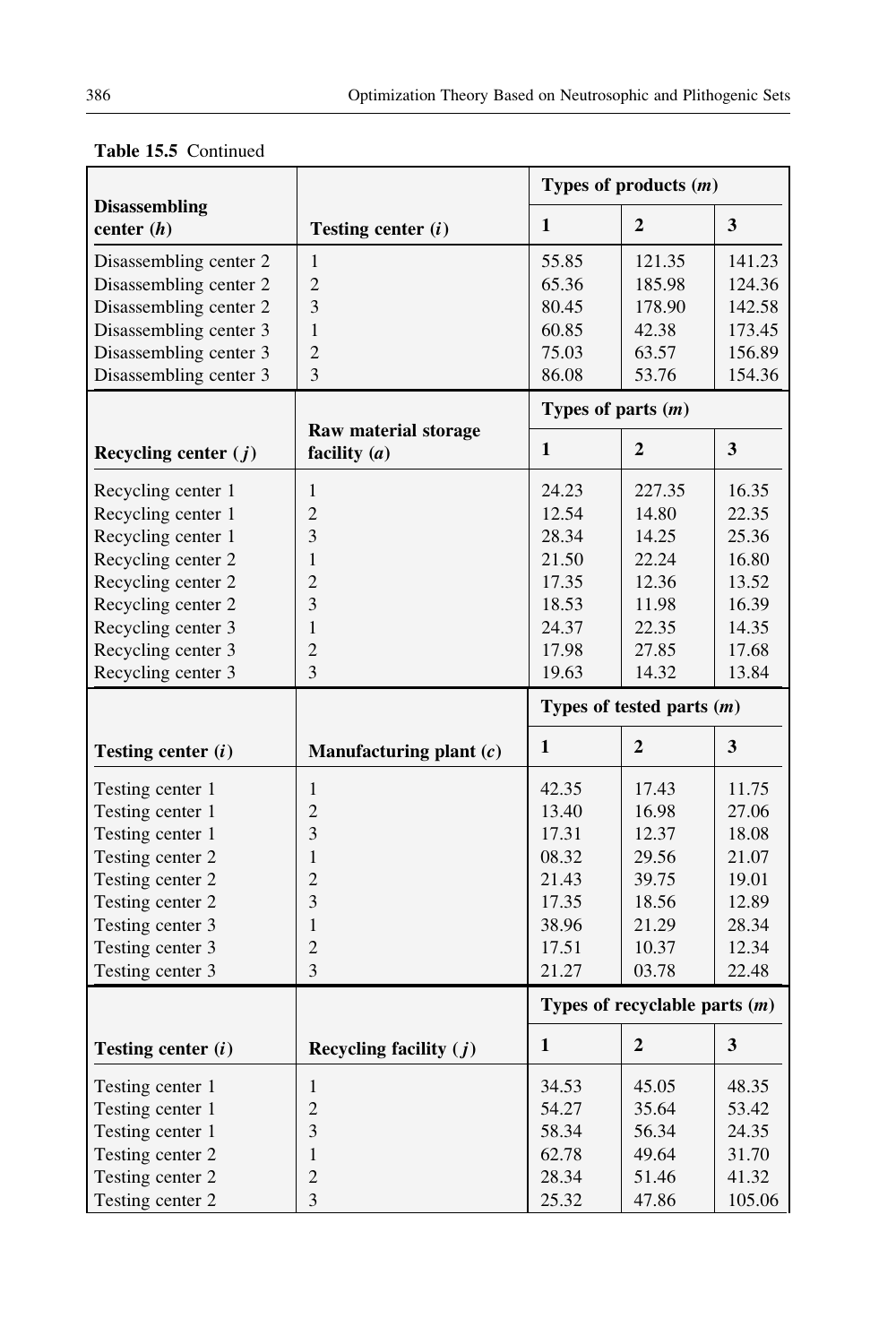|                      |                          | Types of recyclable parts $(m)$ |                |       |  |  |
|----------------------|--------------------------|---------------------------------|----------------|-------|--|--|
| Testing center $(i)$ | Recycling facility $(i)$ | 1                               | $\mathbf{2}$   | 3     |  |  |
| Testing center 3     | 1                        | 78.35                           | 48.36          | 62.37 |  |  |
| Testing center 3     | $\overline{2}$           | 48.32                           | 42.36          | 56.28 |  |  |
| Testing center 3     | 3                        | 51.43                           | 118.36         | 29.23 |  |  |
|                      |                          | Types of scrap parts $(m)$      |                |       |  |  |
| Testing center $(i)$ | Disposal facility $(k)$  | $\mathbf{1}$                    | $\overline{2}$ | 3     |  |  |
| Testing center 1     | 1                        | 14.25                           |                | 16.52 |  |  |
| Testing center 1     | $\overline{2}$           | 17.24                           |                | 13.25 |  |  |
| Testing center 1     | 3                        |                                 |                | 11.24 |  |  |
| Testing center 2     | 1                        |                                 | 21.85          | 18.54 |  |  |
| Testing center 2     | $\overline{2}$           |                                 | 19.65          |       |  |  |
| Testing center 2     | 3                        | 16.35                           | 12.35          | 19.32 |  |  |
| Testing center 3     |                          | 12.89                           | 14.22          |       |  |  |
| Testing center 3     | 2                        | 15.45                           |                | 19.34 |  |  |
| Testing center 3     | 3                        | 17.40                           |                | 21.30 |  |  |

Table 15.5 Continued

which indicates the vast need for the reverse supply chain to tackle used products. The required service at different echelons in the reverse chain has been designed especially for socioenvironmental concerns. An optimal amount of used products has been collected by all three CCs from all six customer zones. The maximum amount of used products has been received by CC 3 from C 6 which is 337.82, and the least quantity 190.70 by CC 3 from C 4 to ensure the least collection and transportation costs levied over each type of product. At CCs, complete inspection of the collected, used products has been performed and a decision taken to ship either to the disassembling center (DS) or refurbishing center (RC) to initiate the required services. The total amounts of used products transported from CC 1 to all three RCs are obtained as 114.21, 94.15, and 114.67, whereas the total shipment quantities from CC 2 and 3 to all three RCs have been allocated as 117.92, 167.07, and 138.11, and 125.44, 170.20, and 127.30, respectively. The maximum quantity of used products has been transported from CC 3 to RC 2 whereas the minimum shipment quantity is found to be shipped from CC 1 to RC 2 because of the lowest transportation cost and availability of the required service for particular types of products. The quantity of used products is approximately 88.21% of the total capacity of the RC, which ensures the significant need for such a functional echelon in CLSC. The disassembling center (DS) only receives those end-of-use products that require reliability tests of each part/component. At the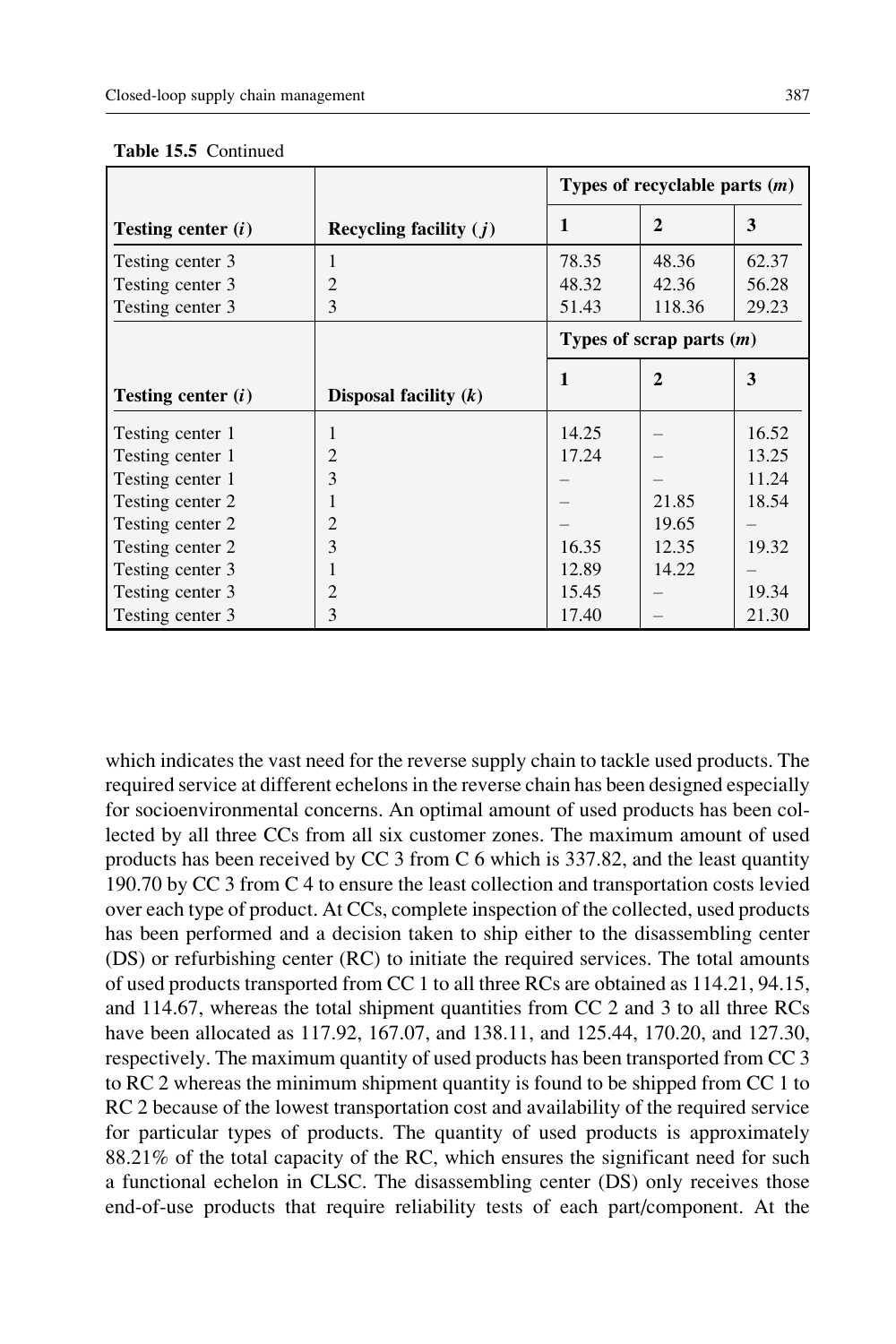DS, used products are disassembled into different parts/components for the testing process where all necessary measures would be taken regarding the useful life of parts. From CC 1 to all three DSs, the total shipment amounts of used products have been obtained as 399.30, 362.88, and 401.82, which shows approximately 31.98% of the entire collection of used products. Likewise, the net amount of used products transported from CC 2 and 3 to all three DSs are 329.71, 356.10, and 340.72, and 365.17, 382.32, and 348.19, respectively. The shipment of end-of-use products at DS 2 and 3 are found to be 14.29% and 39.47% of the net used products collected at all three CCs, which shows that approximately 94% of the total raised used products have been completely dealt with at the CC and signify that the design of the reverse chain is much needed to avoid environmental issues. The total disassembled parts that have been shipped from DS 1 to all three TPs are found to be 258.74, 408, and 374.95, which comprise 31.35% of the disassembled parts/components and ensures that transportation and inspection costs incurred over these parts would be minimal. Similarly, from DS 2 and 3 to all TPs the optimal amounts of pieces have been shipped, which are found to be 33.84%, and 29.27% of the total disassembled parts at DSs to minimize the total cost of inspection by ensuring the capacity restrictions at TPs, respectively.

The testing point (TP) inevitably inspects the reliability or usefulness of parts/ components and provides the best decision to deal with tested parts. TPs are interconnected with three echelons: manufacturing plants, recycling centers, and disposal sites. The TP is also a promising source for the procurement of raw materials to hybrid manufacturing/remanufacturing plants. Approximately 9.84% of the total requirement for raw materials has been met by different TPs with the aid of dissembled parts of used products. However, the recycling point (RP) receives a significant amount of tested parts that ensures green practice with recyclable components. The net quantity of recyclable parts that have been transported from all three TPs to RP 1 is found to be 127.93, 143.33, and 139.03, which is 93.66% of the total recyclable capacity of tested parts at RP 1. The maximum quantity of recyclable parts has been received by RP 3 whereas the least amount of certified parts has been shipped to RP 2 bearing in mind the fact that transportation and recycling costs levied over each component are minimal at these facilities. Finished recycled products have been sent back to raw material storage centers and recycled for the smooth running of the production processes. After the inspection procedure, the declared disposable parts have been shipped for disposal. The optimal quantity of disposable parts has been obtained with the satisfaction of disposal capacity constraints of each disposal facility center (DF). The obtained results showing that at some DFs, there is no amount of tested parts for disposal. However, the total shipped amounts from all three TPs to DF 1 are found to be 30.77, 40.39, and 27.11, which is 47.32% of the full capacity of DF 1. Moreover, from all three TPs to DF 2 and 3, the net amounts of disposable parts that have been transported are found to be 30.49, 19.65, and 34.79, and 11.24, 48.02, and 38.70, respectively. At these DFs, approximately 53.57% and 69.38% shares of the total disposal capacity have been disposed of, which strictly ensures that there is still an abundant opportunity for incineration.

Multiechelon CLSC design networks require potential capital investment to the flow of products throughout the supply chain processes. Processing cost,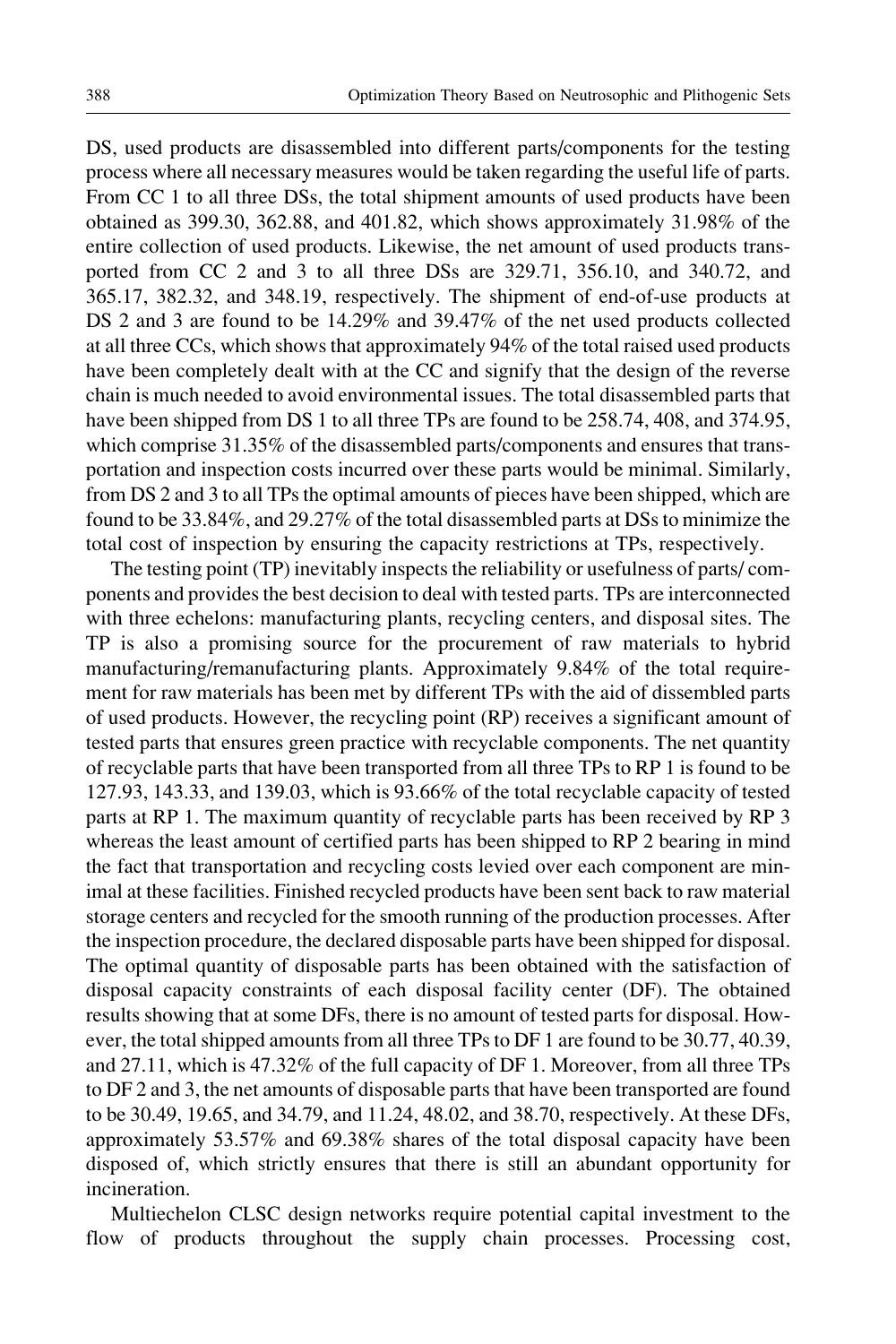transportation cost, and purchasing cost have been depicted as different objectives that inherently require capital. The obtained results of these three objectives show a remarkable contribution to the total capital investment. At each feasibility degree  $\beta$ and weight parameter  $\alpha$ , the average share of processing cost has been obtained as approximately 83.39%, the total ordinary dividends of the transportation cost is found to be approximately 14.78% and that of the average purchasing cost is approximately 1.83% of the total investment in the proposed CLSC network. The maximum shares have been exhausted by the processing charge with the fact that multiple different echelons have been associated with specific functional services to raw materials, new products, and used parts in the proposed CLSC network. Transportation costs hold a slightly smaller portion of the total investment, which shows the reduced to and fro movement of products among different echelons. Due to the interconnected systematic facility centers, the optimal shipment strategy turns into fewer transportation costs. The purchasing of raw materials in bulk from raw material storage centers and used products from customers has comparatively very low in the total capital investment. The expected whole delivery time and revenues from sales have also been included as conflicting potential objectives in the proposed CLSC model, which sufficiently reflects the effective exogenous solution results. The flow of new products in the forward chain and end-of-use products in reverse chain much depends on keen managerial insight and decision-making strategy. The potential performances of each echelon would be recognized in the context of allocation and required service to the different products and parts. The solution results have been presented only for  $\alpha = 0.5$ and  $\beta = 0.5$ , but more information could be extracted by obtaining the solution results at different values of  $\alpha$  and  $\beta$  regarding the optimum allocation of products and parts, respectively.

### 15.6.2 Sensitivity analyses

Sensitivity analyses have been performed for all the objective functions by tuning the feasibility degree ( $\beta$ ) and weight parameter ( $\alpha$ ) simultaneously. The feasibility degree  $(\beta)$  referred to the preference or acceptance level of decision makers. The higher value of  $(\beta)$  ensures the maximum satisfaction level of decision makers. The feasibility degree among parameters reflects the satisfaction level by offering different choices. Hence more substantial feasibility degree generally gives the worse solution of objectives. The weight parameter  $\alpha$ ) provides the weight to either the membership function of all the objectives or the score functions of the intuitionistic fuzzy preference relations among different objectives. Therefore, a higher value of  $(\alpha)$  signifies a higher weight to either the corresponding membership functions or the score function of linguistic preference relations. The priority structure has been designed as the convex combination between the membership function of the objectives and the score function of the linguistic preference relations. The weight parameter  $(\alpha)$  is directly assigned to the membership functions of each goal whereas  $(1 - \alpha)$  has been assigned to the score function of linguistic preference relations. The solution results of all the objective functions and preference relations are shown in [Fig. 15.4](#page-47-0).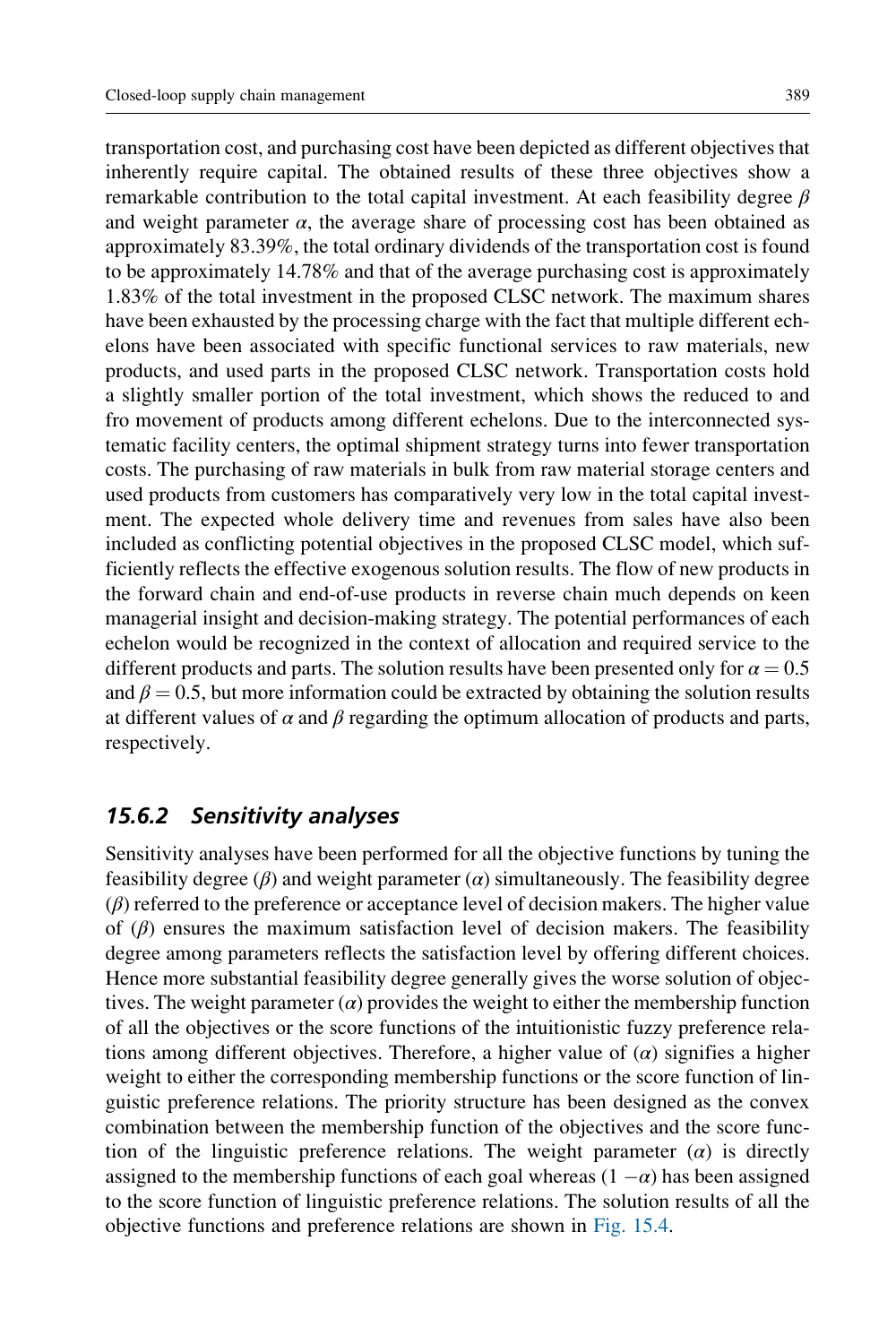<span id="page-47-0"></span>

Fig. 15.4 Graphical representation of obtained results. (A) First objective  $(Z_1)$ . (B) Second objective  $(Z_2)$ . (C) Third objective  $(Z_3)$ . (D) Fourth objective  $(Z_4)$ . (E) Fifth objective  $(Z_5)$ . (F) Membership degree. (G) Nonmembership degree. (H) Score function.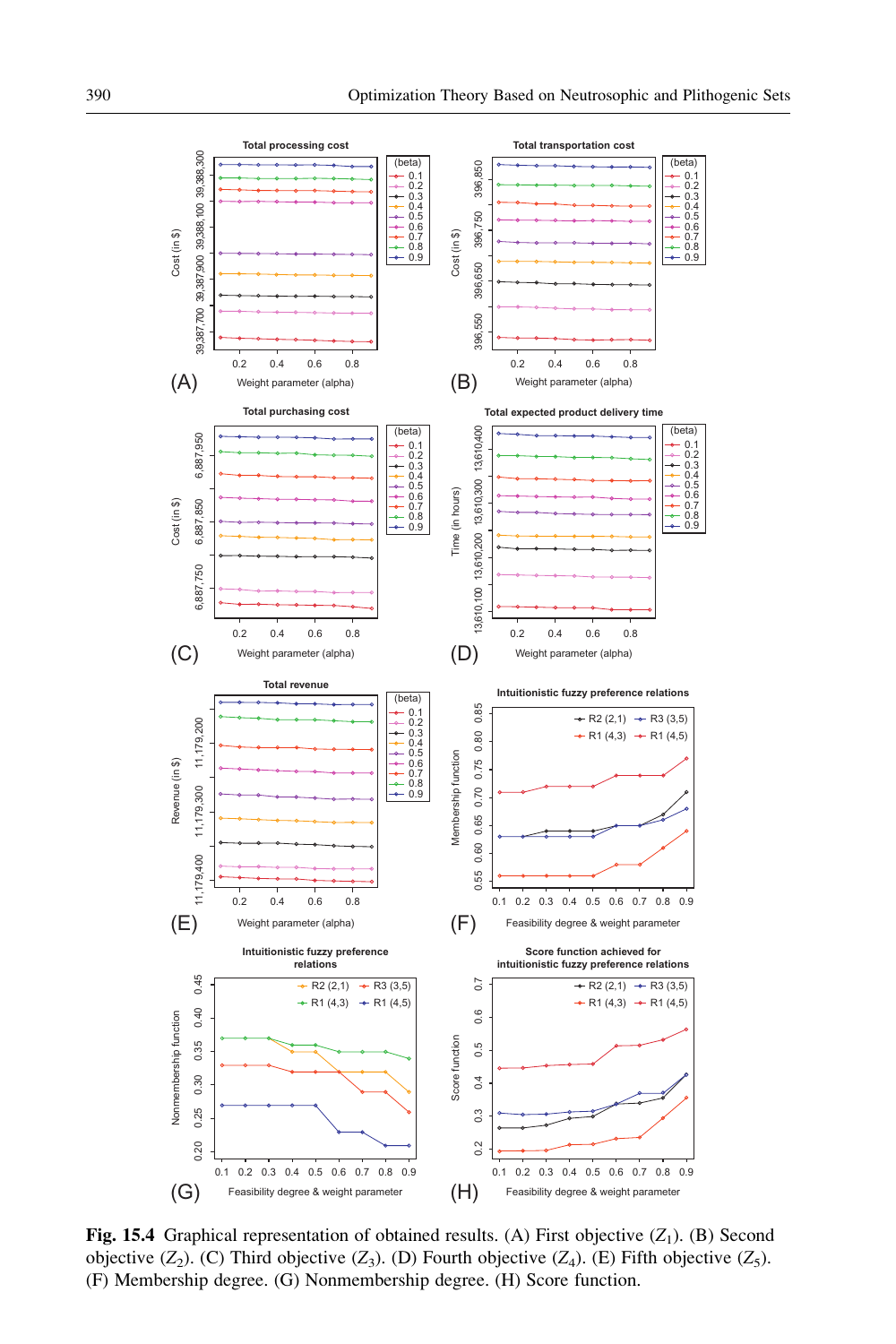#### 15.6.2.1 Sensitivity analyses of objective functions

The first objective  $(Z_1)$  is to minimize the total processing cost (TPC) supply chain. At  $\beta = 0.1$  and  $\alpha = 0.9$ , the minimum (best) value of (Z<sub>1</sub>) has been attained, which is \$39,387,662. As ( $\alpha$ ) decreases, the values of ( $Z_1$ ) either increase or remain the same for some  $(\alpha)$ . With an increase in the feasibility degree  $(\beta)$ , a significant increment in the objective function  $(Z_1)$  has been observed. The maximum (worst) value of objective (Z<sub>1</sub>) has been obtained as \$39,388,338 at  $\beta = 0.9$  and  $\alpha = 0.1$ . Hence it has been concluded that with the increase in feasibility degree  $(\beta)$  and the decrease in weight parameter  $(\alpha)$ , the value of objective  $(Z_1)$  reaches its worst values. The different solution results of  $(Z_1)$  ranging between \$39,387,662 and \$39,388,338 are summarized in [Table 15.6](#page-49-0), and [Fig. 15.4A](#page-47-0) shows the trending behavior of  $(Z_1)$  at different feasibility degree ( $\beta$ ) and weight parameters ( $\alpha$ ), respectively. Furthermore, the effects of feasibility degrees  $(\beta)$  are severe, as the marginal increment in the value of  $(Z_1)$  rapidly approaches the worst solutions, whereas the effect of the weight parameter  $(\alpha)$  on the objective  $(Z_1)$  is almost negligible. The TPC has been obtained that solely occurred over four echelons in the forwarding chain. Hence, the obtained results for TPC are due to the high processing cost at the raw material storage center, supplier point, and manufacturing plants. Inbound capacity restrictions at these echelons are also a key factor for increment in TPC. The maximum numbers of raw materials and new products require different processing costs, which turn into more capital investment in the material and product processing purposes.

The minimization of total transportation costs in the CLSC has been represented by the second objective (Z<sub>2</sub>). At  $\beta = 0.1$  and  $\alpha = 0.9$ , the minimum (best) value of transportation cost is \$396,534. As a feasibility degree  $(\beta)$  increases, there is a significant marginal increment in the objective  $(Z_2)$  that has been found. The values of  $(Z_2)$  either increase or remain stable for different values of  $(\alpha)$  with the decrease in the weight parameter ( $\alpha$ ). The maximum (worst) value of ( $Z_2$ ) has been attained as \$396,879 at  $\beta = 0.9$  and  $\alpha = 0.1$ , respectively. Thus it has emerged that with the increase in the feasibility degree ( $\beta$ ) and the decrease in the weight parameter ( $\alpha$ ), the value of the objective  $(Z_2)$  approaches its worst outcomes. The different solution results of  $(Z_2)$  have been generated, which lie between \$396,534 and \$396,879, and are pres-ented in [Table 15.7.](#page-50-0) The fluctuating behavior of  $(Z_2)$  has also been shown in [Fig.](#page-47-0) [15.4](#page-47-0)B at a different feasibility degree  $(\beta)$  and weight parameter  $(\alpha)$ . The utmost influencing capability of the feasibility degree  $(\beta)$  has been reflected by the significant increase in the objective  $(Z_2)$  and which lead  $(Z_2)$  toward its worst values. The weight parameter ( $\alpha$ ) has fewer effects on the objective ( $Z_2$ ) compared to the feasibility degree  $(\beta)$  among all the solution choices. Due to the low processing charges at each echelon in the reverse chain, the total TPC has been obtained much less compared to TPC in the forwarding chain. Each echelon in the reverse chain dealt with either end-of-use products or end-of-life products. To perform the different required services on such products would not necessarily result in higher costs, because of less complexity in dealing with used and returned products compared to the manufacturing of new parts and products.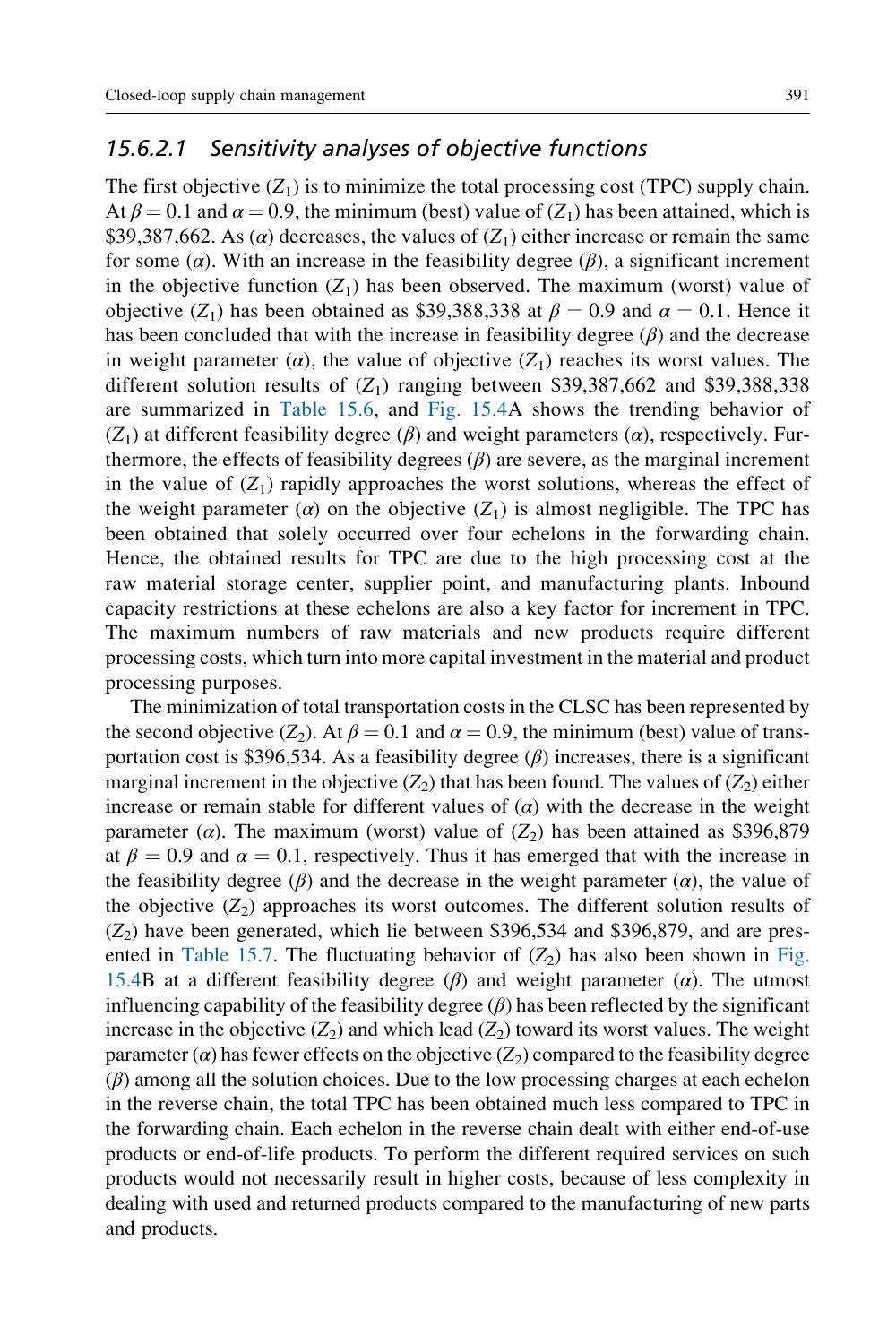|                                 |              | Weight parameter $(\alpha)$ |              |              |              |              |              |              |              |  |  |  |
|---------------------------------|--------------|-----------------------------|--------------|--------------|--------------|--------------|--------------|--------------|--------------|--|--|--|
| Feasibility<br>degree $(\beta)$ | 0.9          | 0.8                         | 0.7          | 0.6          | 0.5          | 0.4          | 0.3          | 0.2          | 0.1          |  |  |  |
| 0.1                             | 39, 387, 662 | 39, 387, 664                | 39,387,666   | 39, 387, 668 | 39, 387, 670 | 39, 387, 672 | 39, 387, 674 | 39, 387, 676 | 39, 387, 678 |  |  |  |
| 0.2                             | 39, 387, 768 | 39, 387, 769                | 39, 387, 771 | 39, 387, 773 | 39, 387, 774 | 39, 387, 774 | 39, 387, 776 | 39, 387, 778 | 39, 387, 779 |  |  |  |
| 0.3                             | 39, 387, 834 | 39.387.834                  | 39, 387, 835 | 39, 387, 836 | 39, 387, 836 | 39, 387, 836 | 39, 387, 838 | 39.387.838   | 39, 387, 839 |  |  |  |
| 0.4                             | 39,387,914   | 39.387.916                  | 39,387,916   | 39,387,916   | 39,387,918   | 39, 387, 918 | 39,387,921   | 39, 387, 921 | 39, 387, 922 |  |  |  |
| 0.5                             | 39,387,994   | 39.387.996                  | 39,387,996   | 39,387,996   | 39,387,997   | 39,387,997   | 39,387,998   | 39, 387, 998 | 39,387,999   |  |  |  |
| 0.6                             | 39.388.194   | 39.388.194                  | 39,388,194   | 39,388,196   | 39,388,196   | 39,388,197   | 39,388,197   | 39, 388, 197 | 39,388,198   |  |  |  |
| 0.7                             | 39,388,234   | 39,388,234                  | 39, 388, 236 | 39,388,238   | 39, 388, 239 | 39, 388, 241 | 39, 388, 241 | 39,388,243   | 39,388,244   |  |  |  |
| 0.8                             | 39, 388, 282 | 39,388,283                  | 39,388,285   | 39, 388, 285 | 39, 388, 285 | 39,388,286   | 39,388,286   | 39,388,288   | 39,388,288   |  |  |  |
| 0.9                             | 39.388.331   | 39,388,331                  | 39,388,334   | 39,388,336   | 39,388,336   | 39,388,336   | 39,388,337   | 39,388,338   | 39, 388, 338 |  |  |  |

<span id="page-49-0"></span>**Table 15.6** Total processing costs  $(Z_1)$  at different feasibility degrees  $(\beta)$  and weight parameters  $(\alpha)$ .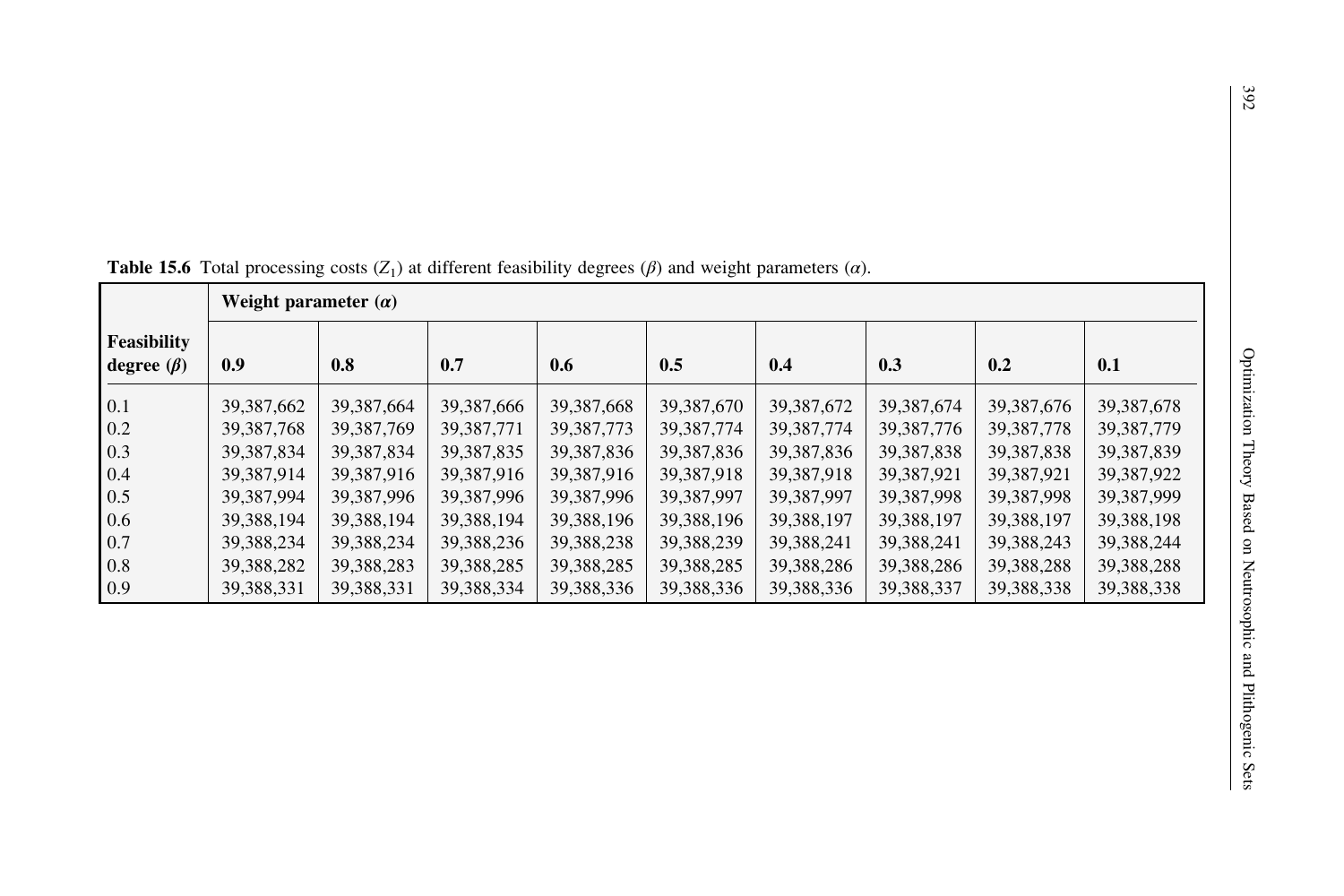|                                     |         | Weight parameter $(\alpha)$ |         |         |         |         |         |         |         |  |  |  |  |  |
|-------------------------------------|---------|-----------------------------|---------|---------|---------|---------|---------|---------|---------|--|--|--|--|--|
| <b>Feasibility degree</b> $(\beta)$ | 0.9     | 0.8                         | 0.7     | 0.6     | 0.5     | 0.4     | 0.3     | 0.2     | 0.1     |  |  |  |  |  |
| 0.1                                 | 396.534 | 396,535                     | 396,535 | 396.534 | 396,535 | 396.537 | 396,538 | 396,538 | 396,539 |  |  |  |  |  |
| 0.2                                 | 396.593 | 396.593                     | 396.593 | 396.595 | 396.595 | 396.596 | 396,598 | 396.599 | 396.599 |  |  |  |  |  |
| 0.3                                 | 396.642 | 396,642                     | 396,642 | 396,643 | 396,644 | 396,644 | 396,646 | 396,648 | 396,649 |  |  |  |  |  |
| 0.4                                 | 396.686 | 396,686                     | 396,687 | 396,687 | 396,687 | 396,688 | 396,688 | 396,689 | 396,689 |  |  |  |  |  |
| 0.5                                 | 396,723 | 396,724                     | 396,724 | 396,724 | 396,725 | 396,725 | 396,725 | 396,726 | 396,728 |  |  |  |  |  |
| 0.6                                 | 396,767 | 396,767                     | 396,768 | 396,768 | 396,768 | 396,769 | 396,769 | 396,769 | 396,770 |  |  |  |  |  |
| 0.7                                 | 396,798 | 396,798                     | 396,798 | 396,799 | 396,799 | 396,802 | 396,802 | 396,805 | 396,805 |  |  |  |  |  |
| 0.8                                 | 396,837 | 396,837                     | 396,838 | 396,838 | 396,838 | 396.839 | 396,839 | 396,839 | 396,840 |  |  |  |  |  |
| 0.9                                 | 396,873 | 396,874                     | 396,874 | 396,874 | 396,875 | 396,876 | 396,876 | 396,877 | 396,879 |  |  |  |  |  |

<span id="page-50-0"></span>**Table 15.7** Total transportation costs ( $Z_2$ ) at different feasibility degrees ( $\beta$ ) and weight parameters ( $\alpha$ ).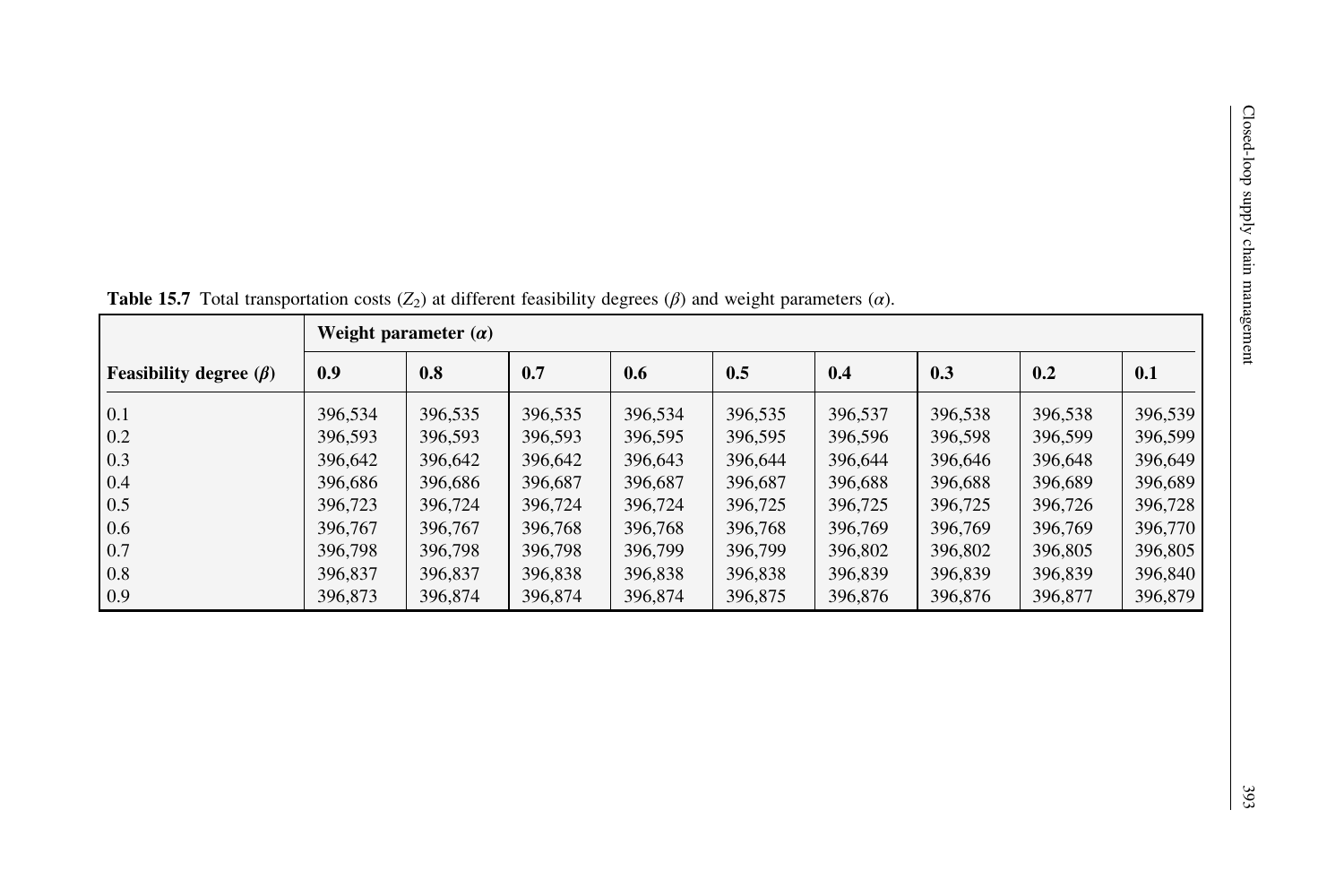The minimization of the total purchasing cost has been represented by the third objective  $(Z_3)$ . The minimum (best) value of the objective  $(Z_3)$  has been obtained as \$6,887,719 at  $\beta = 0.1$  and  $\alpha = 0.9$ . At  $\beta = 0.9$  and  $\alpha = 0.1$ , the maximum (worst) value of the total purchasing cost has been obtained, which is \$6,887,980. As  $(\alpha)$ decreases, the values of  $(Z_3)$  either increase or remain inert for some  $(\alpha)$ . With an increase in the feasibility degree  $(\beta)$ , the significant increment in the objective function  $(Z_3)$  has been noticed. Thus it has emerged that with the increase in the feasibility degree ( $\beta$ ) and the decrease in the weight parameter ( $\alpha$ ), the value of the objective  $(Z_3)$  approaches its worst outcomes. The different solution results of  $(Z_3)$  have been generated, which lie between \$6,887,719 and \$6,887,980 and are represented in [Table 15.8](#page-52-0). The declining performance of  $(Z_3)$  has also been shown in [Fig. 15.4C](#page-47-0) at different feasibility degrees  $(\beta)$  and weight parameters  $(\alpha)$ . Furthermore, the effect of the feasibility degree  $(\beta)$  is more influential, as the significant increase in the value of  $(Z_3)$  rapidly approaches the worst solutions whereas the effect of the weight parameter  $(\alpha)$  on the objective  $(Z_3)$  is almost negligible.

The fourth objective  $(Z_4)$  is the minimization of total product delivery time to different customers/market zones. At  $\beta = 0.1$  and  $\alpha = 0.9$ , the minimum (best) value of the total products delivery time is 13,610,103 hours. As the feasibility degree  $(\beta)$ increases, a significant marginal increment in the objective  $(Z_4)$  is observed. The values of  $(Z_4)$  either increase or remain inactive for different values of  $(\alpha)$  with the decrease in the weight parameter ( $\alpha$ ). The maximum (worst) value of ( $Z_4$ ) has been attained as 13,610,429 hours at  $\beta = 0.9$  and  $\alpha = 0.1$ , respectively. Thus it has been concluded that with the increase in the feasibility degree  $(\beta)$  and the decrease in the relative weight parameter  $(\alpha)$ , the value of the objective  $(Z_4)$ approaches its worst results. The various solution outcomes of  $(Z_4)$  have been generated, which lie between 13,610,103 and 13,610,429 hours, and are presented in [Table 15.9.](#page-53-0) The trending feature of  $(Z_4)$  is also shown in [Fig. 15.4](#page-47-0)D at different feasibility degrees ( $\beta$ ) and weight parameters ( $\alpha$ ). The powerful performance of the feasibility degree  $(\beta)$  has been observed by the significant increase in the objective ( $Z_4$ ) and which leads ( $Z_4$ ) toward its worst values. The weight parameter ( $\alpha$ ) has fewer effects on the objective  $(Z_4)$  compared to the feasibility degree ( $\beta$ ) among all the solution sets.

The maximization of revenues earned from the selling of new products has been represented by the fifth objective  $(Z_5)$ . The maximum (best) value of the objective (Z<sub>5</sub>) has been obtained as \$11,179,402 at  $\beta = 0.1$  and  $\alpha = 0.9$ . At  $\beta = 0.9$  and  $\alpha = 0.9$ . 0.1, the minimum (worst) value of revenues has been obtained, which is \$11,179,140. As ( $\alpha$ ) decreases, the values of ( $Z_5$ ) either decrease or remain stable for some  $(\alpha)$ . With an increase in the feasibility degree  $(\beta)$ , the significant decrease in the objective function  $(Z_5)$  has been found. Thus it has been elicited that with the increase in the feasibility degree  $(\beta)$  and the decrease in the weight parameter ( $\alpha$ ), the value of the objective ( $Z_5$ ) approaches its worst outcomes. The different solution results of  $(Z_5)$  ranging between \$6,887,719 and \$6,887,980, and are summarized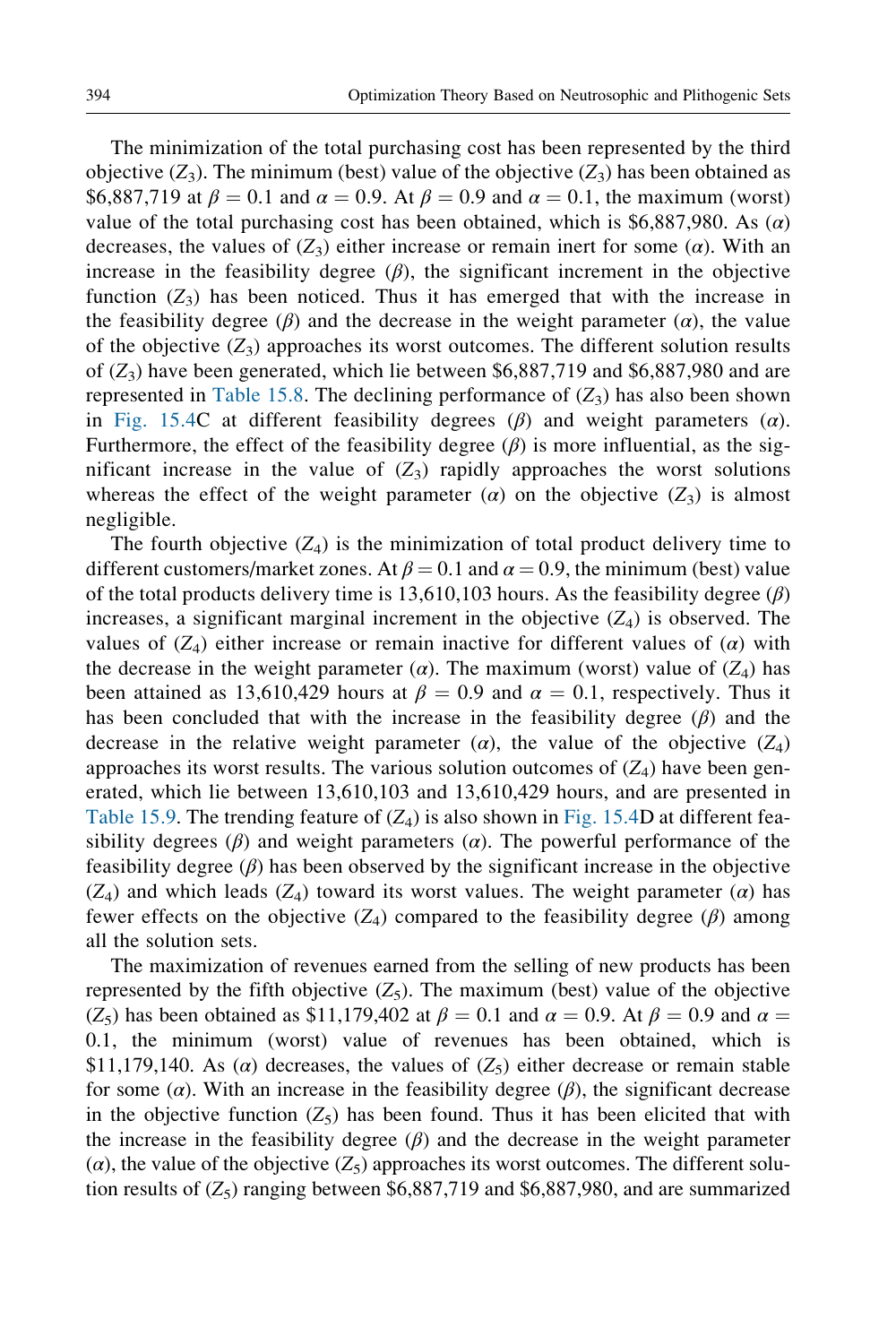|                                 |           | Weight parameter $(\alpha)$ |           |           |           |           |           |           |           |  |  |  |  |  |
|---------------------------------|-----------|-----------------------------|-----------|-----------|-----------|-----------|-----------|-----------|-----------|--|--|--|--|--|
| Feasibility<br>degree $(\beta)$ | 0.9       | 0.8                         | 0.7       | 0.6       | 0.5       | 0.4       | 0.3       | 0.2       | 0.1       |  |  |  |  |  |
| 0.1                             | 6,887,719 | 6,887,721                   | 6,887,723 | 6,887,723 | 6,887,724 | 6,887,724 | 6,887,725 | 6,887,725 | 6,887,727 |  |  |  |  |  |
| 0.2                             | 6,887,743 | 6,887,743                   | 6.887.743 | 6,887,744 | 6,887,744 | 6,887,745 | 6,887,745 | 6,887,747 | 6,887,748 |  |  |  |  |  |
| 0.3                             | 6,887,795 | 6,887,796                   | 6,887,797 | 6,887,797 | 6,887,797 | 6,887,798 | 6,887,798 | 6,887,799 | 6,887,799 |  |  |  |  |  |
| 0.4                             | 6,887,823 | 6,887,823                   | 6,887,823 | 6,887,825 | 6,887,826 | 6,887,827 | 6,887,827 | 6,887,828 | 6,887,829 |  |  |  |  |  |
| 0.5                             | 6,887,847 | 6,887,847                   | 6,887,848 | 6,887,848 | 6,887,848 | 6,887,848 | 6,887,849 | 6,887,849 | 6,887,851 |  |  |  |  |  |
| 0.6                             | 6,887,881 | 6,887,881                   | 6.887.883 | 6,887,883 | 6,887,884 | 6,887,884 | 6,887,885 | 6.887.886 | 6,887,887 |  |  |  |  |  |
| 0.7                             | 6,887,916 | 6,887,917                   | 6,887,917 | 6,887,918 | 6,887,918 | 6,887,919 | 6,887,921 | 6,887,921 | 6,887,923 |  |  |  |  |  |
| 0.8                             | 6,887,949 | 6,887,951                   | 6,887,951 | 6,887,952 | 6,887,954 | 6,887,954 | 6,887,955 | 6,887,955 | 6,887,956 |  |  |  |  |  |
| 0.9                             | 6,887,976 | 6,887,976                   | 6,887,976 | 6,887,977 | 6,887,978 | 6,887,978 | 6,887,978 | 6,887,979 | 6,887,980 |  |  |  |  |  |

<span id="page-52-0"></span>**Table 15.8** Total purchasing costs ( $Z_3$ ) at different feasibility degrees ( $\beta$ ) and weight parameters ( $\alpha$ ).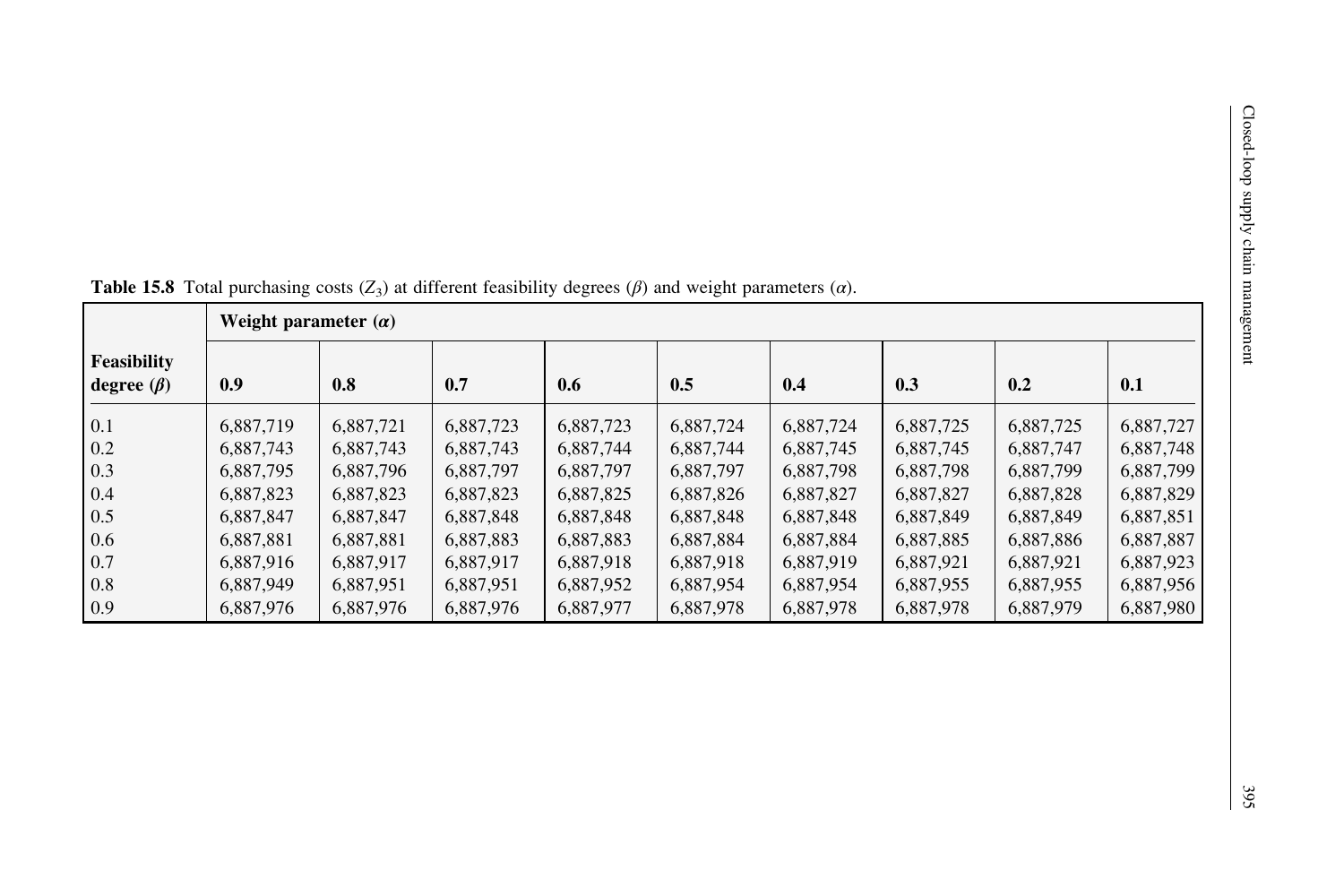|                                     |            | Weight parameter $(\alpha)$ |            |            |            |            |            |            |            |  |  |  |
|-------------------------------------|------------|-----------------------------|------------|------------|------------|------------|------------|------------|------------|--|--|--|
| <b>Feasibility degree</b> $(\beta)$ | 0.9        | 0.8                         | 0.7        | 0.6        | 0.5        | 0.4        | 0.3        | 0.2        | 0.1        |  |  |  |
| 0.1                                 | 13,610,103 | 13,610,103                  | 13,610,103 | 13,610,106 | 13,610,106 | 13,610,106 | 13,610,107 | 13,610,108 | 13,610,108 |  |  |  |
| 0.2                                 | 13,610,162 | 13.610.163                  | 13,610,163 | 13,610,163 | 13,610,165 | 13,610,166 | 13,610,166 | 13,610,167 | 13,610,168 |  |  |  |
| 0.3                                 | 13,610,213 | 13,610,213                  | 13,610,213 | 13,610,215 | 13,610,215 | 13,610,216 | 13,610,216 | 13,610,216 | 13,610,218 |  |  |  |
| 0.4                                 | 13,610,237 | 13,610,237                  | 13,610,238 | 13,610,238 | 13,610,238 | 13,610,239 | 13,610,239 | 13,610,239 | 13,610,241 |  |  |  |
| 0.5                                 | 13,610,279 | 13,610,279                  | 13,610,279 | 13,610,279 | 13,610,280 | 13,610,281 | 13,610,283 | 13,610,283 | 13,610,285 |  |  |  |
| 0.6                                 | 13,610,308 | 13,610,308                  | 13,610,309 | 13,610,311 | 13,610,311 | 13,610,311 | 13,610,312 | 13,610,313 | 13,610,314 |  |  |  |
| 0.7                                 | 13,610,342 | 13,610,342                  | 13,610,342 | 13,610,342 | 13,610,345 | 13,610,345 | 13,610,346 | 13,610,346 | 13,610,348 |  |  |  |
| 0.8                                 | 13,610,381 | 13,610,383                  | 13,610,385 | 13,610,385 | 13,610,385 | 13,610,386 | 13,610,386 | 13,610,388 | 13,610,388 |  |  |  |
| 0.9                                 | 13,610,422 | 13,610,422                  | 13,610,423 | 13,610,424 | 13,610,424 | 13,610,425 | 13,610,425 | 13,610,428 | 13,610,429 |  |  |  |

<span id="page-53-0"></span>**Table 15.9** Total expected product delivery times ( $Z_4$ ) at different feasibility degrees ( $\beta$ ) and weight parameters ( $\alpha$ ).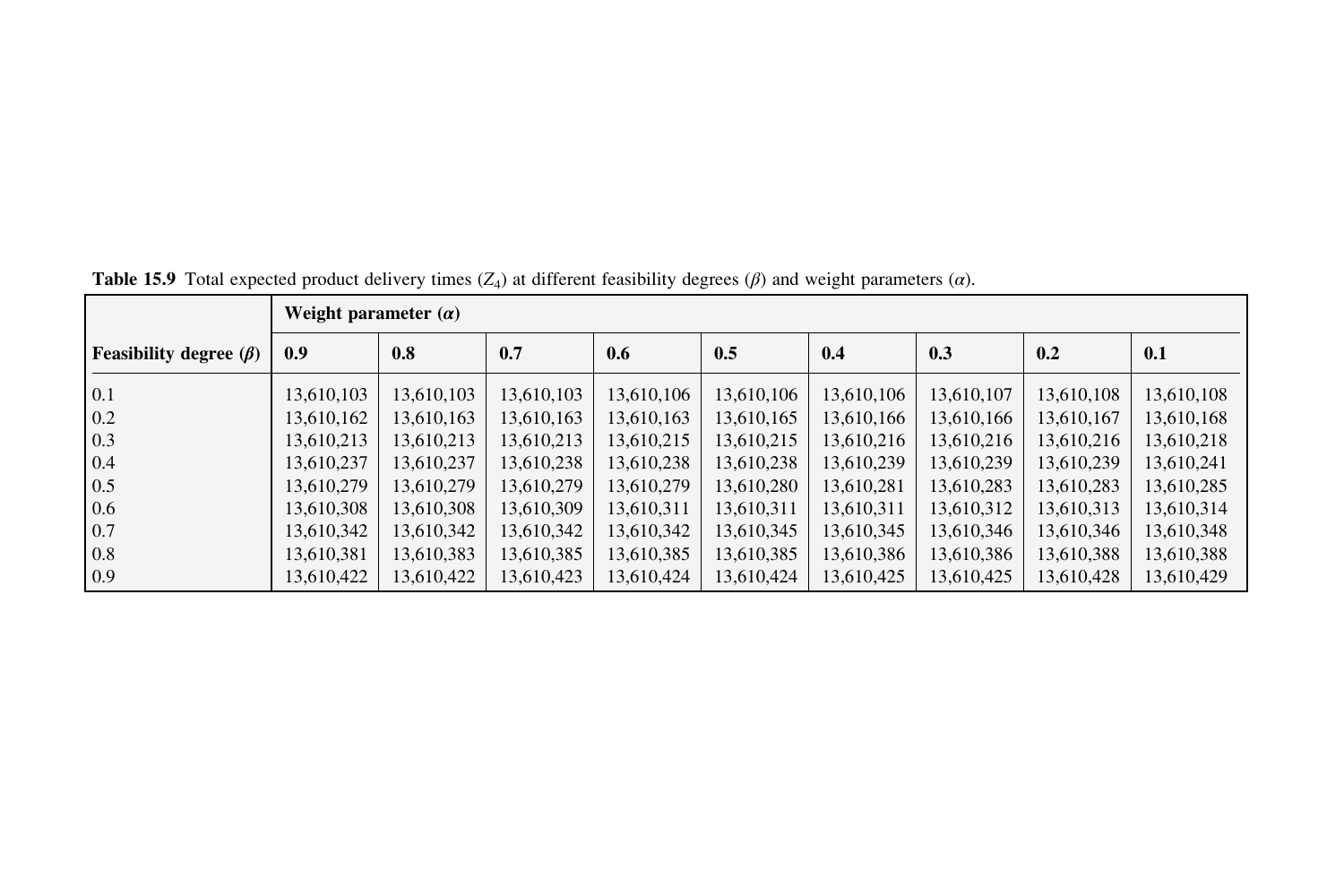|                                 | Weight parameter $(\alpha)$ |              |            |            |            |            |              |            |              |  |  |  |
|---------------------------------|-----------------------------|--------------|------------|------------|------------|------------|--------------|------------|--------------|--|--|--|
| Feasibility<br>degree $(\beta)$ | 0.9                         | 0.8          | 0.7        | 0.6        | 0.5        | 0.4        | 0.3          | 0.2        | 0.1          |  |  |  |
| 0.1                             | 11,179,402                  | 11,179,402   | 11,179,401 | 11,179,400 | 11,179,398 | 11,179,398 | 11,179,397   | 11,179,396 | 11,179,395   |  |  |  |
| 0.2                             | 11,179,383                  | 11,179,383   | 11,179,383 | 11,179,383 | 11,179,381 | 11,179,381 | 11,179,380   | 11,179,380 | 11,179,379   |  |  |  |
| 0.3                             | 11,179,351                  | 11,179,351   | 11,179,349 | 11,179,348 | 11,179,347 | 11,179,346 | 11,179,346   | 11,179,346 | 11,179,345   |  |  |  |
| 0.4                             | 11,179,316                  | 11,179,316   | 11,179,316 | 11,179,314 | 11,179,313 | 11,179,313 | 11,179,311   | 11,179,310 | 11,179,309   |  |  |  |
| 0.5                             | 11,179,281                  | 11,179,281   | 11,179,281 | 11,179,280 | 11,179,278 | 11,179,278 | 11, 179, 275 | 11,179,275 | 11, 179, 274 |  |  |  |
| 0.6                             | 11,179,243                  | 11, 179, 243 | 11,179,243 | 11,179,241 | 11,179,241 | 11,179,240 | 11,179,239   | 11,179,237 | 11,179,236   |  |  |  |
| 0.7                             | 11,179,209                  | 11,179,209   | 11,179,209 | 11,179,208 | 11,179,206 | 11,179,206 | 11,179,206   | 11,179,205 | 11,179,203   |  |  |  |
| 0.8                             | 11,179,168                  | 11,179,168   | 11,179,167 | 11,179,165 | 11,179,165 | 11,179,165 | 11,179,163   | 11,179,162 | 11,179,161   |  |  |  |
| 0.9                             | 11, 179, 143                | 11,179,143   | 11,179,143 | 11,179,142 | 11,179,142 | 11,179,141 | 11.179.140   | 11,179,140 | 11,179,140   |  |  |  |

<span id="page-54-0"></span>**Table 15.10** Total revenues ( $Z_5$ ) at different feasibility degrees ( $\beta$ ) and weight parameters ( $\alpha$ ).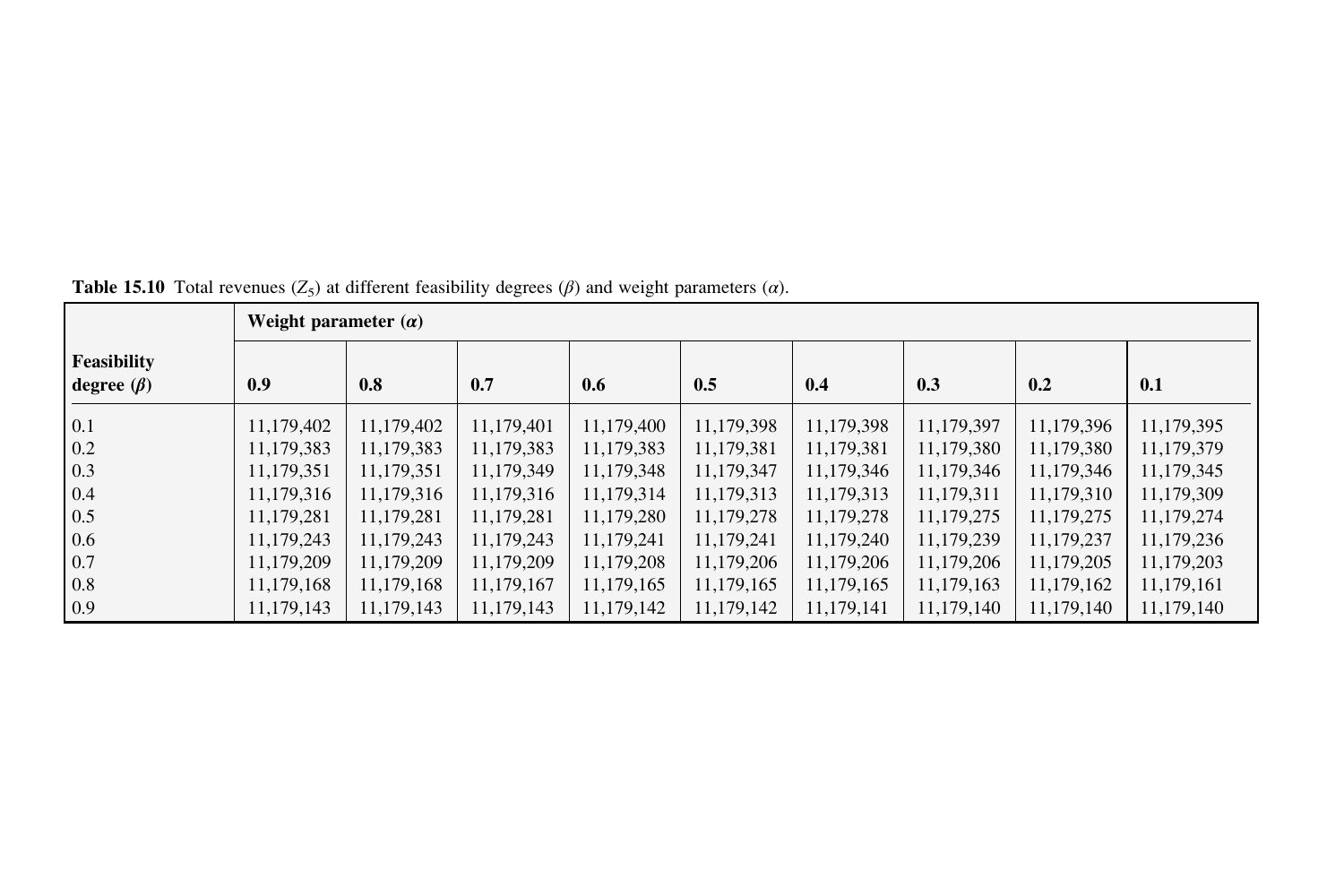in [Table 15.10](#page-54-0), and [Fig. 15.4](#page-47-0)E shows the inclining behavior of  $(Z_5)$  at different feasibility degrees ( $\beta$ ) and weight parameters ( $\alpha$ ), respectively. Furthermore, the effect of the feasibility degree  $(\beta)$  is more influential, as the significant increase in the value of  $(Z_5)$  rapidly approaches the worst solutions whereas the weight parameter  $(\alpha)$  affects the objective  $(Z_5)$  almost trivially.

## 15.6.2.2 Sensitivity analyses of intuitionistic fuzzy linguistic preference relations

Imprecise importance relations have been represented by an intuitionistic fuzzy preference hierarchy for three different linguistic terms. The membership functions for importance relations  $\tilde{R}_2(2,1)$ ,  $\tilde{R}_1(4,3)$ ,  $\tilde{R}_3(3,5)$ , and  $\tilde{R}_1(4,5)$  have been obtained and shown in [Table 15.11](#page-56-0) and [Fig. 15.4F](#page-47-0). With the increase in the feasibility degree ( $\beta$ ) and the weight parameter ( $\alpha$ ), the preference membership function for  $\widetilde{R}_2(2,1)$  also increases and reaches its maximum, that is, 0.71 at  $\beta = 0.9$ and  $\alpha = 0.9$ . Similarly, the preference membership functions for  $\widetilde{R}_1(4,3), \widetilde{R}_3(3,5)$ , and  $\widetilde{R}_1(4,5)$  also reveal increasing behavior with the increase in the feasibility degree ( $\beta$ ) and the weight parameter ( $\alpha$ ), and reaches their maximum attainment, that is, 0.64, 0.68, and 0.77 at  $\beta = 0.9$  and  $\alpha = 0.9$ , respectively. Moreover, the nonmembership functions for different linguistic preferences are summarized in [Table 15.11](#page-56-0) and are shown in [Fig. 15.4G](#page-47-0). The motive is to minimize the nonmembership functions of each linguistic preference relation. Hence the minimum attainment degrees of nonmembership functions for  $\widetilde{R}_2(2,1), \widetilde{R}_1(4,3), \widetilde{R}_3(3,5)$ , and  $\widetilde{R}_1(4,5)$  have been obtained as 0.29, 0.34, 0.26, and 0.21 at  $\beta = 0.9$  and  $\alpha = 0.9$ , respectively. The overall satisfaction degree of linguistic preference relations has been represented by the score function. The maximization of the score function ensures the maximum satisfaction degree for the intended preferences among different objectives and is shown in [Fig. 15.4H](#page-47-0). In [Table 15.11,](#page-56-0) with the increase in value of  $\beta$  and  $\alpha$ , the score function shows the enhancing trend. At  $\beta = 0.9$  and  $\alpha$  $= 0.9$ , it approaches the maximum satisfactory degree, that is, 0.4256, 0.3557, 0.4253, and 0.5637 for  $\tilde{R}_2(2,1), \tilde{R}_1(4,3), \tilde{R}_3(3,5)$ , and  $\tilde{R}_1(4,5)$ , respectively. By tuning the parameters  $\beta$  and  $\alpha$ , various sets of score functions for satisfaction level could be obtained effectively. Hence, intuitionistic fuzzy linguistic preference relations would be a good representative of priority structure among objectives according to the interest of decision maker(s). They would also be an effective and promising tool for assigning the preference when large numbers of objectives and goals have been dealt with simultaneously. The assignment of crisp weight (such as  $w_o = 0.1, 0.2, ..., 1 \sum_{o}^O w_o = 1$ ) to significant number objectives might be time consuming and would involve more complexity to search tives might be time-consuming and would involve more complexity to search for the best combination of crisp weight among different objectives or goals. Hence it would be tricky to assign the linguistic preferences among different objectives, which reduced the time and exempted from the best combination of crisp weight.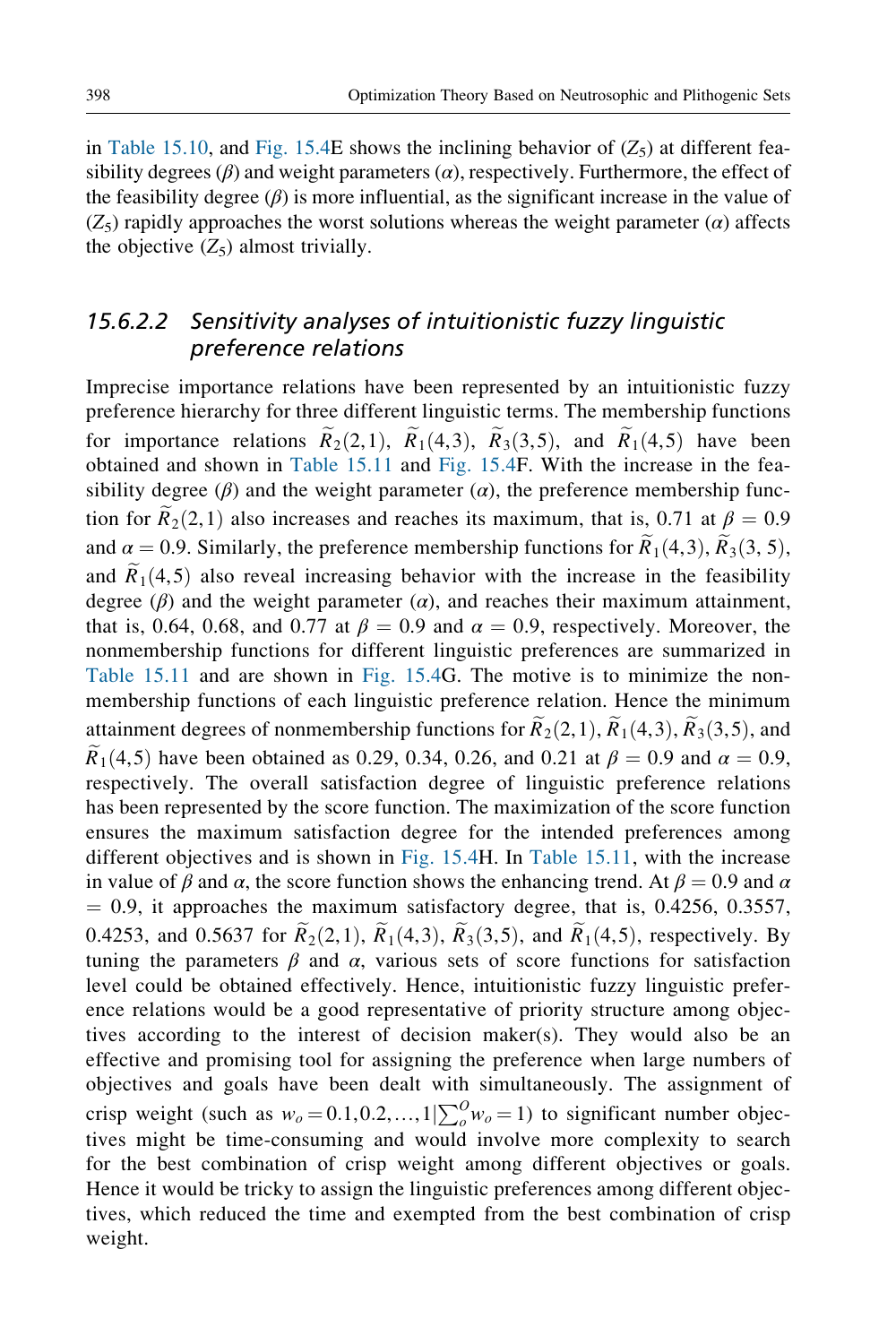|                       |                     |                             | Intuitionistic fuzzy preference relations |                        |                        |                        |                                |                        |                        |                           |                                                                          |                           |                           |  |
|-----------------------|---------------------|-----------------------------|-------------------------------------------|------------------------|------------------------|------------------------|--------------------------------|------------------------|------------------------|---------------------------|--------------------------------------------------------------------------|---------------------------|---------------------------|--|
| Feasibility<br>degree | Weight<br>parameter | <b>Membership functions</b> |                                           |                        |                        |                        | <b>Nonmembership functions</b> |                        |                        |                           | Score function achieved for<br>intuitionistic fuzzy preference relations |                           |                           |  |
| $(\beta)$             | $(1-\alpha)$        | $\mu$ ~<br>$R_2(2, 1)$      | $\mu_{\widetilde{R}_1(4, 3)}^{\sim}$      | $\mu$ ~<br>$R_3(3, 5)$ | $\mu$ ~<br>$R_1(4, 5)$ | $\nu$ ~<br>$R_2(2, 1)$ | $\nu$<br>$R_1(4, 3)$           | $\nu$ ~<br>$R_3(3, 5)$ | $\nu$ ~<br>$R_1(4, 5)$ | $S_{\sim}$<br>$R_2(2, 1)$ | $S_{\sim}$<br>$R_1(4, 3)$                                                | $S_{\sim}$<br>$R_3(3, 5)$ | $S_{\sim}$<br>$R_1(4, 5)$ |  |
| 0.1                   | 0.1                 | 0.63                        | 0.56                                      | 0.63                   | 0.71                   | 0.37                   | 0.37                           | 0.33                   | 0.27                   | 0.2634                    | 0.1924                                                                   | 0.3091                    | 0.4453                    |  |
| 0.2                   | 0.2                 | 0.63                        | 0.56                                      | 0.63                   | 0.71                   | 0.37                   | 0.37                           | 0.33                   | 0.27                   | 0.2637                    | 0.1938                                                                   | 0.3037                    | 0.4467                    |  |
| 0.3                   | 0.3                 | 0.64                        | 0.56                                      | 0.63                   | 0.72                   | 0.37                   | 0.37                           | 0.33                   | 0.27                   | 0.2721                    | 0.1957                                                                   | 0.3052                    | 0.4531                    |  |
| 0.4                   | 0.4                 | 0.64                        | 0.56                                      | 0.63                   | 0.72                   | 0.35                   | 0.36                           | 0.32                   | 0.27                   | 0.2932                    | 0.2122                                                                   | 0.3127                    | 0.4567                    |  |
| 0.5                   | 0.5                 | 0.64                        | 0.56                                      | 0.63                   | 0.72                   | 0.35                   | 0.36                           | 0.32                   | 0.27                   | 0.2981                    | 0.2143                                                                   | 0.3149                    | 0.4579                    |  |
| 0.6                   | 0.6                 | 0.65                        | 0.58                                      | 0.65                   | 0.74                   | 0.32                   | 0.35                           | 0.32                   | 0.23                   | 0.3381                    | 0.2311                                                                   | 0.3351                    | 0.5133                    |  |
| 0.7                   | 0.7                 | 0.65                        | 0.58                                      | 0.65                   | 0.74                   | 0.32                   | 0.35                           | 0.29                   | 0.23                   | 0.3393                    | 0.2341                                                                   | 0.3691                    | 0.5148                    |  |
| 0.8                   | 0.8                 | 0.67                        | 0.61                                      | 0.66                   | 0.74                   | 0.32                   | 0.35                           | 0.29                   | 0.21                   | 0.3547                    | 0.2934                                                                   | 0.3712                    | 0.5321                    |  |
| 0.9                   | 0.9                 | 0.71                        | 0.64                                      | 0.68                   | 0.77                   | 0.29                   | 0.34                           | 0.26                   | 0.21                   | 0.4256                    | 0.3557                                                                   | 0.4253                    | 0.5637                    |  |

<span id="page-56-0"></span>Table 15.11 Achievement degree of intuitionistic fuzzy linguistic preference relations at different feasibility degrees  $(\beta)$  and weight parameters  $(\alpha)$ .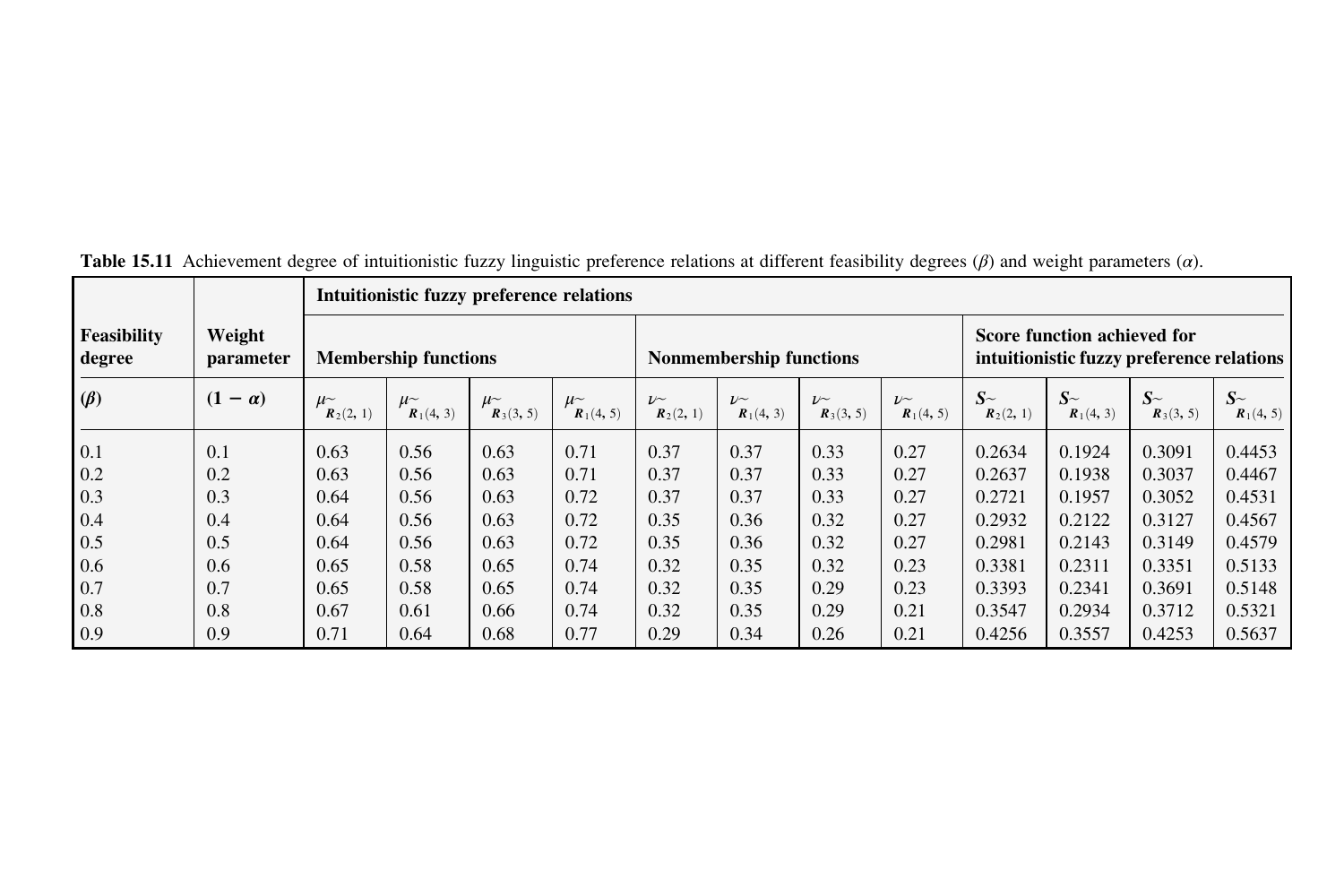# <span id="page-57-0"></span>15.7 Conclusions

In this study, an effective modeling and optimization framework for the CLSC design has been formulated as a mixed-integer neutrosophic fuzzy programming problem under uncertainty. The proposed CLSC designed model comprises multiproduct, multiechelon, and multiobjective scenarios for the optimum allocation of new and end-of-use products. In the forward chain, five functional echelons have been designed, whereas the reverse chain consists of six potential echelons to deal with end-of-use and end-of-life products. The testing center has been depicted in the CLSC model, which ensures the promising useful life of the product. Multiple-conflicting objectives with a well-defined set of constraints reveal typical complexity under a fuzzy environment. To deal with fuzzy parameters and constraints, a fuzzy robust ranking function technique depending on a feasibility degree has been suggested. Fuzzy inequality constraints have been converted into their crisp forms by using the ranking function, whereas fuzzy equality constraints have been transformed into two equivalent auxiliary crisp inequalities. Then the obtained fresh model has been solved by using a modified NFPA which consists of independent indeterminacy thoughts in decision-making processes. A novel linguistic importance scheme named intuitionistic fuzzy preference relations among different objectives has been investigated. With the aid of the linear preference membership and nonmembership function, the marginal achievement of each linguistic preference has been attained. The overall satisfaction level has been represented by the convex combination of membership functions of each objective and score function of intuitionistic fuzzy preference relations. By tuning the feasibility degree and weight parameter, a different set of optimal solution results has been generated. A sensitivity analysis of the obtained results has been performed. Therefore, the presented CLSC modeling study under uncertainty may be helpful for practitioners and decision makers who are actively dedicated in the decision-making process of procurement, production, distribution, transportation, and management of end-of-use and end-of-life products in the CLSC network.

The propounded CLSC study has some limitations that can be addressed in future research. The CLSC network has been designed for a single period, but modeling with multiple periods is much needed in real-life scenarios. Incorporation of the triple bottom lines concept, which means sustainable development of the CLSC model comprising economic policies, environmental issues, and social concerns, would be a remarkable extension of the proposed model. Uncertainty among parameters due to randomness or other uncertain forms would be a significant enhancement of the discussed CLSC model. Various metaheuristic approaches may be applied to solve the proposed model as a future research scope.

# Acknowledgments

All authors are very thankful to the potential reviewers and editors for improving the readability and clarity of the manuscript. The first author is grateful to Mr. Abdul Nasir Khan and Ms. Shazia Farhin for providing in-depth suggestions and continuous support.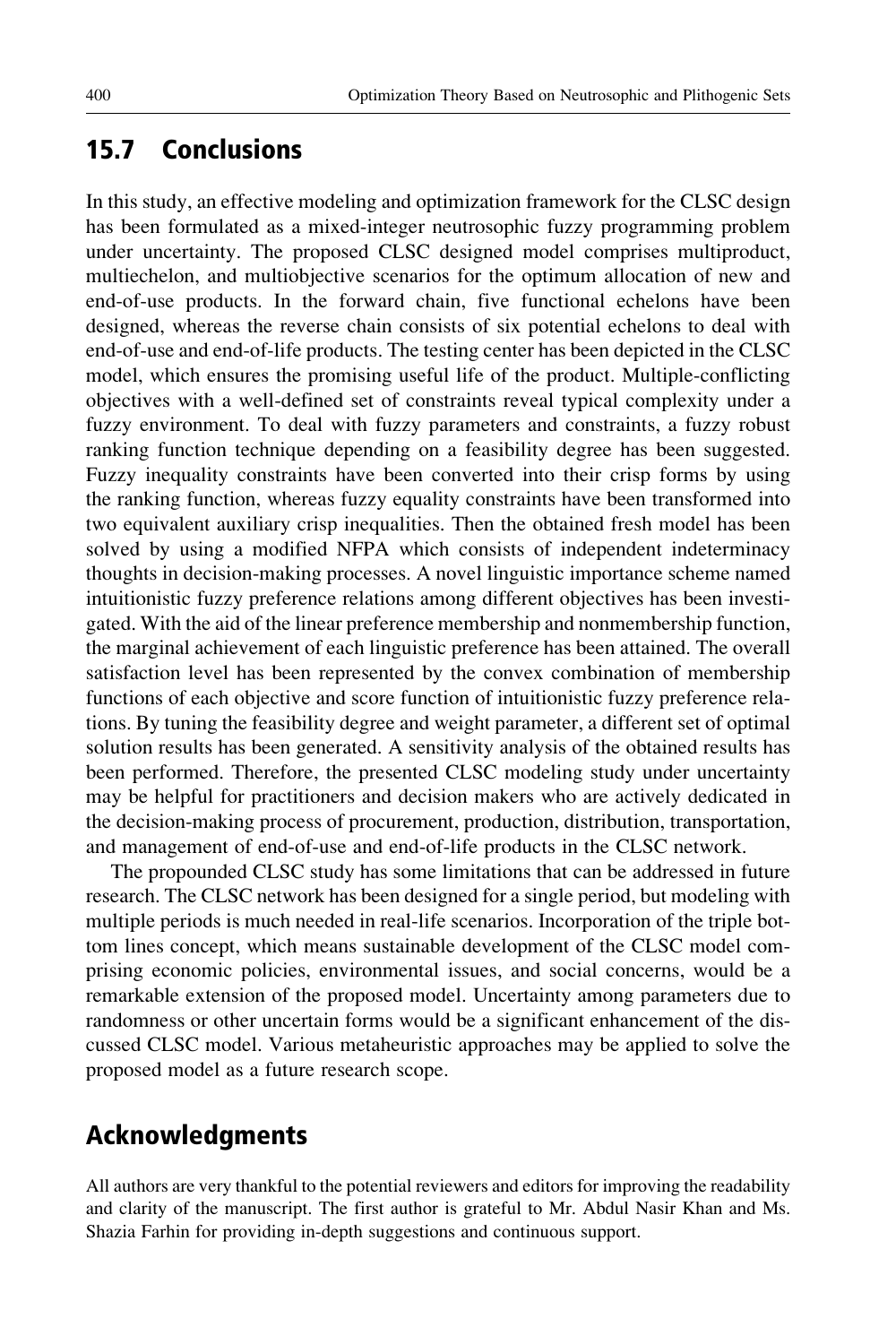## <span id="page-58-0"></span>References

- [1] [K. Govindan, M. Fattahi, E. Keyvanshokooh, Supply chain network design under uncer](http://refhub.elsevier.com/B978-0-12-819670-0.00015-9/rf0010)[tainty: a comprehensive review and future research directions, Eur. J. Oper. Res. 263 \(1\)](http://refhub.elsevier.com/B978-0-12-819670-0.00015-9/rf0010) [\(2017\) 108](http://refhub.elsevier.com/B978-0-12-819670-0.00015-9/rf0010)–141.
- [2] [K. Govindan, M. Bouzon, From a literature review to a multi-perspective framework for](http://refhub.elsevier.com/B978-0-12-819670-0.00015-9/rf0015) [reverse logistics barriers and drivers, J. Clean. Prod. 187 \(2018\) 318](http://refhub.elsevier.com/B978-0-12-819670-0.00015-9/rf0015)–337.
- [3] [A. Gupta, G.W. Evans, A goal programming model for the operation of closed-loop supply](http://refhub.elsevier.com/B978-0-12-819670-0.00015-9/rf0020) [chains, Eng. Optim. 41 \(8\) \(2009\) 713](http://refhub.elsevier.com/B978-0-12-819670-0.00015-9/rf0020)–735.
- [4] [M.S. Pishvaee, M. Rabbani, S.A. Torabi, A robust optimization approach to closed-loop](http://refhub.elsevier.com/B978-0-12-819670-0.00015-9/rf0025) [supply chain network design under uncertainty, Appl. Math. Model. 35 \(2\) \(2011\)](http://refhub.elsevier.com/B978-0-12-819670-0.00015-9/rf0025) 637–[649.](http://refhub.elsevier.com/B978-0-12-819670-0.00015-9/rf0025)
- [5] [E.](http://refhub.elsevier.com/B978-0-12-819670-0.00015-9/rf0030) O[zceylan, T. Paksoy, Fuzzy multi-objective linear programming approach for optimi](http://refhub.elsevier.com/B978-0-12-819670-0.00015-9/rf0030) [sing a closed-loop supply chain network, Int. J. Prod. Res. 51 \(8\) \(2013\) 2443](http://refhub.elsevier.com/B978-0-12-819670-0.00015-9/rf0030)–2461.
- [6] [V.](http://refhub.elsevier.com/B978-0-12-819670-0.00015-9/rf0035) Ozkir, H. Başlı[gil, Multi-objective optimization of closed-loop supply chains in uncer](http://refhub.elsevier.com/B978-0-12-819670-0.00015-9/rf0035)[tain environment, J. Clean. Prod. 41 \(2013\) 114](http://refhub.elsevier.com/B978-0-12-819670-0.00015-9/rf0035)–125.
- [7] [S. Yin, T. Nishi, A solution procedure for mixed-integer nonlinear programming formu](http://refhub.elsevier.com/B978-0-12-819670-0.00015-9/rf0040)[lation of supply chain planning with quantity discounts under demand uncertainty, Int. J.](http://refhub.elsevier.com/B978-0-12-819670-0.00015-9/rf0040) [Syst. Sci. 45 \(11\) \(2014\) 2354](http://refhub.elsevier.com/B978-0-12-819670-0.00015-9/rf0040)–2365.
- [8] [E.](http://refhub.elsevier.com/B978-0-12-819670-0.00015-9/rf0045) [Ozceylan, T. Paksoy, Interactive fuzzy programming approaches to the strategic and](http://refhub.elsevier.com/B978-0-12-819670-0.00015-9/rf0045) [tactical planning of a closed-loop supply chain under uncertainty, Int. J. Prod. Res.](http://refhub.elsevier.com/B978-0-12-819670-0.00015-9/rf0045) [52 \(8\) \(2014\) 2363](http://refhub.elsevier.com/B978-0-12-819670-0.00015-9/rf0045)–2387.
- [9] [K. Garg, D. Kannan, A. Diabat, P.C. Jha, A multi-criteria optimization approach to man](http://refhub.elsevier.com/B978-0-12-819670-0.00015-9/rf0050)[age environmental issues in closed loop supply chain network design, J. Clean. Prod.](http://refhub.elsevier.com/B978-0-12-819670-0.00015-9/rf0050) [100 \(2015\) 297](http://refhub.elsevier.com/B978-0-12-819670-0.00015-9/rf0050)–314.
- [10] [A. Alshamsi, A. Diabat, A reverse logistics network design, J. Manuf. Syst. 37 \(2015\)](http://refhub.elsevier.com/B978-0-12-819670-0.00015-9/rf0055) 589–[598.](http://refhub.elsevier.com/B978-0-12-819670-0.00015-9/rf0055)
- [11] [C. Arampantzi, I. Minis, A new model for designing sustainable supply chain networks](http://refhub.elsevier.com/B978-0-12-819670-0.00015-9/rf0060) [and its application to a global manufacturer, J. Clean. Prod. 156 \(2017\) 276](http://refhub.elsevier.com/B978-0-12-819670-0.00015-9/rf0060)–292.
- [12] [H. Ma, X. Li, Closed-loop supply chain network design for hazardous products with](http://refhub.elsevier.com/B978-0-12-819670-0.00015-9/rf0065) [uncertain demands and returns, Appl. Soft Comput. 68 \(2018\) 889](http://refhub.elsevier.com/B978-0-12-819670-0.00015-9/rf0065)–899.
- [13] [A.M.F. Fard, M. Hajaghaei-Keshteli, A tri-level location-allocation model for forward/](http://refhub.elsevier.com/B978-0-12-819670-0.00015-9/rf0070) [reverse supply chain, Appl. Soft Comput. 62 \(2018\) 328](http://refhub.elsevier.com/B978-0-12-819670-0.00015-9/rf0070)–346.
- [14] [L. Zhen, Y. Wu, S. Wang, Y. Hu, W. Yi, Capacitated closed-loop supply chain network](http://refhub.elsevier.com/B978-0-12-819670-0.00015-9/rf0075) [design under uncertainty, Adv. Eng. Inform. 38 \(2018\) 306](http://refhub.elsevier.com/B978-0-12-819670-0.00015-9/rf0075)–315.
- [15] [Y.-C. Tsao, V.-V. Thanh, J.-C. Lu, V. Yu, Designing sustainable supply chain networks](http://refhub.elsevier.com/B978-0-12-819670-0.00015-9/rf0080) [under uncertain environments: fuzzy multi-objective programming, J. Clean. Prod.](http://refhub.elsevier.com/B978-0-12-819670-0.00015-9/rf0080) [174 \(2018\) 1550](http://refhub.elsevier.com/B978-0-12-819670-0.00015-9/rf0080)–1565.
- [16] [P. Hasanov, M.Y. Jaber, N. Tahirov, Four-level closed loop supply chain with](http://refhub.elsevier.com/B978-0-12-819670-0.00015-9/rf0085) [remanufacturing, Appl. Math. Model. 66 \(2019\) 141](http://refhub.elsevier.com/B978-0-12-819670-0.00015-9/rf0085)–155.
- [17] [M.B. Fakhrzad, P. Talebzadeh, F. Goodarzian, Mathematical formulation and solving of](http://refhub.elsevier.com/B978-0-12-819670-0.00015-9/rf0090) [green closed-loop supply chain planning problem with production, distribution and trans](http://refhub.elsevier.com/B978-0-12-819670-0.00015-9/rf0090)[portation reliability, Int. J. Eng. 31 \(12\) \(2018\) 2059](http://refhub.elsevier.com/B978-0-12-819670-0.00015-9/rf0090)–2067.
- [18] [S.K. Singh, M. Goh, Multi-objective mixed integer programming and an application in a](http://refhub.elsevier.com/B978-0-12-819670-0.00015-9/rf0095) [pharmaceutical supply chain, Int. J. Prod. Res. 57 \(4\) \(2019\) 1214](http://refhub.elsevier.com/B978-0-12-819670-0.00015-9/rf0095)–1237.
- [19] [A.M. Fathollahi-Fard, M. Hajiaghaei-Keshteli, S. Mirjalili, Multi-objective stochastic](http://refhub.elsevier.com/B978-0-12-819670-0.00015-9/rf0100) [closed-loop supply chain network design with social considerations, Appl. Soft Comput.](http://refhub.elsevier.com/B978-0-12-819670-0.00015-9/rf0100) [71 \(2018\) 505](http://refhub.elsevier.com/B978-0-12-819670-0.00015-9/rf0100)–525.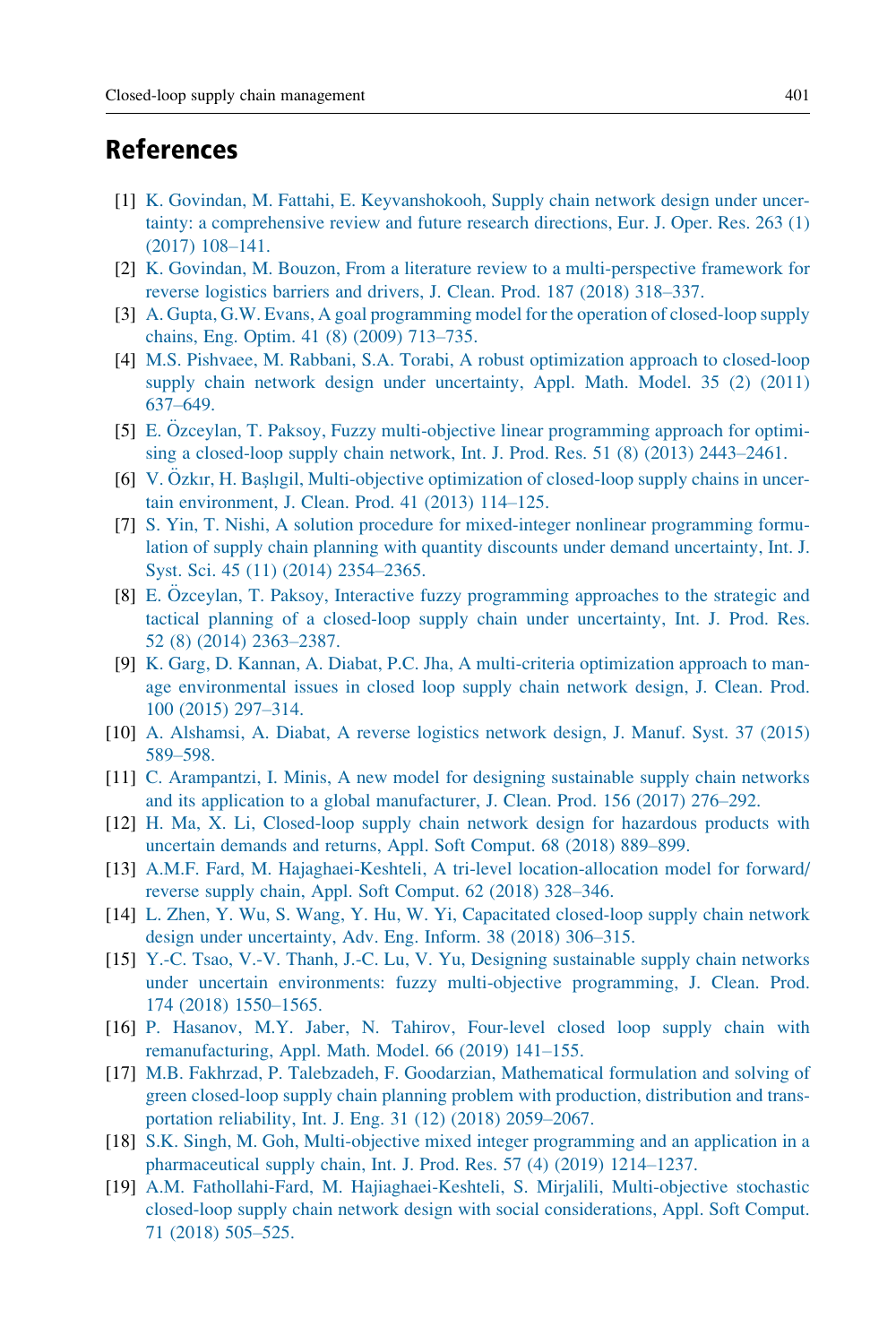- <span id="page-59-0"></span>[20] [T.-Y. Liao, Reverse logistics network design for product recovery and remanufacturing,](http://refhub.elsevier.com/B978-0-12-819670-0.00015-9/rf0105) [Appl. Math. Model. 60 \(2018\) 145](http://refhub.elsevier.com/B978-0-12-819670-0.00015-9/rf0105)–163.
- [21] [N. Zarbakhshnia, H. Soleimani, M. Goh, S.S. Razavi, A novel multi-objective model for](http://refhub.elsevier.com/B978-0-12-819670-0.00015-9/rf0110) [green forward and reverse logistics network design, J. Clean. Prod. 208 \(2019\) 1304](http://refhub.elsevier.com/B978-0-12-819670-0.00015-9/rf0110)–1316.
- [22] [R. Dominguez, B. Ponte, S. Cannella, J.M. Framinan, On the dynamics of closed-loop](http://refhub.elsevier.com/B978-0-12-819670-0.00015-9/rf0115) [supply chains with capacity constraints, Comput. Ind. Eng. 128 \(2019\) 91](http://refhub.elsevier.com/B978-0-12-819670-0.00015-9/rf0115)–103.
- [23] [M. Eskandarpour, P. Dejax, J. Miemczyk, O. P](http://refhub.elsevier.com/B978-0-12-819670-0.00015-9/rf0120)éton, Sustainable supply chain network [design: an optimization-oriented review, Omega 54 \(2015\) 11](http://refhub.elsevier.com/B978-0-12-819670-0.00015-9/rf0120)–32.
- [24] [M. Jim](http://refhub.elsevier.com/B978-0-12-819670-0.00015-9/rf0125)é[nez, Ranking fuzzy numbers through the comparison of its expected intervals, Int.](http://refhub.elsevier.com/B978-0-12-819670-0.00015-9/rf0125) [J. Uncertainty Fuzziness Knowl. Based Syst. 4 \(4\) \(1996\) 379](http://refhub.elsevier.com/B978-0-12-819670-0.00015-9/rf0125)–388.
- [25] [M. Jim](http://refhub.elsevier.com/B978-0-12-819670-0.00015-9/rf0130)énez, M. Arenas, A. Bilbao, M.V. Rodrı[, et al., Linear programming with fuzzy](http://refhub.elsevier.com/B978-0-12-819670-0.00015-9/rf0130) [parameters: an interactive method resolution, Eur. J. Oper. Res. 177 \(3\) \(2007\)](http://refhub.elsevier.com/B978-0-12-819670-0.00015-9/rf0130) 1599–[1609.](http://refhub.elsevier.com/B978-0-12-819670-0.00015-9/rf0130)
- [26] [X. Zhang, A.Y. Sun, I.J. Duncan, Shale gas wastewater management under uncertainty,](http://refhub.elsevier.com/B978-0-12-819670-0.00015-9/rf0135) [J. Environ. Manag. 165 \(2016\) 188](http://refhub.elsevier.com/B978-0-12-819670-0.00015-9/rf0135)–198.
- [27] S.A. Torabi, M. Moghaddam, Multi-site integrated production-distribution planning with trans-shipment: a fuzzy goal programming approach, Int. J. Prod. Res. 50 (6) (2012) 1726–1748, <https://doi.org/10.1080/00207543.2011.560907>.
- [28] L. Zadeh, Fuzzy sets, Inform. Control 8 (3) (1965) 338–353, [https://doi.org/10.1016/](https://doi.org/10.1016/S0019-9958(65)90241-X) [S0019-9958\(65\)90241-X](https://doi.org/10.1016/S0019-9958(65)90241-X).
- [29] H.J. Zimmermann, Fuzzy programming and linear programming with several objective functions, Fuzzy Sets Syst. 1 (1) (1978) 45–55, [https://doi.org/10.1016/0165-0114\(78\)](https://doi.org/10.1016/0165-0114(78)90031-3) [90031-3.](https://doi.org/10.1016/0165-0114(78)90031-3)
- [30] K.T. Atanassov, Intuitionistic fuzzy sets, Fuzzy Sets Syst. 20 (1) (1986) 87–96, [https://doi.](https://doi.org/10.1016/S0165-0114(86)80034-3) [org/10.1016/S0165-0114\(86\)80034-3.](https://doi.org/10.1016/S0165-0114(86)80034-3)
- [31] P.P. Angelov, Optimization in an intuitionistic fuzzy environment, Fuzzy Sets Syst. 86 (3) (1997) 299–306, [https://doi.org/10.1016/S0165-0114\(96\)00009-7](https://doi.org/10.1016/S0165-0114(96)00009-7).
- [32] [F. Smarandache, A unifying field in logics: neutrosophic logic, in: Philosophy, American](http://refhub.elsevier.com/B978-0-12-819670-0.00015-9/rf0165) [Research Press, Rehoboth, DE, 1999, pp. 1](http://refhub.elsevier.com/B978-0-12-819670-0.00015-9/rf0165)–141.
- [33] [R.M. Rizk-Allah, A.E. Hassanien, M. Elhoseny, A multi-objective transportation model](http://refhub.elsevier.com/B978-0-12-819670-0.00015-9/rf0170) [under neutrosophic environment, Comput. Electr. Eng. 69 \(2018\) 705](http://refhub.elsevier.com/B978-0-12-819670-0.00015-9/rf0170)–719.
- [34] [F. Ahmad, A.Y. Adhami, Neutrosophic programming approach to multiobjective](http://refhub.elsevier.com/B978-0-12-819670-0.00015-9/rf0175) [nonlinear transportation problem with fuzzy parameters, Int. J. Manag. Sci. Eng. Manag.](http://refhub.elsevier.com/B978-0-12-819670-0.00015-9/rf0175) [14 \(3\) \(2019\) 218](http://refhub.elsevier.com/B978-0-12-819670-0.00015-9/rf0175)–229.
- [35] F. Ahmad, A.Y. Adhami, F. Smarandache, Single valued neutrosophic hesitant fuzzy computational algorithm for multiobjective nonlinear optimization problem, Neutrosophic Sets Syst. 22 (2018), [https://doi.org/10.5281/zenodo.2160357.](https://doi.org/10.5281/zenodo.2160357)
- [36] F. Ahmad, A.Y. Adhami, F. Smarandache, Neutrosophic optimization model and computational algorithm for optimal shale gas water management under uncertainty, Symmetry 11 (4) (2019), <https://doi.org/10.3390/sym11040544>.
- [37] R.E. Bellman, L.A. Zadeh, Decision-making in a fuzzy environment, Manag. Sci. 17 (4) (1970) B-141–B-164, <https://doi.org/10.1287/mnsc.17.4.B141>.
- [38] O. Aköz, D. Petrovic, A fuzzy goal programming method with imprecise goal hierarchy, Eur. J. Oper. Res. 181 (3) (2007) 1427–1433, [https://doi.org/10.1016/j.ejor. 2005.11.049.](https://doi.org/10.1016/j.ejor.2005.11.049)
- [39] A. Bilbao-Terol, M. Jiménez, M. Arenas-Parra, A group decision making model based on goal programming with fuzzy hierarchy: an application to regional forest planning, Ann. Oper. Res. 245 (1–2) (2016) 137–162, [https://doi.org/10.1007/s10479-014-1633-3.](https://doi.org/10.1007/s10479-014-1633-3)
- [40] A. Bilbao-Terol, M. Arenas-Parra, V. Cañal-Fernández, M. Jiménez, A sequential goal programming model with fuzzy hierarchies to Sustainable and responsible portfolio